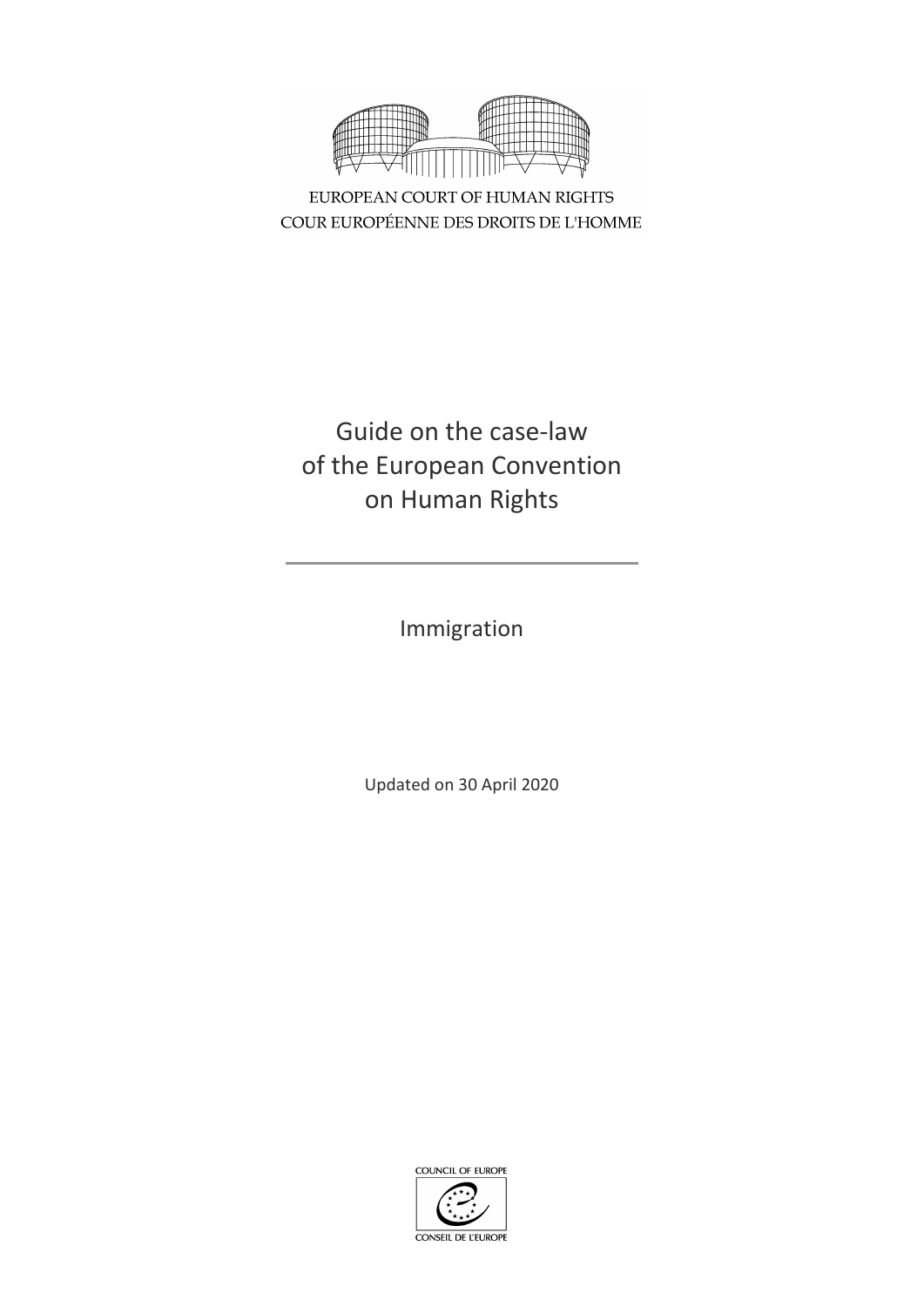Publishers or organisations wishing to translate and/or reproduce all or part of this Guide in the form of a printed or electronic publication are invited to contact *[publishing@echr.coe.int](mailto:publishing@echr.coe.int)* for information on the authorisation procedure.

If you wish to know which translations of the Case-Law Guides are currently under way, please see *[Pending translations](http://www.echr.coe.int/Documents/Translations_pending_ENG.pdf)*.

This Guide has been prepared under the authority of the Jurisconsult and does not bind the Court. It may be subject to editorial revision.

This Guide was originally drafted in English. It is updated regularly and, most recently, on 30 April 2020.

The Case-Law Guides are available for downloading at *[www.echr.coe.int](http://www.echr.coe.int/Pages/home.aspx?p=caselaw/analysis/guides&c=)* (Case-law – Case-law analysis – Caselaw guides). For publication updates please follow the Court's Twitter account at *[https://twitter.com/ECHR\\_CEDH](https://twitter.com/ECHR_CEDH)*.

© Council of Europe/European Court of Human Rights, 2020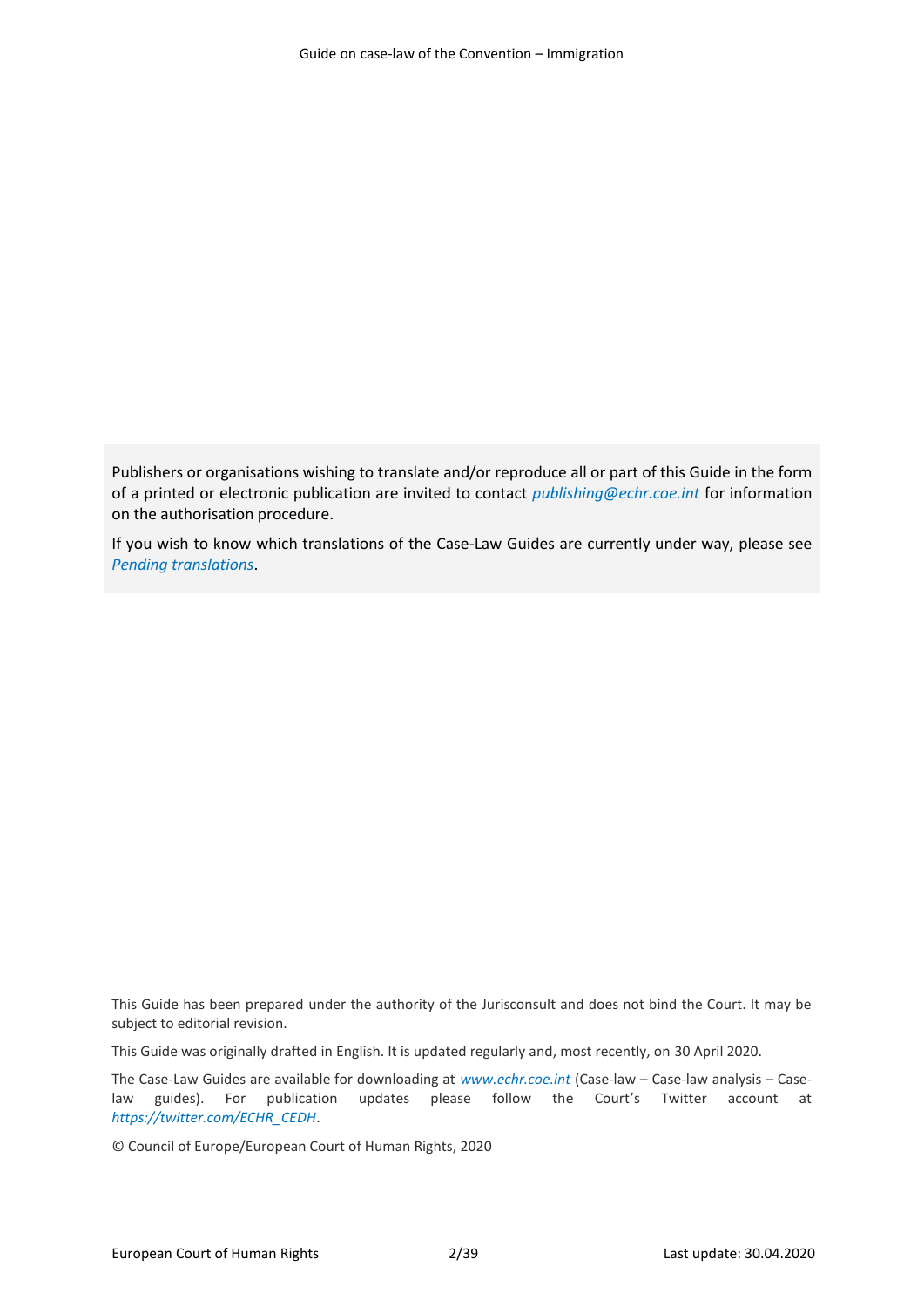## **Table of contents**

<span id="page-2-0"></span>

|  | 1. Access to the asylum procedure or other procedures to prevent removal  14                                                                                                                                                                                     |  |  |  |  |
|--|------------------------------------------------------------------------------------------------------------------------------------------------------------------------------------------------------------------------------------------------------------------|--|--|--|--|
|  | III. Substantive and procedural aspects of cases concerning expulsion,<br>1. Scope and substantive aspects of the Court's assessment under Articles 2 and 3 in<br>The death penalty: Article 1 of Protocol No. 6 and Article 1 of Protocol No. 13 21<br>В.<br>C. |  |  |  |  |
|  | A. Restrictions of freedom of movement and detention for purposes of removal 26                                                                                                                                                                                  |  |  |  |  |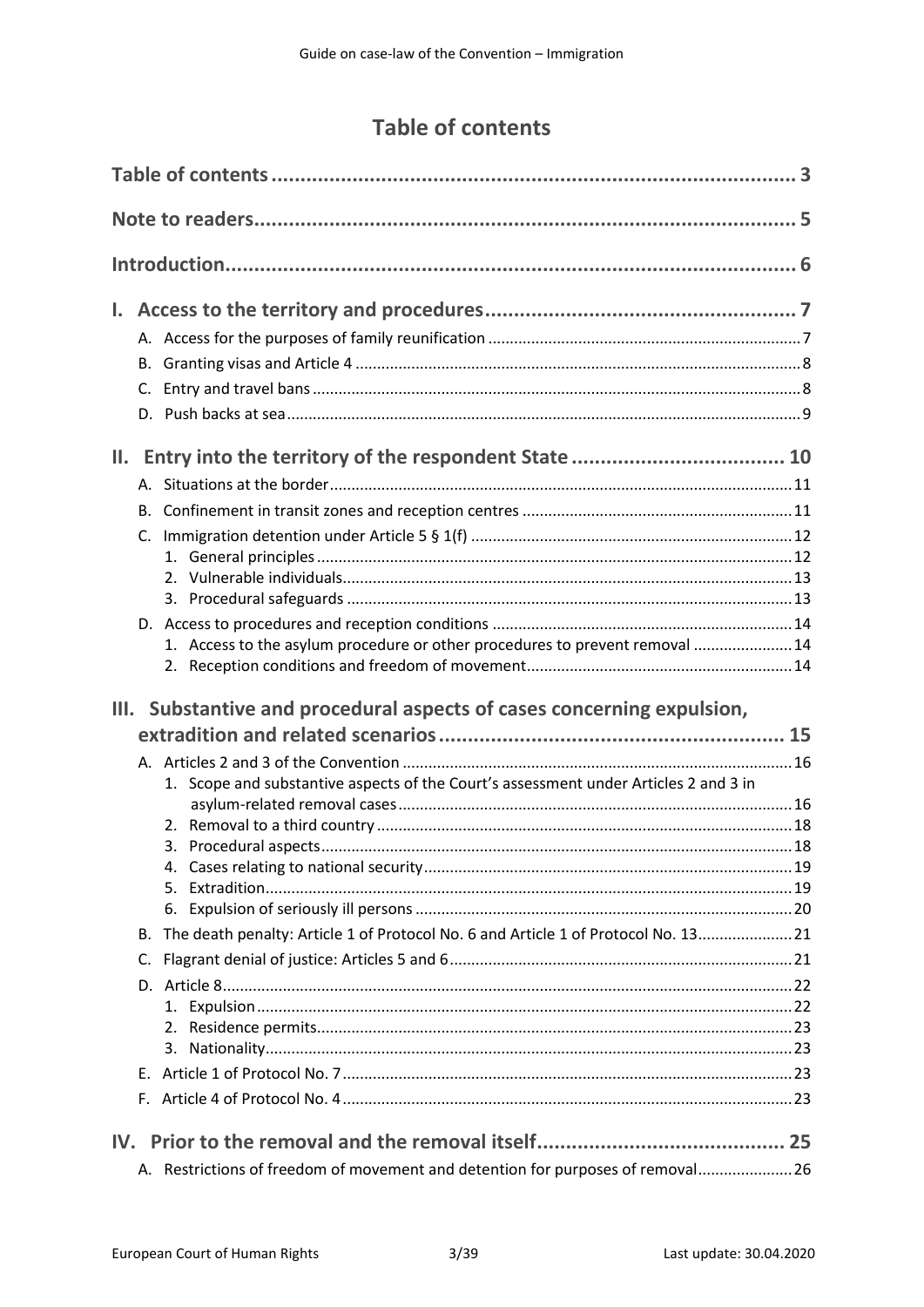|  | D.      | Agreement to "assisted voluntary return" in Article 2 and 3 removal cases  28                |  |  |  |
|--|---------|----------------------------------------------------------------------------------------------|--|--|--|
|  | Е.      |                                                                                              |  |  |  |
|  |         |                                                                                              |  |  |  |
|  |         |                                                                                              |  |  |  |
|  |         |                                                                                              |  |  |  |
|  |         | C. Obligations to prevent harm and to carry out an effective investigation in other migrant- |  |  |  |
|  |         |                                                                                              |  |  |  |
|  |         |                                                                                              |  |  |  |
|  |         | B. Starting point of the six-month period in Article 2 or 3 removal cases31                  |  |  |  |
|  | $C_{1}$ |                                                                                              |  |  |  |
|  |         |                                                                                              |  |  |  |
|  |         |                                                                                              |  |  |  |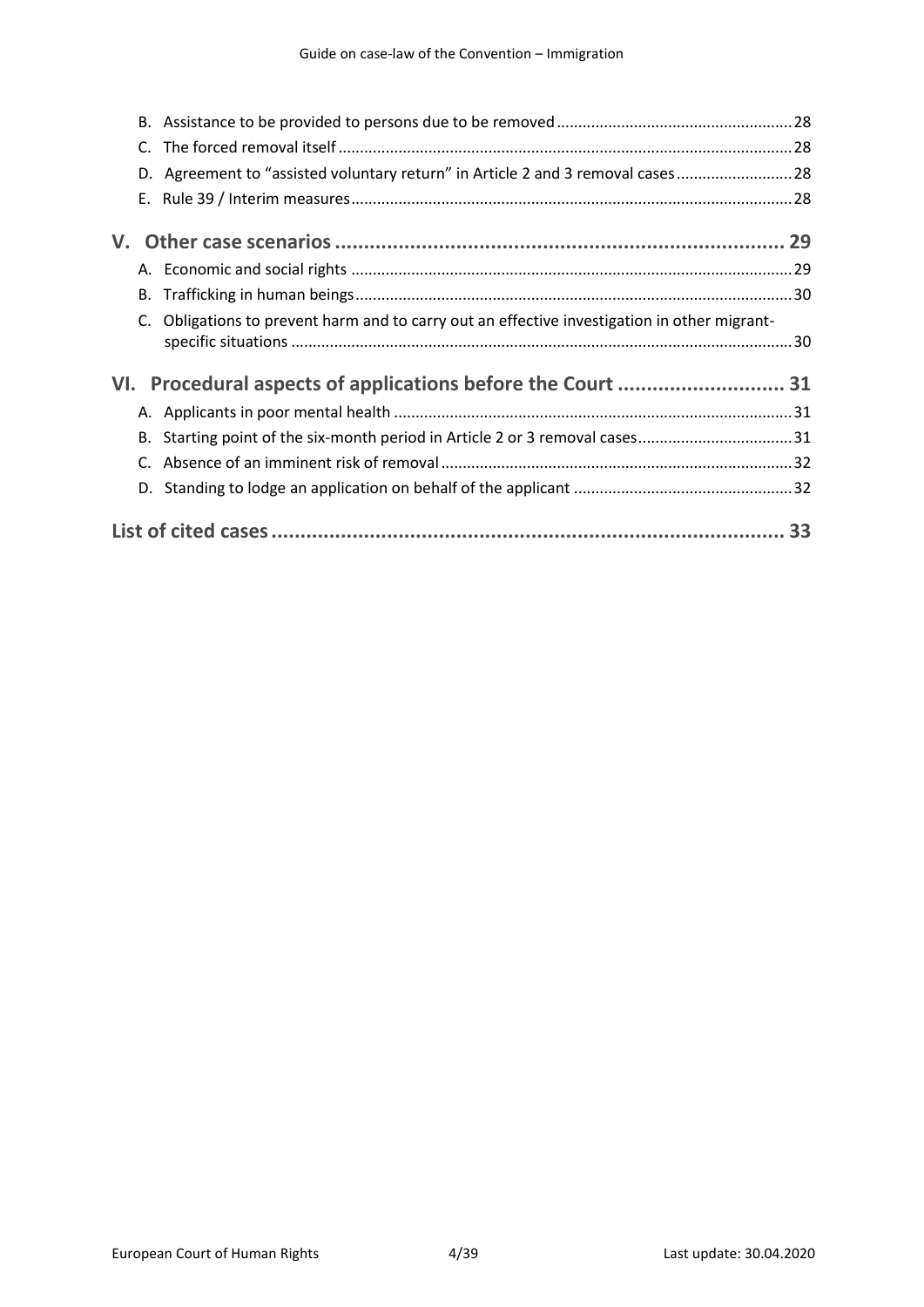# **Note to readers**

<span id="page-4-0"></span>This Guide is part of the series of Case-Law Guides published by the European Court of Human Rights (hereafter "the Court", "the European Court" or "the Strasbourg Court") to inform legal practitioners about the fundamental judgments and decisions delivered by the Strasbourg Court. This particular Guide analyses and sums up the case-law on a wide range of provisions of the European Convention on Human Rights (hereafter "the Convention" or "the European Convention") relating to immigration. It should be read in conjunction with the case-law guides by Article, to which it refers systematically.

The case-law cited has been selected among the leading, major, and/or recent judgments and decisions.

The Court's judgments and decisions serve not only to decide those cases brought before the Court but, more generally, to elucidate, safeguard and develop the rules instituted by the Convention, thereby contributing to the observance by the States of the engagements undertaken by them as Contracting Parties (*Ireland v. [the United Kingdom](http://hudoc.echr.coe.int/eng?i=001-57506)*, 18 January 1978, § 154, Series A no. 25, and, more recently, *[Jeronovičs v.](http://hudoc.echr.coe.int/eng?i=001-165032) Latvia* [GC], no. 44898/10, § 109, 5 July 2016).

The mission of the system set up by the Convention is thus to determine, in the general interest, issues of public policy, thereby raising the standards of protection of human rights and extending human rights jurisprudence throughout the community of the Convention States (*[Konstantin Markin](http://hudoc.echr.coe.int/eng?i=001-109868)  v. [Russia](http://hudoc.echr.coe.int/eng?i=001-109868)* [GC], 30078/06, § 89, ECHR 2012). Indeed, the Court has emphasised the Convention's role as a "constitutional instrument of European public order" in the field of human rights (*[Bosphorus](http://hudoc.echr.coe.int/eng?i=001-69564)  [Hava Yolları Turizm ve Ticaret Anonim Şirketi v.](http://hudoc.echr.coe.int/eng?i=001-69564) Ireland* [GC], no. 45036/98, § 156, ECHR 2005-VI).

1

<sup>\*</sup> The case-law cited may be in either or both of the official languages (English and French) of the Court and the former European Commission of Human Rights (hereafter "the Commission"). Unless otherwise indicated, all references are to a judgment on the merits delivered by a Chamber of the Court. The abbreviation "(dec.)" indicates that the citation is of a decision of the Court and "[GC]" that the case was heard by the Grand Chamber. Chamber judgments that were not final when this update was published are marked with an asterisk (\*).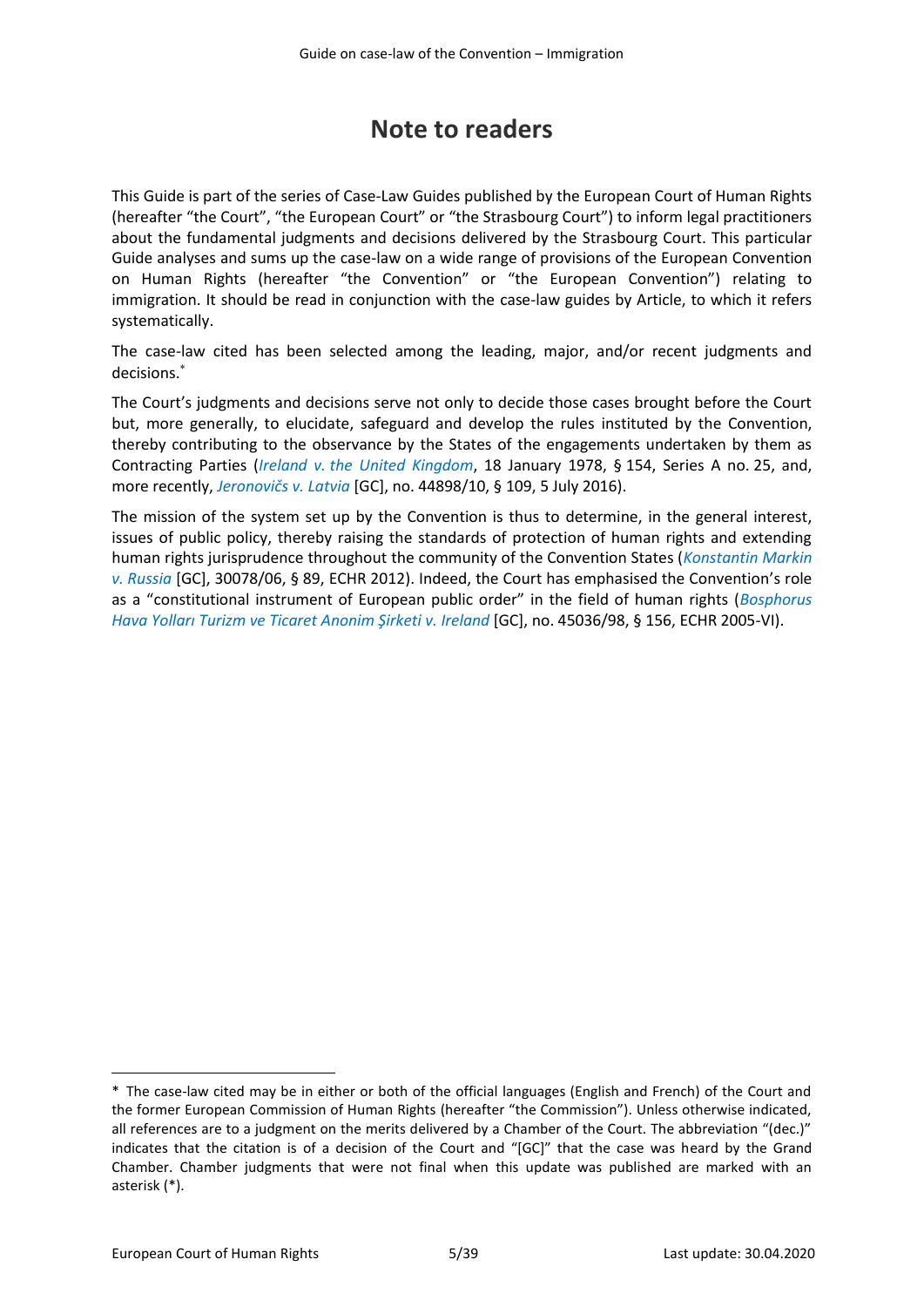# <span id="page-5-0"></span>**Introduction**

1. The present document is intended to serve as a reference tool to the Court's case-law in immigration related cases, covering all Convention Articles that could come into play. It is divided into six chapters, in principle corresponding to the sequence of events in chronological order. It primarily refers to, rather than reproduces or elaborates on, the Court's relevant judgments and decisions, including, wherever possible, recent judgments and decisions consolidating the relevant principles. It is thus conceived as an entry point to the Court's case-law on a given matter, not as an exhaustive overview.

2. Few provisions of the Convention and its Protocols explicitly concern "aliens" and they do not contain a right to asylum. As a general rule, States have the right, as a matter of well-established international law and subject to their treaty obligations, to control entry, residence and expulsion of non-nationals. In *[Soering v. the United Kingdom](http://hudoc.echr.coe.int/eng?i=001-57619)* the Court ruled for the first time that the applicant's extradition could raise the responsibility of the extraditing State under Article 3 of the Convention. Since then, the Court has consistently held that the removal of an alien by a Contracting State may give rise to an issue under Articles 2 and 3, and hence engage the responsibility of that State under the Convention, where substantial grounds have been shown for believing that the person in question, if deported, would face a real risk of being subjected to treatment contrary to Articles 2 or 3 in the destination country. The Court also adjudicates cases concerning the compliance, of the removal of migrants from and the refusal of entry into the territory of a Contracting State, with their right to respect for their private and/or family life as guaranteed by Article 8 of the Convention.

3. Many immigration related cases before the Court begin with a request for interim measures under Rule 39 of the Rules of Court, measures most commonly consisting of requesting the respondent State to refrain from removing individuals pending the examination of their applications before the Court (see paragraph 60 below for more details).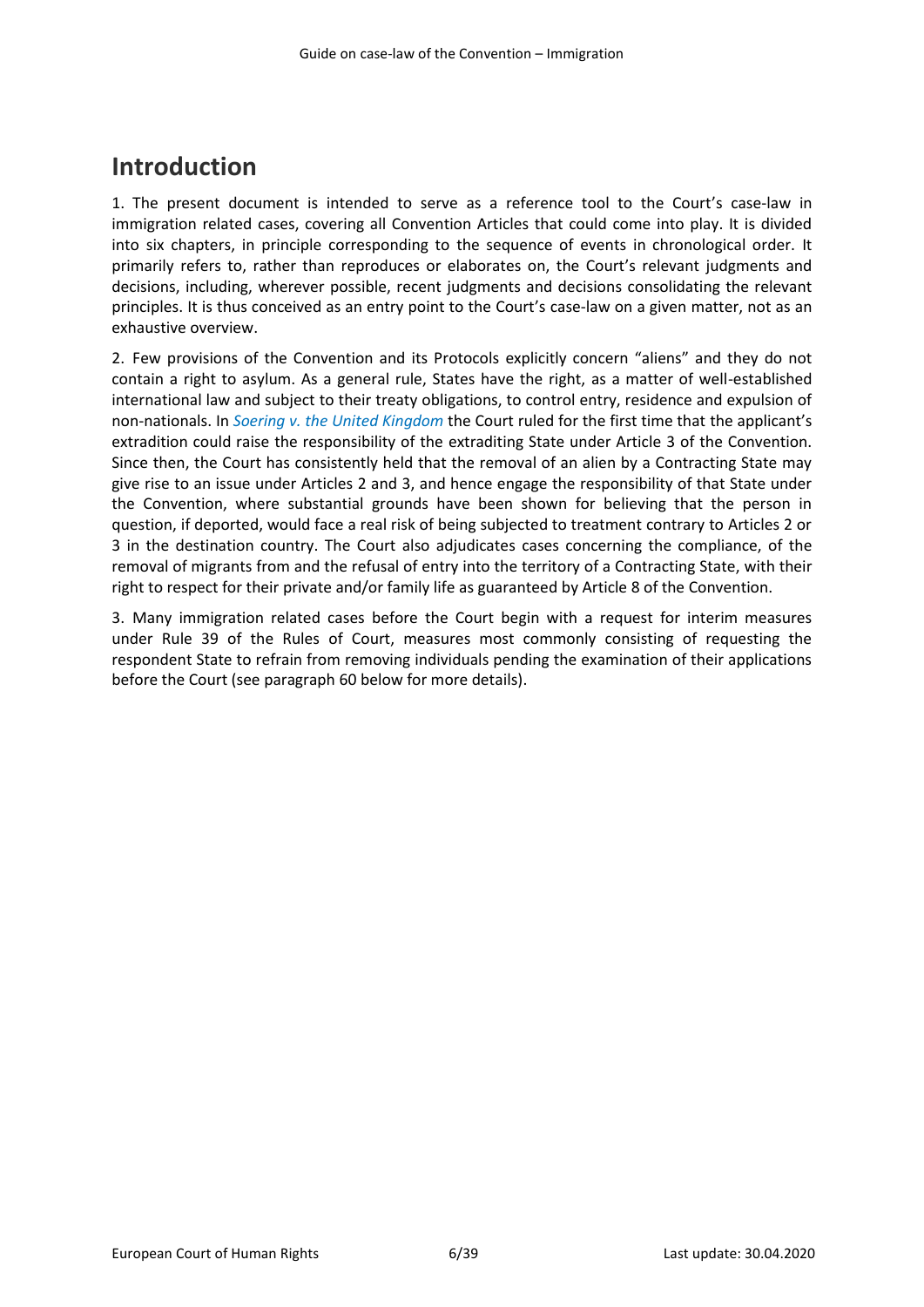# <span id="page-6-0"></span>**I. Access to the territory and procedures**

#### **Article 3 of the Convention**

"No one shall be subjected to torture or to inhuman or degrading treatment or punishment."

#### **Article 4 of the Convention**

"1. No one shall be held in slavery or servitude.

2. No one shall be required to perform forced or compulsory labour.

3. For the purpose of this article the term 'forced or compulsory labour' shall not include:

(a) any work required to be done in the ordinary course of detention imposed according to the provisions of Article 5 of [the] Convention or during conditional release from such detention;

(b) any service of a military character or, in case of conscientious objectors in countries where they are recognised, service exacted instead of compulsory military service;

(c) any service exacted in case of an emergency or calamity threatening the life or well-being of the community;

(d) any work or service which forms part of normal civic obligations."

#### **Article 8 of the Convention**

"1. Everyone has the right to respect for his private and family life, his home and his correspondence.

2. There shall be no interference by a public authority with the exercise of this right except such as is in accordance with the law and is necessary in a democratic society in the interests of national security, public safety or the economic well-being of the country, for the prevention of disorder or crime, for the protection of health or morals, or for the protection of the rights and freedoms of others."

#### **Article 2 of Protocol No. 4 of the Convention**

"1. Everyone lawfully within the territory of a State shall, within that territory, have the right to liberty of movement and freedom to choose his residence.

2. Everyone shall be free to leave any country, including his own.

3. No restrictions shall be placed on the exercise of these rights other than such as are in accordance with law and are necessary in a democratic society in the interests of national security or public safety, for the maintenance of ordre public, for the prevention of crime, for the protection of health or morals, or for the protection of the rights and freedoms of others.

4. The rights set forth in paragraph 1 may also be subject, in particular areas, to restrictions imposed in accordance with law and justified by the public interest in a democratic society."

#### **Article 4 of Protocol No. 4 of the Convention**

"Collective expulsion of aliens is prohibited."

4. As mentioned above, access to the territory for non-nationals is not expressly regulated in the Convention, nor does it say who should receive a visa.

## <span id="page-6-1"></span>**A. Access for the purposes of family reunification**

5. A State may, under certain circumstances, be required to allow the entry of an individual when it is a pre-condition for his or her exercise of certain Convention rights, in particular the right to respect for family life. The Court summarised the pertinent principles under Article 8 of the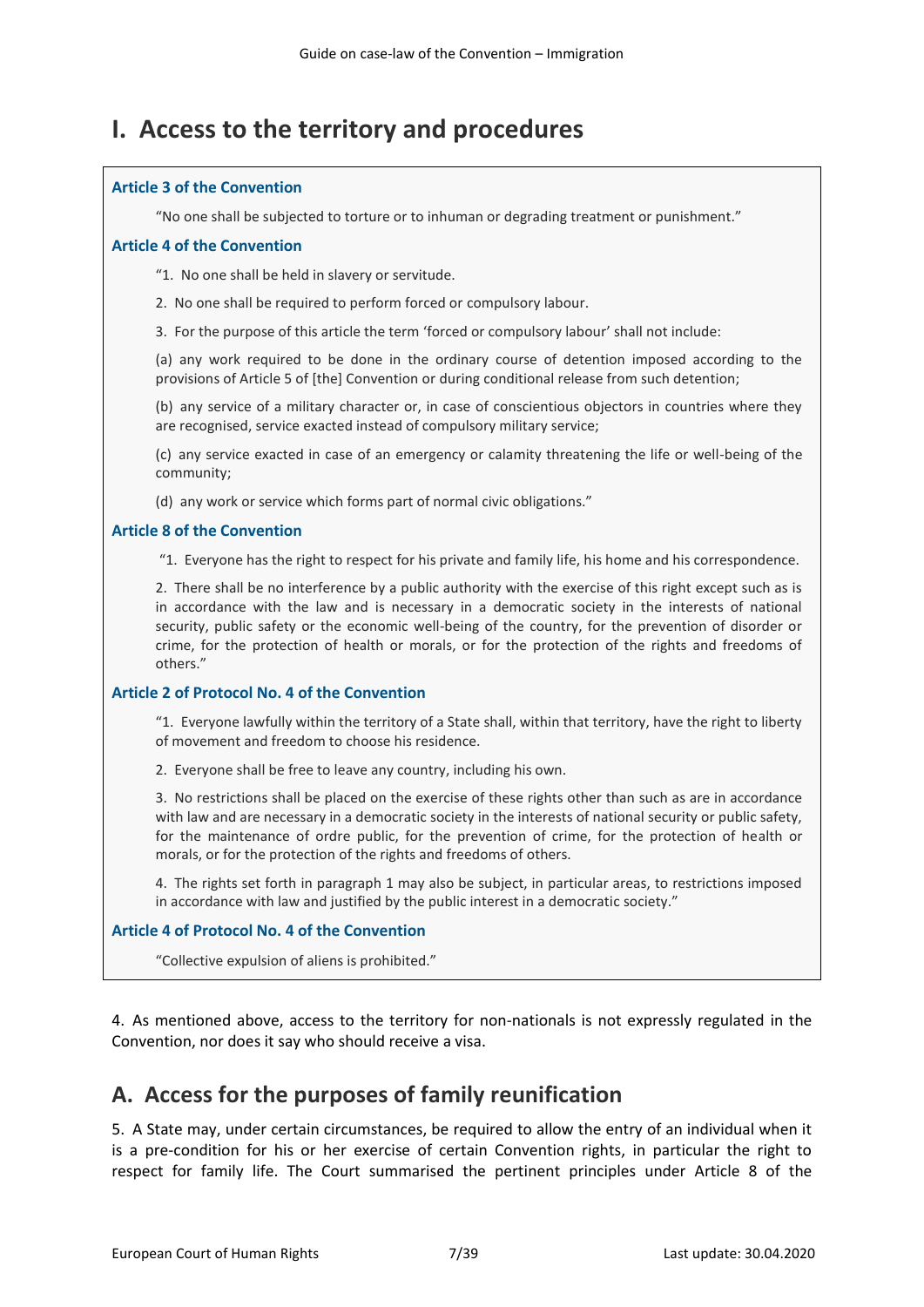Convention concerning family reunification of children of foreign nationality with parents, or a parent, settled in a Contracting State in *[I.A.A. and Others v. the United Kingdom](http://hudoc.echr.coe.int/eng?i=001-161986)* (dec.) (§§ 38-41). The criteria, including notably the best interests of the child, must be sufficiently reflected in the reasoning in the decisions of the domestic authorities (*[El Ghatet v. Switzerland](http://hudoc.echr.coe.int/eng?i=001-168377)*).

6. There is no obligation on a State under Article 8 to respect the choice by married couples of the country of their matrimonial residence and to accept the non-national spouses for settlement in that country. However, where a State decides to enact legislation conferring the right on certain categories of immigrants to be joined by their spouses, it must do so in a manner compatible with the principle of non-discrimination enshrined in Article 14. The Court found a breach of Article 14 taken in conjunction with Article 8 in *[Hode and Abdi v. the United Kingdom](http://hudoc.echr.coe.int/eng?i=001-114244)* because one applicant, the post-flight spouse of the other applicant, a recognised refugee, was not allowed to join him in the respondent State, whereas refugees married prior to the flight and immigrants with temporary residence status could be joined by their spouses. The family reunification procedure needs to be flexible (for instance in relation to the use and admissibility of evidence for the existence of family ties), prompt and effective (*[Tanda-Muzinga v. France](http://hudoc.echr.coe.int/eng?i=001-145358)*; *[Mugenzi v. France](http://hudoc.echr.coe.int/eng?i=001-145792)*).

7. Another scenario concerning family reunification of refugees was examined by the Court in *[Mubilanzila Mayeka and Kaniki Mitunga v. Belgium](http://hudoc.echr.coe.int/eng?i=001-77447)*. The first applicant had obtained refugee status and indefinite leave to remain in Canada and had asked her brother, a Dutch national, to collect her five year-old daughter (the second applicant) from the country of origin, where the child was living with her grandmother, and to look after the child until she was able to join her. Upon arrival in Belgium, instead of facilitating the reunification of the two applicants, the authorities detained and subsequently deported the second applicant to the country of origin, which amounted to a breach of Article 8 (§§ 72-91).

8. As regards the refusal to grant family reunion based on ties with another country and a difference in treatment between persons born with the nationality of the respondent State and those who acquired it later in life, see *[Biao v. Denmark](http://hudoc.echr.coe.int/eng?i=001-163115)* [GC]. In *[Schembri v. Malta](http://hudoc.echr.coe.int/eng?i=001-178105)*, the Court found that Article 8 did not apply to a "marriage of convenience": albeit not in the context of seeking permission to enter, but rather to remain in, the respondent State (see, more generally, paragraphs 44-46 below), the Court found that the refusal to grant a family residence permit to the applicant's same-sex partner breached Article 14 taken in conjunction with Article 8 (*[Taddeucci and McCall v.](http://hudoc.echr.coe.int/eng?i=001-164201) Italy*).

## <span id="page-7-0"></span>**B. Granting visas and Article 4**

9. In *[Rantsev v. Cyprus and Russia](http://hudoc.echr.coe.int/eng?i=001-96549)*, the applicant's daughter, a Russian national, had died in unexplained circumstances after falling from a window of a private property in Cyprus, a few days after she had arrived on a "cabaret-artiste" visa. The Court found that Cyprus had, inter alia, failed to comply with its positive obligations under Article 4 because, despite evidence of trafficking in Cyprus and the concerns expressed in various reports that Cypriot immigration policy and legislative shortcomings were encouraging the trafficking of women to Cyprus, its regime of "artiste visas" did not afford to the applicant's daughter practical and effective protection against trafficking and exploitation (§§ 290-293). In respect of the procedural obligation to conduct an effective investigation into the issuing of visas by public officials in human trafficking cases, see *[T.I. and Others](http://hudoc.echr.coe.int/eng?i=001-194441)  [v. Greece](http://hudoc.echr.coe.int/eng?i=001-194441)*.

## <span id="page-7-1"></span>**C. Entry and travel bans**

10. An entry ban prohibits individuals from entering a State from which they have been expelled. The ban is typically valid for a certain period of time and ensures that individuals who are considered dangerous or non-desirable are not given a visa or otherwise admitted to enter the territory. In respect of states which are part of the Schengen area, entry bans are registered into a database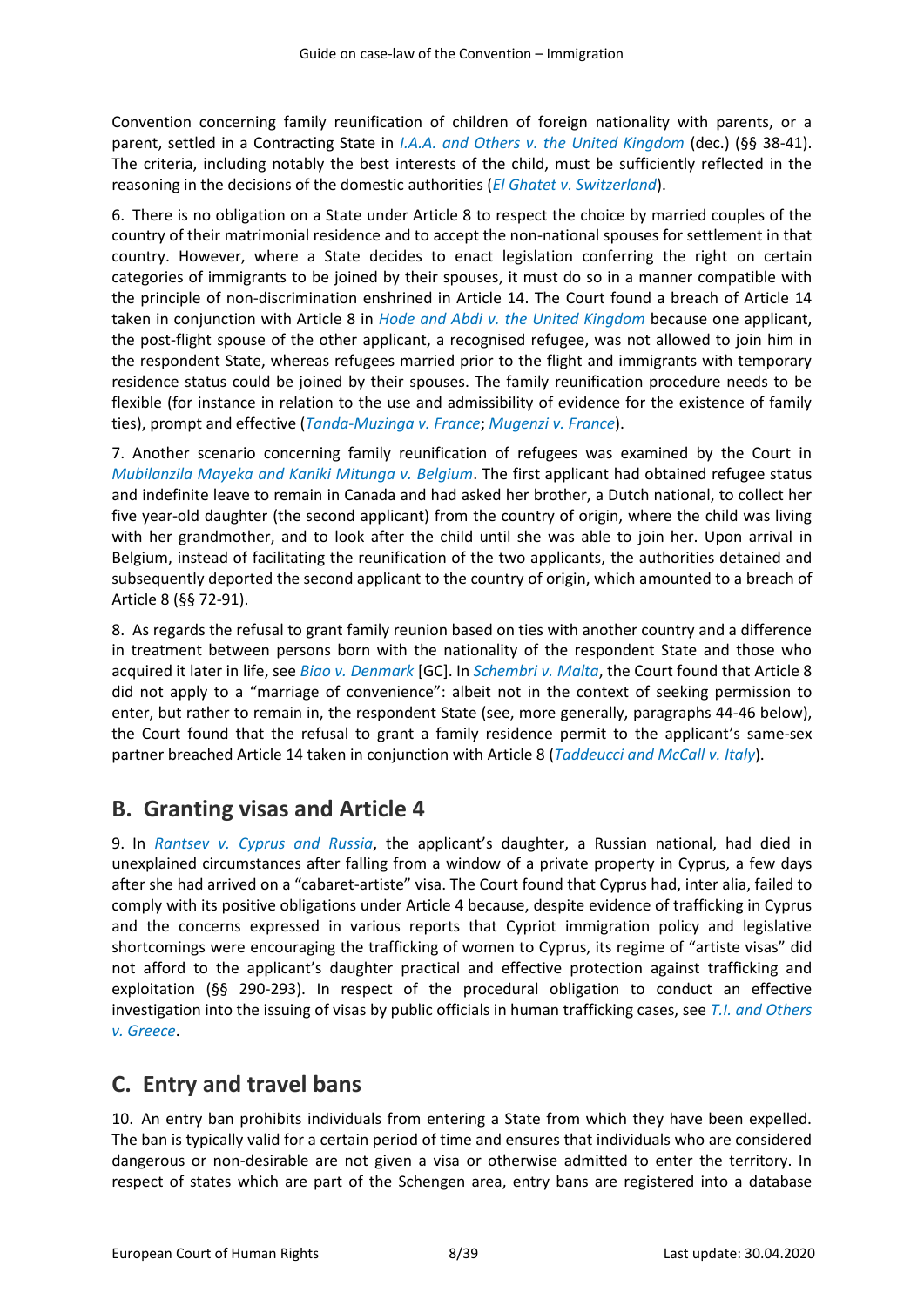called the Schengen Information System (SIS). In *[Dalea v. France](http://hudoc.echr.coe.int/eng?i=001-97520)* (dec.), the Court found that the applicant's registration on the SIS database did not breach his right to respect for his private life under Article 8 of the Convention. It considered the effects of a travel ban imposed as a result of placing an individual on an UN-administered list of terrorist suspects under Article 8 of the Convention (*[Nada v. Switzerland](http://hudoc.echr.coe.int/eng?i=001-113118)* [GC]), as well as of a travel ban designed to prevent breaches of domestic or foreign immigration laws, under Article 2 of Protocol No. 4 to the Convention (*[Stamose](http://hudoc.echr.coe.int/eng?i=001-115160)  [v. Bulgaria](http://hudoc.echr.coe.int/eng?i=001-115160)*).

## <span id="page-8-0"></span>**D. Push backs at sea**

11. In *[Hirsi Jamaa and Others v. Italy](http://hudoc.echr.coe.int/eng?i=001-109231)* [GC], the Court dealt with push backs at sea. The applicants were part of a group of about 200 migrants, including asylum-seekers and others, who had been intercepted by the coastguard of the respondent State on the high seas within the search and rescue area of another Contracting Party. The applicants were summarily returned to Libya under an agreement concluded between Italy and Libya, and were given no opportunity to apply for asylum. The Court found that the applicants fell within the respondent State's jurisdiction for the purposes of Article 1 of the Convention as it exercised control over them on the high seas and considered that the Italian authorities knew, or should have known, that the applicants, when returned to Libya as irregular migrants, would be exposed to treatment in breach of the Convention, that they would not be given any kind of protection and that there were insufficient guarantees protecting them from the risk of being arbitrarily returned to their countries of origin. It reaffirmed that the fact that the applicants had not asked for asylum or described the risks they faced as a result of the lack of asylum system in Libya did not exempt the respondent State from complying with its obligations under Article 3 of the Convention. It also found violations of Article 4 of Protocol No. 4 of the Convention and of Article 13 of the Convention taken in conjunction with Article 3 and Article 4 of Protocol No. 4 to the Convention.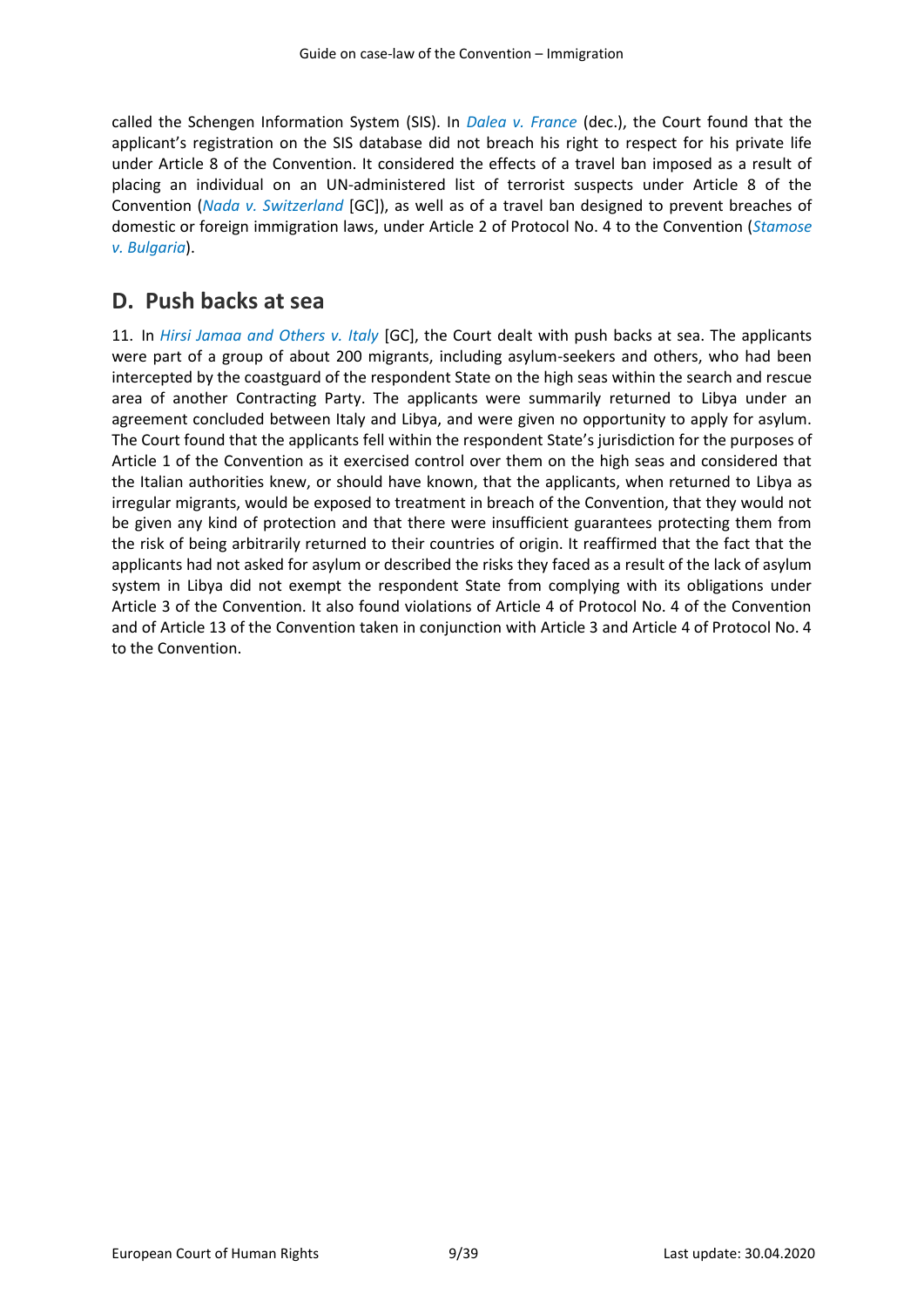# <span id="page-9-0"></span>**II. Entry into the territory of the respondent State**

#### **Article 3 of the Convention**

"No one shall be subjected to torture or to inhuman or degrading treatment or punishment."

#### **Article 5 of the Convention**

"1. Everyone has the right to liberty and security of person. No one shall be deprived of his liberty save in the following cases and in accordance with a procedure prescribed by law:

(a) the lawful detention of a person after conviction by a competent court;

(b) the lawful arrest or detention of a person for non- compliance with the lawful order of a court or in order to secure the fulfilment of any obligation prescribed by law;

(c) the lawful arrest or detention of a person effected for the purpose of bringing him before the competent legal authority on reasonable suspicion of having committed an offence or when it is reasonably considered necessary to prevent his committing an offence or fleeing after having done so;

(d) the detention of a minor by lawful order for the purpose of educational supervision or his lawful detention for the purpose of bringing him before the competent legal authority;

(e) the lawful detention of persons for the prevention of the spreading of infectious diseases, of persons of unsound mind, alcoholics or drug addicts or vagrants;

(f) the lawful arrest or detention of a person to prevent his effecting an unauthorised entry into the country or of a person against whom action is being taken with a view to deportation or extradition.

2. Everyone who is arrested shall be informed promptly, in a language which he understands, of the reasons for his arrest and of any charge against him.

3. Everyone arrested or detained in accordance with the provisions of paragraph 1 (c) of this Article shall be brought promptly before a judge or other officer authorised by law to exercise judicial power and shall be entitled to trial within a reasonable time or to release pending trial. Release may be conditioned by guarantees to appear for trial.

4. Everyone who is deprived of his liberty by arrest or detention shall be entitled to take proceedings by which the lawfulness of his detention shall be decided speedily by a court and his release ordered if the detention is not lawful.

5. Everyone who has been the victim of arrest or detention in contravention of the provisions of this Article shall have an enforceable right to compensation."

#### **Article 2 of Protocol No. 4 of the Convention**

"1. Everyone lawfully within the territory of a State shall, within that territory, have the right to liberty of movement and freedom to choose his residence.

2. Everyone shall be free to leave any country, including his own.

3. No restrictions shall be placed on the exercise of these rights other than such as are in accordance with law and are necessary in a democratic society in the interests of national security or public safety, for the maintenance of ordre public, for the prevention of crime, for the protection of health or morals, or for the protection of the rights and freedoms of others.

4. The rights set forth in paragraph 1 may also be subject, in particular areas, to restrictions imposed in accordance with law and justified by the public interest in a democratic society."

#### **Article 4 of Protocol No. 4 of the Convention**

"Collective expulsion of aliens is prohibited."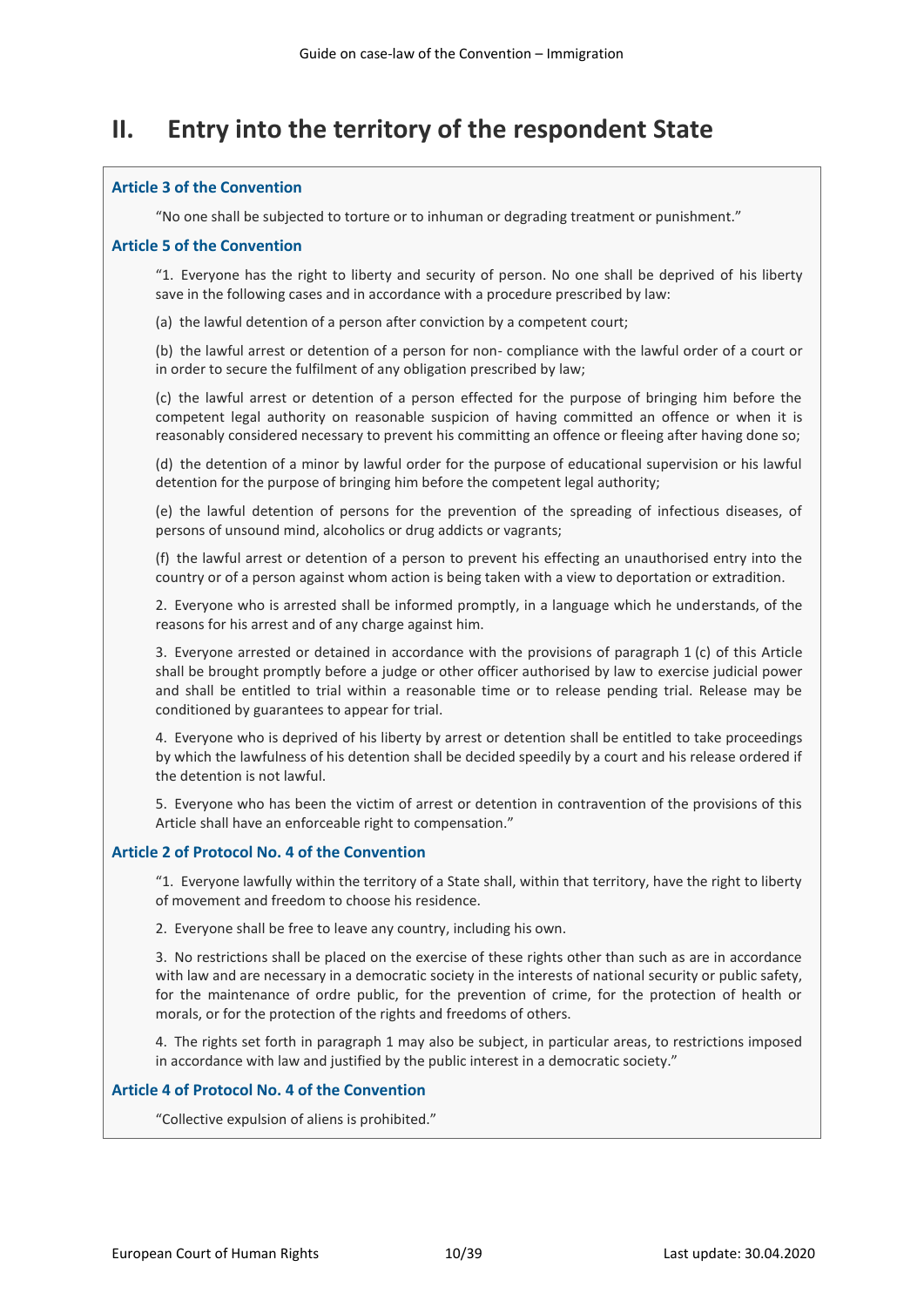## <span id="page-10-0"></span>**A. Situations at the border**

12. The Court has also examined cases under Article 3 alone and in conjunction with Article 13 of the Convention in which border guards prevented persons from entering the respondent State's territory by not allowing them to disembark at a port (*[Kebe and Others v.](http://hudoc.echr.coe.int/eng?i=001-170058) Ukraine*) or at a land border checkpoint (*[M.A. and Others v. Lithuania](http://hudoc.echr.coe.int/eng?i=001-188267)*), and either prevented the applicants from lodging an asylum application or, where they had submitted such applications, refused to accept them and to initiate asylum proceedings. In *[Sharifi and Others v. Italy and Greece](http://hudoc.echr.coe.int/eng?i=001-147702)*, the applicants had entered Greece from Afghanistan and subsequently illegally boarded vessels for Italy. Upon arrival in the port of Ancona, the Italian border police intercepted them and immediately took them back to the ships from which they had just disembarked and deported them back to Greece, without being given the possibility to apply for asylum, to contact lawyers or interpreters or providing them with any information about their rights. The Court found a violation by Italy of Article 3 with a view to their subsequent removal to Afghanistan and the risk of ill-treatment there, of Article 13 taken together with Article 3 of the Convention and of Article 4 of Protocol No. 4. Whereas the applicants in *[Ilias](http://hudoc.echr.coe.int/eng?i=001-198760)  [and Ahmed v. Hungary](http://hudoc.echr.coe.int/eng?i=001-198760)* [GC] were able to lodge an asylum application while staying at the land border transit zone between Hungary and Serbia, the Hungarian authorities failed to discharge their procedural obligation under Article 3 when rejecting their asylum requests as inadmissible based on the presumption that Serbia was a safe third country which could examine their asylum requests on the merits (see paragraph 30 below).

13. In *[N.D. and N.T. v. Spain](http://hudoc.echr.coe.int/eng?i=001-201353)* [GC] the Court found that Article 4 of Protocol No. 4 was applicable to situations in which the conduct of persons - who cross a land border in an unauthorised manner, deliberately taking advantage of their large numbers and using force - is such as to create a clearly disruptive situation which is difficult to control and endangers public safety. It set out a two-tier test for compliance with Article 4 of Protocol No. 4 in such circumstances: whether the State provided genuine and effective access to means of legal entry, in particular border procedures, to allow all persons who face persecution to submit an application for protection, based in particular on Article 3, under conditions which ensure that the application is processed in a manner consistent with international norms including the Convention. Where the State provided such access but an applicant did not make use of it, it has to be considered whether there were cogent reasons for not doing so which were based on objective facts for which the State was responsible. The absence of such cogent reasons could lead to this being regarded as the consequence of the applicants' own conduct, justifying the lack of individual identification. On the facts of the case, the Court found that there had been no breach of Article 4 of Protocol No. 4, but underlined that this finding did not call into question the obligation and necessity for Contracting States to protect their borders in a manner which complies with Convention guarantees and, in particular, with the prohibition of *refoulement*. In another recent case not concerning an underlying risk of a violation of Articles 2 or 3 of the Convention as a result of removal, the Court found no violation of Article 4 of Protocol No. 4 in respect of the applicants' removal to Ukraine by the Slovak border police based on standard expulsion decisions after brief interviews with standardised questions in the presence of an interpreter at the police station (*[Asady and Others v. Slovakia\\*](http://hudoc.echr.coe.int/eng?i=001-201870)*). The applicants had had sufficient opportunity to put forward arguments against their removal and to have their individual situation examined.

## <span id="page-10-1"></span>**B. Confinement in transit zones and reception centres**

14. In determining the distinction between a restriction on liberty of movement and deprivation of liberty in the context of confinement of foreigners in transit zones and reception centres for the identification and registration of migrants, the factors taken into consideration by the Court may be summarised as follows: i) the applicants' individual situation and their choices; ii) the applicable legal regime of the respective country and its purpose; iii) the relevant duration, especially in the light of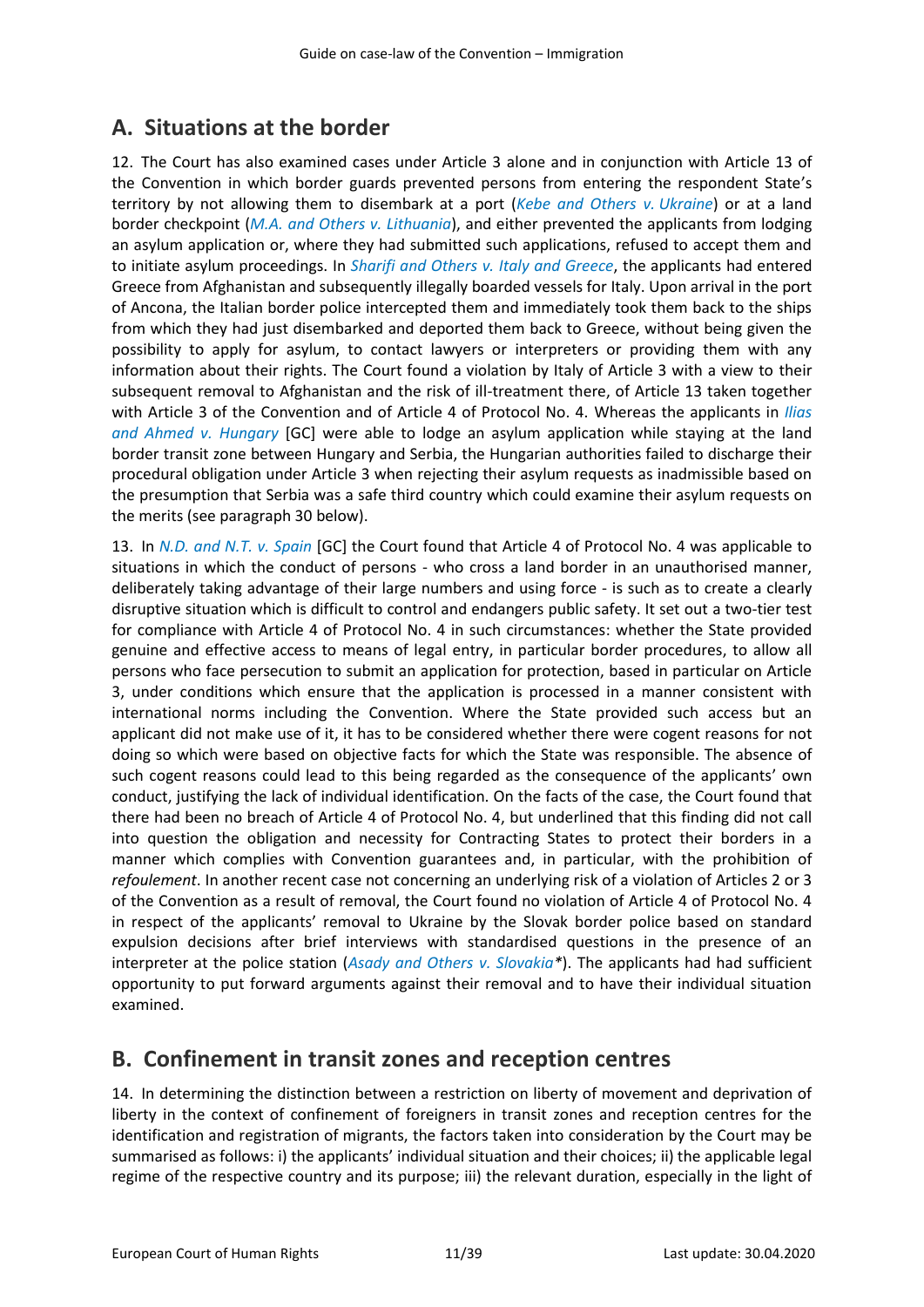the purpose and the procedural protection enjoyed by applicants pending the events; and iv) the nature and degree of the actual restrictions imposed on or experienced by the applicants (*[Z.A. and](http://hudoc.echr.coe.int/eng?i=001-198811)  [Others v. Russia](http://hudoc.echr.coe.int/eng?i=001-198811)* [GC], § 138; *[Ilias and Ahmed v. Hungary](http://hudoc.echr.coe.int/eng?i=001-198760)* [GC], §§ 217-218). The Court has distinguished the lengthy confinement in airport transit zones, where it found Article 5 of the Convention to apply (see *[Z.A. and Others v. Russia](http://hudoc.echr.coe.int/eng?i=001-198811)* [GC]), from the applicants´ stay in a land border transit zone where they awaited the outcome of their asylum claims (*[Ilias and Ahmed v. Hungary](http://hudoc.echr.coe.int/eng?i=001-198760)* [GC], where the Court found Article 5 not to apply). In *[J.R. and Others v.](http://hudoc.echr.coe.int/eng?i=001-180319) Greece*, the applicants, Afghan nationals, arrived on the island of Chios and were arrested and placed in the Vial "hotspot" facility (a migrant reception, identification and registration centre). After one month, that facility became semi-open and the applicants were allowed out during the day. The Court considered that the applicants had been deprived of their liberty within the meaning of Article 5 during the first month of their stay in the facility, but that they were subjected only to a restriction of movement, rather than a deprivation of liberty, once the facility had become semi-open.

## <span id="page-11-0"></span>**C. Immigration detention under Article 5 § 1(f)**

### <span id="page-11-1"></span>**1. General principles**

15. Article 5 § 1(f) of the Convention allows States to control the liberty of aliens in an immigration context in two different situations: the first limb of that provision permits the detention of an asylum-seeker or other immigrant prior to the State's grant of authorisation to enter (for the second limb, see paragraphs 52-54 below). The question as to when the first limb of Article 5 § 1(f) ceases to apply, because the individual has been granted formal authorisation to enter or stay, is largely dependent on national law (*[Suso Musa v. Malta](http://hudoc.echr.coe.int/eng?i=001-122893)*, § 97; see also *[O.M. v. Hungary](http://hudoc.echr.coe.int/eng?i=001-164466)*, where the detention of the asylum-seeking applicant was consequently examined under Article 5 § 1(b), since domestic law created a more favourable position than required by the Convention, with the result that the Court did not consider it necessary to address the lawfulness of the detention under Article 5 § 1(f)). Such detention must be compatible with the overall purpose and requirements of Article 5, notably its lawfulness, including the obligation to conform to the substantive and procedural rules of national law. However compliance with domestic law is not sufficient, since a deprivation of liberty may be lawful in terms of domestic law but still be arbitrary (*[Saadi v. the United](http://hudoc.echr.coe.int/eng?i=001-84709) Kingdom* [GC], § 67). In the case of massive arrivals of asylum-seekers at State borders, subject to the prohibition of arbitrariness, the lawfulness requirement of Article 5 may be considered generally satisfied by a domestic legal regime that provides, for example, for no more than the name of the authority competent to order deprivation of liberty in a transit zone, the form of the order, its possible grounds and limits, the maximum duration of the confinement and, as required by Article 5  $\S$  4, the applicable avenue of judicial appeal (*[Z.A. and Others v. Russia](http://hudoc.echr.coe.int/eng?i=001-198811)* [GC], § 162). The requirement of lawfulness was an issue, for example, where the detention was based on an administrative circular (*[Amuur v. France](http://hudoc.echr.coe.int/eng?i=001-57988)*), where the legal basis was not accessible to the public (*[Nolan and K. v. Russia,](http://hudoc.echr.coe.int/eng?i=001-91302) and [Khlaifia and Others v. Italy](http://hudoc.echr.coe.int/eng?i=001-170054)* [GC]: readmission agreement) or where no maximum period of detention was laid down in legislation (*[Mathloom v.](http://hudoc.echr.coe.int/eng?i=001-110731) Greece*). In *[Nabil and Others v. Hungary](http://hudoc.echr.coe.int/eng?i=001-157392)*, the domestic courts had not duly assessed whether the conditions set out in domestic law for the prolongation of the detention - falling under the second limb of Article 5  $\S$  1(f) - were met.

16. In respect of adults with no particular vulnerabilities, detention under Article 5 § 1(f) is not required to be reasonably necessary. However, it must not be arbitrary. "Freedom from arbitrariness" in the context of the first limb of Article 5 § 1(f) means that such detention must be carried out in good faith; it must be closely connected to the purpose of preventing unauthorised entry of the person to the country; the place and conditions of detention should be appropriate, bearing in mind that the measure is applicable not to those who have committed criminal offences but to aliens who, often fearing for their lives, have fled from their own country; and the length of the detention should not exceed that reasonably required for the purpose pursued (*[Saadi v. the](http://hudoc.echr.coe.int/eng?i=001-84709)*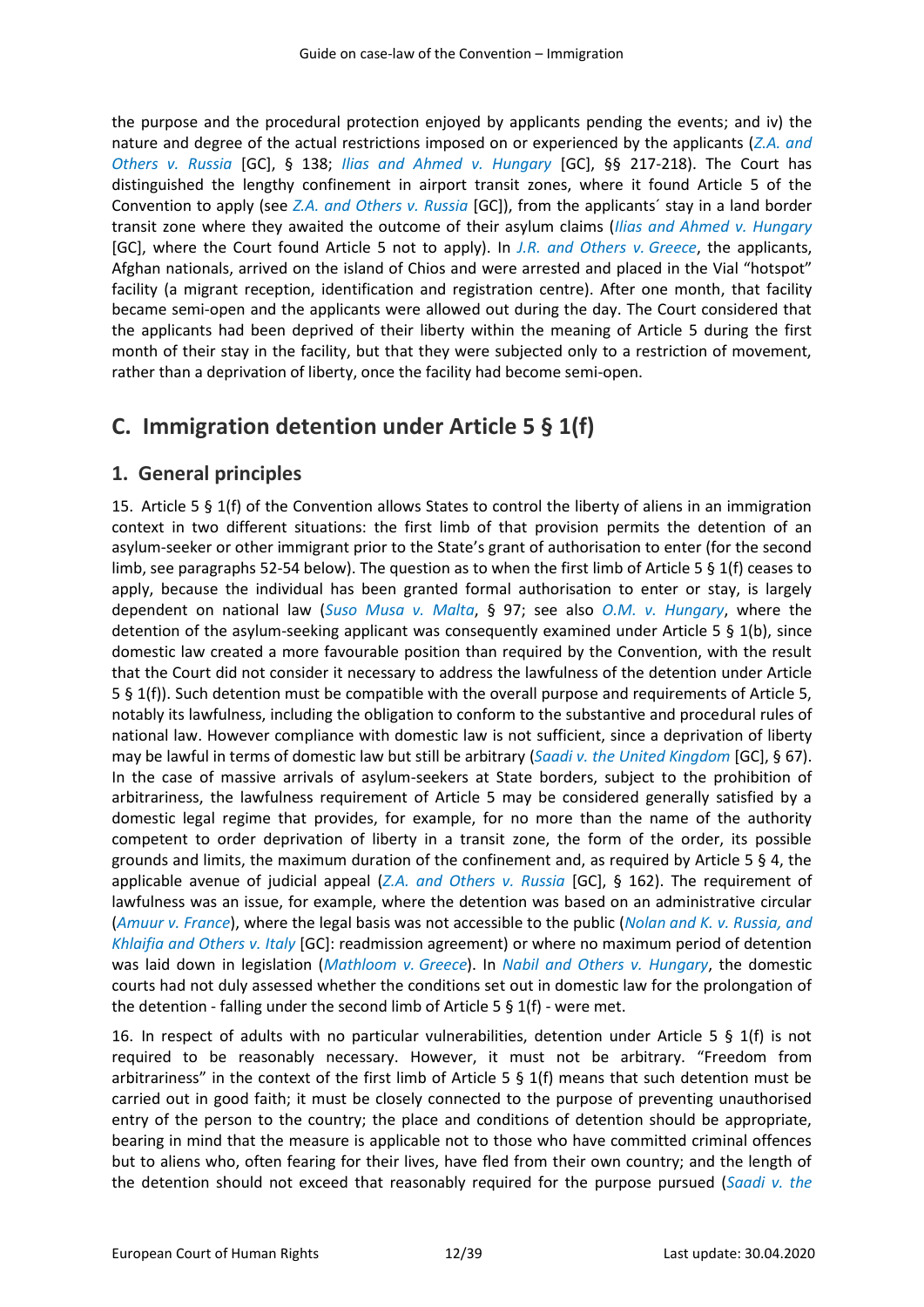*[United Kingdom](http://hudoc.echr.coe.int/eng?i=001-84709)* [GC], § 74). If the place and conditions of detention are not appropriate, this may also breach Article 3 of the Convention (see, for example, *[M.S.S. v. Belgium and Greece](http://hudoc.echr.coe.int/eng?i=001-103050)* [GC], §§ 205-234; *[S.Z. v. Greece](http://hudoc.echr.coe.int/eng?i=001-183816)*, and *[HA.A. v. Greece](http://hudoc.echr.coe.int/eng?i=001-162116)*).

### <span id="page-12-0"></span>**2. Vulnerable individuals**

17. Additional safeguards against arbitrary detention apply to children and other individuals with specific vulnerabilities, who, to be able to benefit from such protection, should have access to an assessment of their vulnerability and be informed about respective procedures (see *[Thimothawes](http://hudoc.echr.coe.int/eng?i=001-172464)  v. [Belgium](http://hudoc.echr.coe.int/eng?i=001-172464)*, and *[Abdi Mahamud v. Malta](http://hudoc.echr.coe.int/eng?i=001-162424)*). Lack of active steps and delays in conducting the vulnerability assessment may be a factor in raising serious doubts as to the authorities' good faith (*[Abdullahi Elmi and Aweys Abubakar v. Malta](http://hudoc.echr.coe.int/eng?i=001-168780)*; *[Abdi Mahamud v. Malta](http://hudoc.echr.coe.int/eng?i=001-162424)*). The detention of vulnerable individuals will not be in conformity with Article 5  $\S$  1(f) if the aim pursued by detention can be achieved by other less coercive measures, requiring the domestic authorities to consider alternatives to detention in the light of the specific circumstances of the individual case (*[Rahimi v. Greece](http://hudoc.echr.coe.int/eng?i=001-104366)*; *[Yoh-](http://hudoc.echr.coe.int/eng?i=001-108155)[Ekale Mwanje v. Belgium](http://hudoc.echr.coe.int/eng?i=001-108155)*, concerning the second limb of the provision). In addition to Article 5 § 1(f), immigration detention of children and other vulnerable individuals can raise issues under Article 3 of the Convention, with particular attention being paid to the conditions of detention, its duration, the person's particular vulnerabilities and the impact of the detention on him or her (in respect of the detention of accompanied children see *[Popov v. France](http://hudoc.echr.coe.int/eng?i=001-108708)* concerning the second limb and the overview of the Court's case-law in *[S.F. and Others v. Bulgaria](http://hudoc.echr.coe.int/eng?i=001-179231)*; in respect of unaccompanied children see *[Abdullahi Elmi and Aweys Abubakar v.](http://hudoc.echr.coe.int/eng?i=001-168780) Malta*; *[Rahimi v.](http://hudoc.echr.coe.int/eng?i=001-104366) Greece*; *[Mubilanzila Mayeka and Kaniki](http://hudoc.echr.coe.int/eng?i=001-77447)  [Mitunga v. Belgium](http://hudoc.echr.coe.int/eng?i=001-77447)*, where the Court found a violation of Article 3 in respect of both the detained child and the child's mother who was in another country; in respect of adults with specific health needs see *[Aden Ahmad v. Malta](http://hudoc.echr.coe.int/eng?i=001-122894)*, and *[Yoh-Ekale Mwanje v. Belgium](http://hudoc.echr.coe.int/eng?i=001-108155)*, and a heavily pregnant woman *[Mahmundi and Others v. Greece](http://hudoc.echr.coe.int/eng?i=001-112592)*; see also *[O.M. v. Hungary](http://hudoc.echr.coe.int/eng?i=001-164466)*, § 53, with a view to the assessment of the vulnerability of the applicant, an LGBTI asylum-seeker, under Article 5 § 1(b)). The detention of accompanied children may also raise issues under Article 8 of the Convention in respect of both children and adults (see overview of the Court's case-law in *[Bistieva and Others v.](http://hudoc.echr.coe.int/eng?i=001-182210) Poland*).

### <span id="page-12-1"></span>**3. Procedural safeguards**

18. Under Article 5 § 2, any person who has been arrested must be told, in simple, non-technical language that he can understand, the essential legal and factual grounds for his deprivation of liberty, so as to be able to apply to a court to challenge its lawfulness in accordance with Article 5 § 4 (*[Khlaifia and Others v. Italy](http://hudoc.echr.coe.int/eng?i=001-170054)* [GC], § 115). Whilst this information must be conveyed "promptly", it need not be related in its entirety by the arresting officer at the very moment of the arrest. Whether the content and promptness of the information conveyed were sufficient is to be assessed in each case according to its special features (*[ibid.](http://hudoc.echr.coe.int/eng?i=001-170054)*; see *[Čonka v. Belgium](http://hudoc.echr.coe.int/eng?i=001-60026)*; *[Saadi v. the United Kingdom](http://hudoc.echr.coe.int/eng?i=001-84709)* [GC]; *[Nowak v. Ukraine](http://hudoc.echr.coe.int/eng?i=001-104289)*; *[Dbouba v. Turkey](http://hudoc.echr.coe.int/eng?i=001-99905)*).

19. Article 5 § 4 (applicable if the impugned detention is not of a very short duration) has been found applicable to a period of three and a half days of detention pending expulsion in *[A.M.](http://hudoc.echr.coe.int/eng?i=001-165268)  v. [France](http://hudoc.echr.coe.int/eng?i=001-165268)*, § 36). It entitles a detained person to bring proceedings for review by a court of the procedural and substantive conditions which are essential for the "lawfulness", in the sense of Article 5 § 1, of his or her deprivation of liberty (*[Khlaifia and Others v. Italy](http://hudoc.echr.coe.int/eng?i=001-170054)* [GC], § 131; see, in particular, *[A.M. v. France](http://hudoc.echr.coe.int/eng?i=001-165268)*, §§ 40-41, concerning the required scope of judicial review under Article 5 § 1(f)). Proceedings to challenge the lawfulness under Article 5 § 1(f) of administrative detention pending deportations do not need to have a suspensive effect on the implementation of the deportation order (*[ibid.](http://hudoc.echr.coe.int/eng?i=001-165268)*, § 38). Where deportation is expedited in a manner preventing the detained person or his lawyer from bringing proceedings under Article 5 § 4, that provision is breached (*[Čonka](http://hudoc.echr.coe.int/eng?i=001-60026)  [v. Belgium](http://hudoc.echr.coe.int/eng?i=001-60026)*). In cases where detainees had not been informed of the reasons for their deprivation of liberty, their right to appeal against their detention was deprived of all effective substance (*[Khlaifia](http://hudoc.echr.coe.int/eng?i=001-170054)*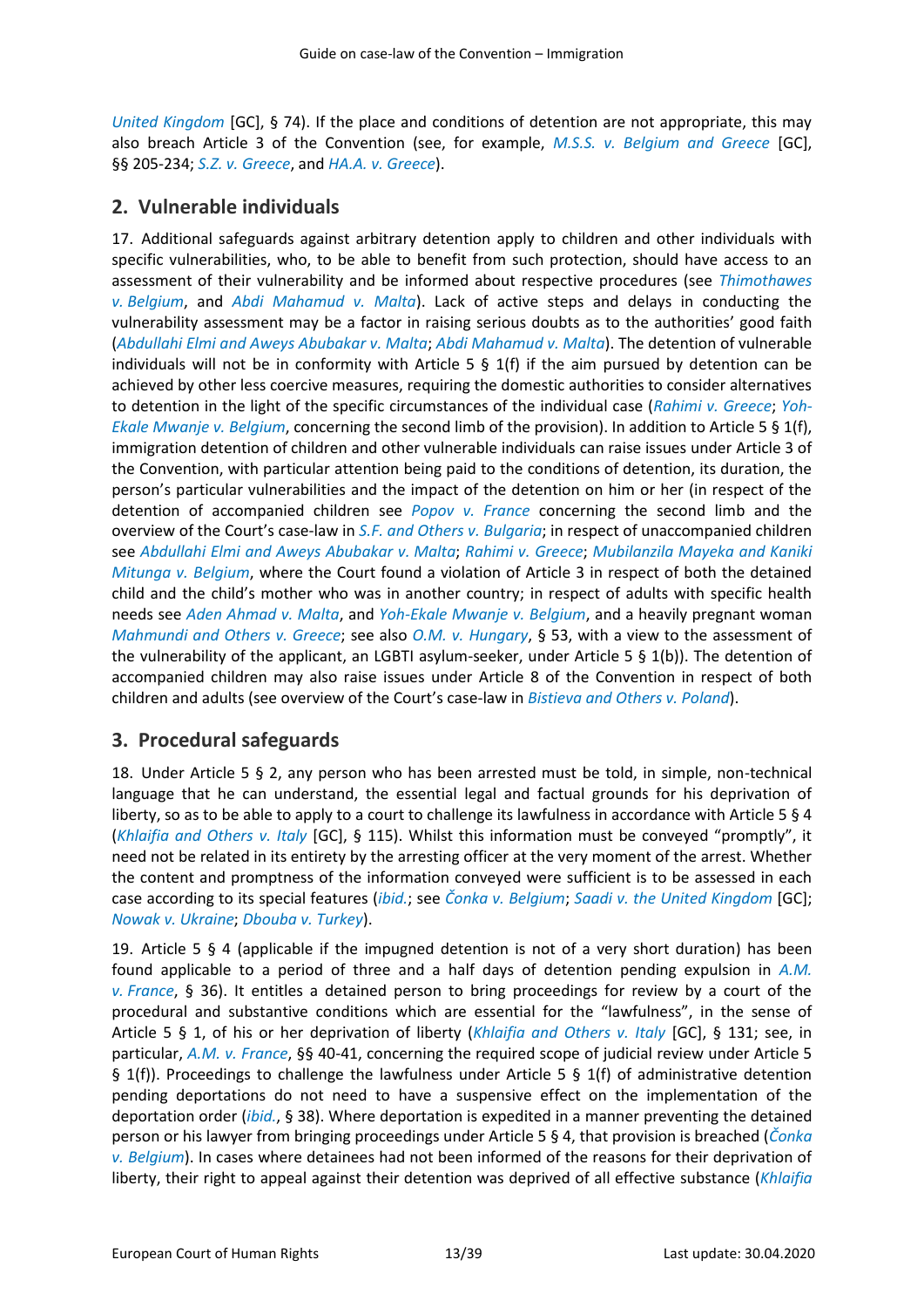*[and Others v. Italy](http://hudoc.echr.coe.int/eng?i=001-170054)* [GC], § 132). The same holds true if the detained person is informed about the available remedies in a language he does not understand and is unable, in practice, to contact a lawyer (*[Rahimi v. Greece](http://hudoc.echr.coe.int/eng?i=001-104366)*, § 120). The proceedings under Article 5 § 4 must be adversarial and ensure equality of arms between the parties (see *A. and Others v. [the United Kingdom](http://hudoc.echr.coe.int/eng?i=001-91403)* [GC], §§ 203 et seq.; and *[Al Husin v. Bosnia and Herzegovina \(no. 2\)](http://hudoc.echr.coe.int/eng?i=001-194065)* in respect of national security cases).

20. Article 5 § 4 also secures to persons arrested or detained the right to have the lawfulness of their detention decided "speedily" by a court and to have their release ordered if the detention is not lawful (*[Khlaifia and Others v. Italy](http://hudoc.echr.coe.int/eng?i=001-170054)* [GC], § 131; in relation to case-law on the "speediness" requirement in respect of detention under Article 5 § 1(f), albeit with a view to the second limb of the provision, see also *[Khudyakova v. Russia](http://hudoc.echr.coe.int/eng?i=001-90482)*, §§ 92-100; *[Abdulkhakov v. Russia](http://hudoc.echr.coe.int/eng?i=001-113287)*, § 214; *[M.M.](http://hudoc.echr.coe.int/eng?i=001-174489)  v. [Bulgaria](http://hudoc.echr.coe.int/eng?i=001-174489)*). Where the national authorities decide in exceptional circumstances to detain a child and his or her parents in the context of immigration controls, the lawfulness of such detention should be examined by the national courts with particular expedition and diligence at all levels (*[G.B.](http://hudoc.echr.coe.int/eng?i=001-196612)  [and Others v. Turkey](http://hudoc.echr.coe.int/eng?i=001-196612)*, §§ 167 and 186). Where an automatic review is not conducted in compliance with the time-limits provided for by domestic law, but nonetheless speedily from an objective point of view, there is no breach of Article 5 § 4 (*[Aboya Boa Jean v. Malta](http://hudoc.echr.coe.int/eng?i=001-192066)*).

## <span id="page-13-0"></span>**D. Access to procedures and reception conditions**

### <span id="page-13-1"></span>**1. Access to the asylum procedure or other procedures to prevent removal**

21. In addition to cases concerning the refusal to accept or examine asylum applications at the border (see paragraph 12 above), the Court has examined cases under Article 13 taken in conjunction with Article 3 where a person present on the territory was unable to lodge an asylum application (*[A.E.A. v. Greece](http://hudoc.echr.coe.int/eng?i=001-181600)*) or where such application was not seriously examined (*[M.S.S.](http://hudoc.echr.coe.int/eng?i=001-103050)  v. [Belgium and Greece](http://hudoc.echr.coe.int/eng?i=001-103050)* [GC], §§ 265-322).

22. The Court found that there had been no violation of Article 4 of Protocol No. 4 where the applicants were afforded a genuine and effective possibility of submitting arguments against their expulsion (*[Khlaifia and Others v. Italy](http://hudoc.echr.coe.int/eng?i=001-170054)* [GC]).

### <span id="page-13-2"></span>**2. Reception conditions and freedom of movement**

23. Article 3 cannot be interpreted as obliging the High Contracting Parties to provide everyone within their jurisdiction with a home (*[Chapman v. the United Kingdom](http://hudoc.echr.coe.int/eng?i=001-59154)* [GC], § 99). Nor does Article 3 entail any general obligation to give refugees financial assistance to enable them to maintain a certain standard of living (*[Tarakhel v. Switzerland](http://hudoc.echr.coe.int/eng?i=001-148070)* [GC], § 95). However, asylum-seekers are members of a particularly underprivileged and vulnerable population group in need of special protection and there exists a broad consensus at the international and European level concerning this need for special protection, as evidenced by the Geneva Convention, the remit and the activities of the UNHCR and the standards set out in the Reception Directive (*[M.S.S. v. Belgium and Greece](http://hudoc.echr.coe.int/eng?i=001-103050)* [GC], § 251). It may thus raise an issue under Article 3 if the asylum-seekers, including persons intending to lodge an asylum application, are not provided with accommodation and adequate reception conditions (*[ibid.](http://hudoc.echr.coe.int/eng?i=001-103050)* [GC], §§ 235-264; *[N.T.P. and Others v. France](http://hudoc.echr.coe.int/eng?i=001-183431)*). States are obliged under Article 3 to protect and to take charge of unaccompanied children, which requires the authorities to identify them as such and to take measures to ensure their placement in adequate accommodation, even if the children do not lodge an asylum application in the respondent State, but intend to do so in another State, or to join family members there (see *[Khan v. France](http://hudoc.echr.coe.int/eng?i=001-191277)*, concerning the situation in a makeshift camp in Calais; and *[Sh.D. and Others v. Greece, Austria, Croatia, Hungary, North](http://hudoc.echr.coe.int/eng?i=001-193610)  [Macedonia, Serbia and Slovenia](http://hudoc.echr.coe.int/eng?i=001-193610)* in respect of the situation in a makeshift camp in Idomeni; see also *[M.D. v. France](http://hudoc.echr.coe.int/eng?i=001-196378)* regarding the reception of an asylum seeker who had identified himself as an unaccompanied minor, but in respect of whose actual age there were doubts). In *[Rahimi v.](http://hudoc.echr.coe.int/eng?i=001-104366) Greece*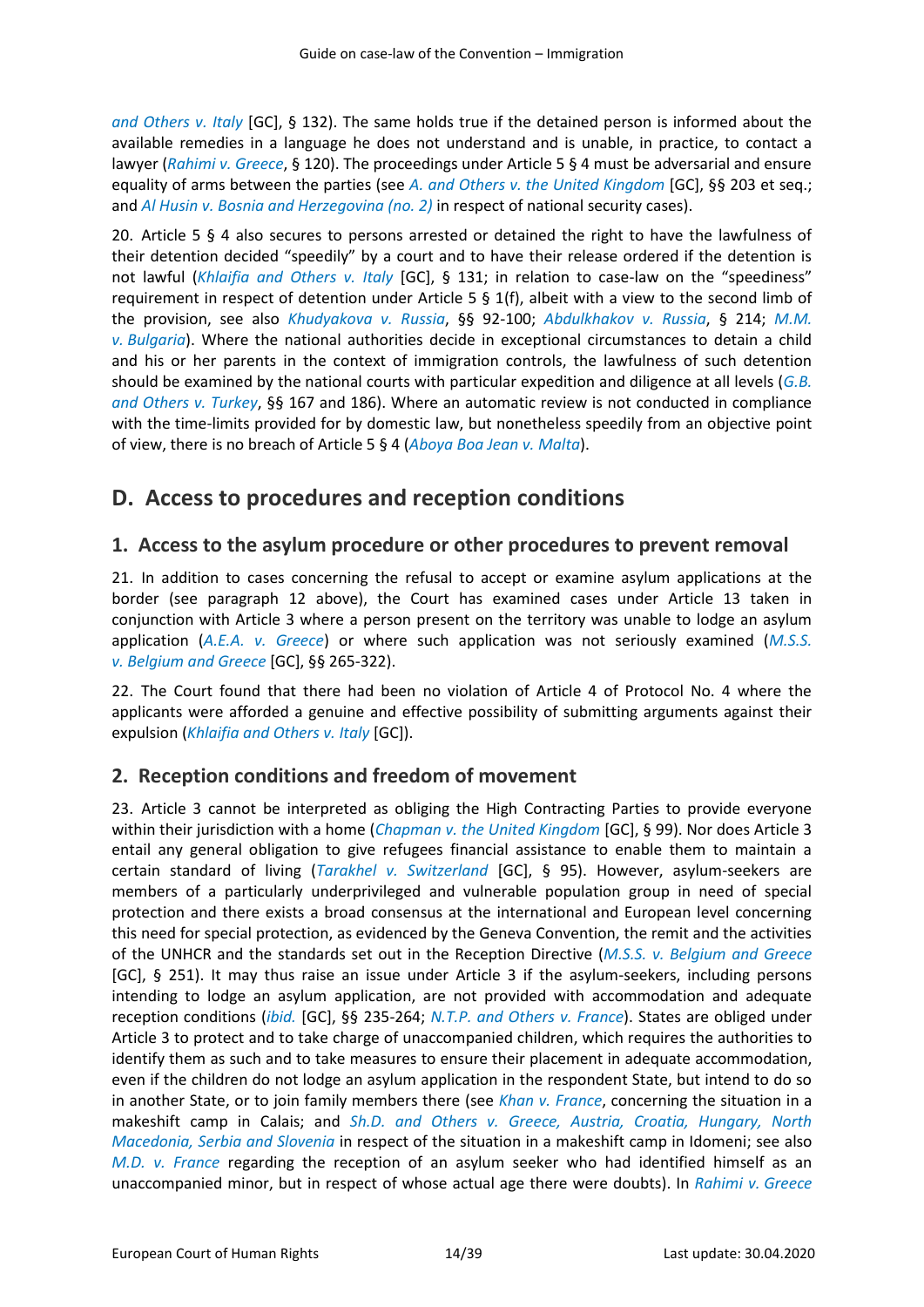(§§ 87-94), the Court also found a breach of Article 3 because the authorities did not offer the applicant, an unaccompanied child asylum-seeker, any assistance with accommodation following his release from detention.

24. In *[Omwenyeke v. Germany](http://hudoc.echr.coe.int/eng?i=001-83796)* (dec.), the applicant asylum-seeker had temporary residence for the duration of the asylum procedure, but had lost his lawful status by violating the conditions attached to his temporary residence – the obligation to stay within the territory of a certain city. The Court found that he could thus not rely on Article 2 of Protocol No. 4.

# <span id="page-14-0"></span>**III. Substantive and procedural aspects of cases concerning expulsion, extradition and related scenarios**

#### **Article 2 of the Convention**

"1. Everyone's right to life shall be protected by law. No one shall be deprived of his life intentionally save in the execution of a sentence of a court following his conviction of a crime for which this penalty is provided by law.

2. Deprivation of life shall not be regarded as inflicted in contravention of this article when it results from the use of force which is no more than absolutely necessary:

- (a) in defence of any person from unlawful violence;
- (b) in order to effect a lawful arrest or to prevent the escape of a person lawfully detained;
- (c) in action lawfully taken for the purpose of quelling a riot or insurrection."

#### **Article 3 of the Convention**

"No one shall be subjected to torture or to inhuman or degrading treatment or punishment."

#### **Article 6 of the Convention**

"1. In the determination of his civil rights and obligations or of any criminal charge against him, ... "

#### **Article 8 of the Convention**

"1. Everyone has the right to respect for his private and family life, his home and his correspondence.

2. There shall be no interference by a public authority with the exercise of this right except such as is in accordance with the law and is necessary in a democratic society in the interests of national security, public safety or the economic well-being of the country, for the prevention of disorder or crime, for the protection of health or morals, or for the protection of the rights and freedoms of others."

#### **Article 13 of the Convention**

"Everyone whose rights and freedoms as set forth in [the] Convention are violated shall have an effective remedy before a national authority notwithstanding that the violation has been committed by persons acting in an official capacity."

#### **Article 4 of Protocol No. 4 of the Convention**

"Collective expulsion of aliens is prohibited."

#### **Article 1 of Protocol No. 6 of the Convention**

"The death penalty shall be abolished. No one shall be condemned to such penalty or executed.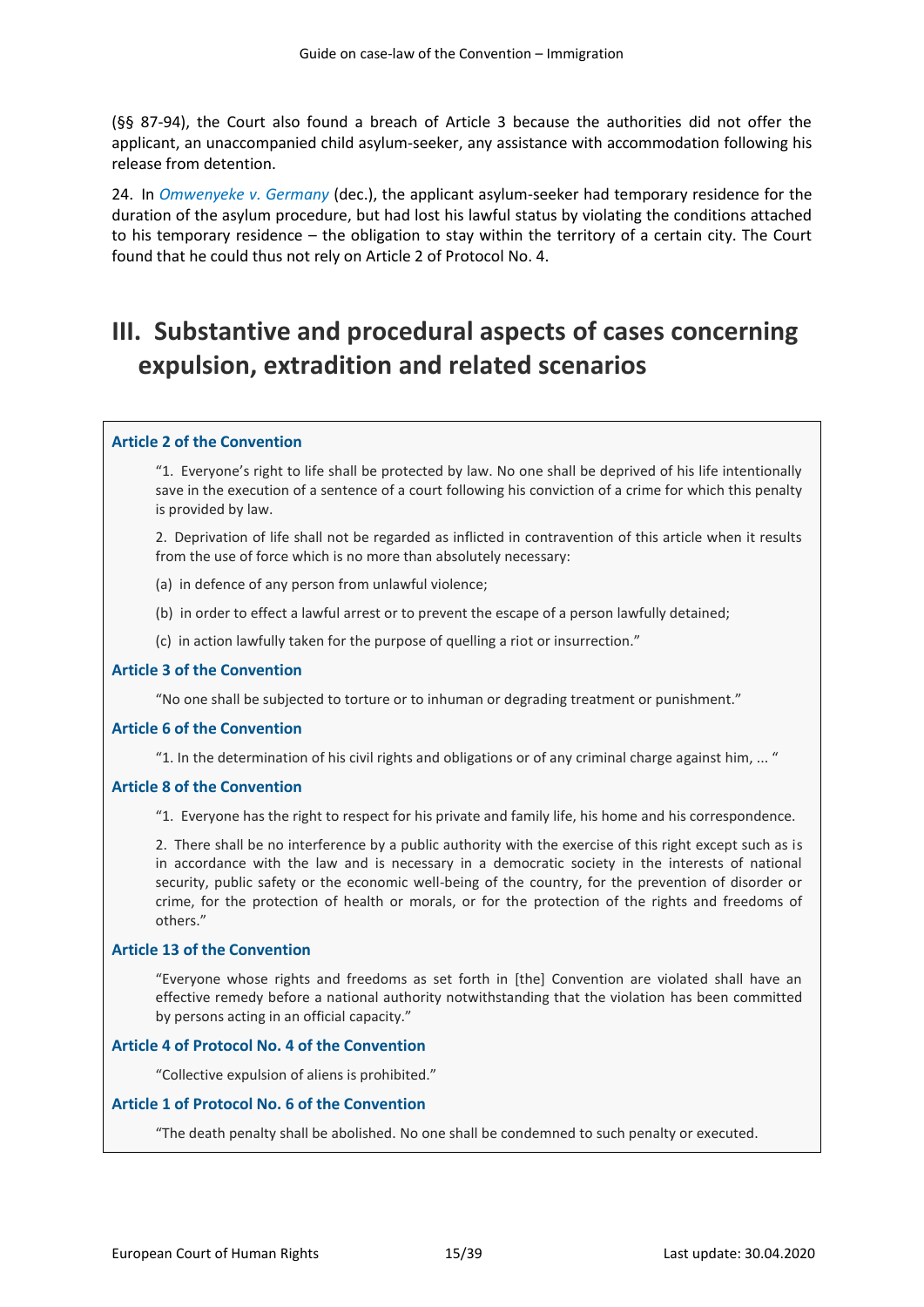#### **Article 1 of Protocol No. 7 of the Convention**

"1. An alien lawfully resident in the territory of a State shall not be expelled therefrom except in pursuance of a decision reached in accordance with law and shall be allowed:

- (a) to submit reasons against his expulsion,
- (b) to have his case reviewed, and

(c) to be represented for these purposes before the competent authority or a person or persons designated by that authority.

2. An alien may be expelled before the exercise of his rights under paragraph 1 (a), (b) and (c) of this Article, when such expulsion is necessary in the interests of public order or is grounded on reasons of national security."

#### **Article 1 of Protocol No. 13 of the Convention**

"The death penalty shall be abolished. No one shall be condemned to such penalty or executed."

## <span id="page-15-0"></span>**A. Articles 2 and 3 of the Convention**

### <span id="page-15-1"></span>**1. Scope and substantive aspects of the Court's assessment under Articles 2 and 3 in asylum-related removal cases**

25. The right to political asylum is not contained in either the Convention or its Protocols and the Court does not itself examine the actual asylum application or verify how the States honour their obligations under the 1951 Geneva Convention or European Union law (*[F.G. v. Sweden](http://hudoc.echr.coe.int/eng?i=001-161829)* [GC], § 117; *[Sufi and Elmi v. the United Kingdom](http://hudoc.echr.coe.int/eng?i=001-105434)*, §§ 212 and 226). However, the expulsion of an alien by a Contracting State may give rise to an issue under Articles 2 and 3, and hence engage the responsibility of that State under the Convention, where substantial grounds have been shown for believing that the person in question, if deported, would face a real risk of being subjected to treatment contrary to Articles 2 or 3 in the destination country. In these circumstances, Articles 2 and 3 imply an obligation not to deport the person in question to that country (*[F.G. v. Sweden](http://hudoc.echr.coe.int/eng?i=001-161829)*, §§ 110-111). Removal cases concerning Article 2 – notably in respect of the risk of the applicant being subjected to the death penalty – typically also raise issues under Article 3 (see paragraph 42 below): because the relevant principles are the same for Article 2 and Article 3 assessments in removal cases, the Court either finds the issues under both Articles indissociable and examines them together (see *[F.G. v. Sweden](http://hudoc.echr.coe.int/eng?i=001-161829)* ([GC], § 110; *[L.M. and Others v. Russia](http://hudoc.echr.coe.int/eng?i=001-157709)*, § 108) or deals with the Article 2 complaint in the context of the related main complaint under Article 3 (see *[J.H. v. United Kingdom](http://hudoc.echr.coe.int/eng?i=001-108157)*, § 37).

26. The Court has adjudicated a vast number of cases in which it had to assess whether substantial grounds had been shown for believing that the person in question, if deported, would face a real risk of being subjected to treatment contrary to Articles 2 or 3 in the destination country. It consolidated, to a large extent, the relevant principles in two Grand Chamber judgments *[F.G.](http://hudoc.echr.coe.int/eng?i=001-161829)  v. [Sweden](http://hudoc.echr.coe.int/eng?i=001-161829)* ([GC], §§ 110-127) and *[J.K. and Others v.](http://hudoc.echr.coe.int/eng?i=001-165442) Sweden* ([GC], §§ 77-105), notably as regards the risk assessment (including as regards a general situation of violence, particular circumstances of the applicant such as membership of a targeted group and other individual risk factors - which may give raise a real risk when considered separately or when taken cumulatively -, risk of ill-treatment by private groups, the reliance on the existence of an internal flight alternative, the assessment of country of origin reports, the distribution of the burden of proof, past ill-treatment as an indication of risk, and sur place activities), the nature of the Court's inquiry and the principle of *ex nunc*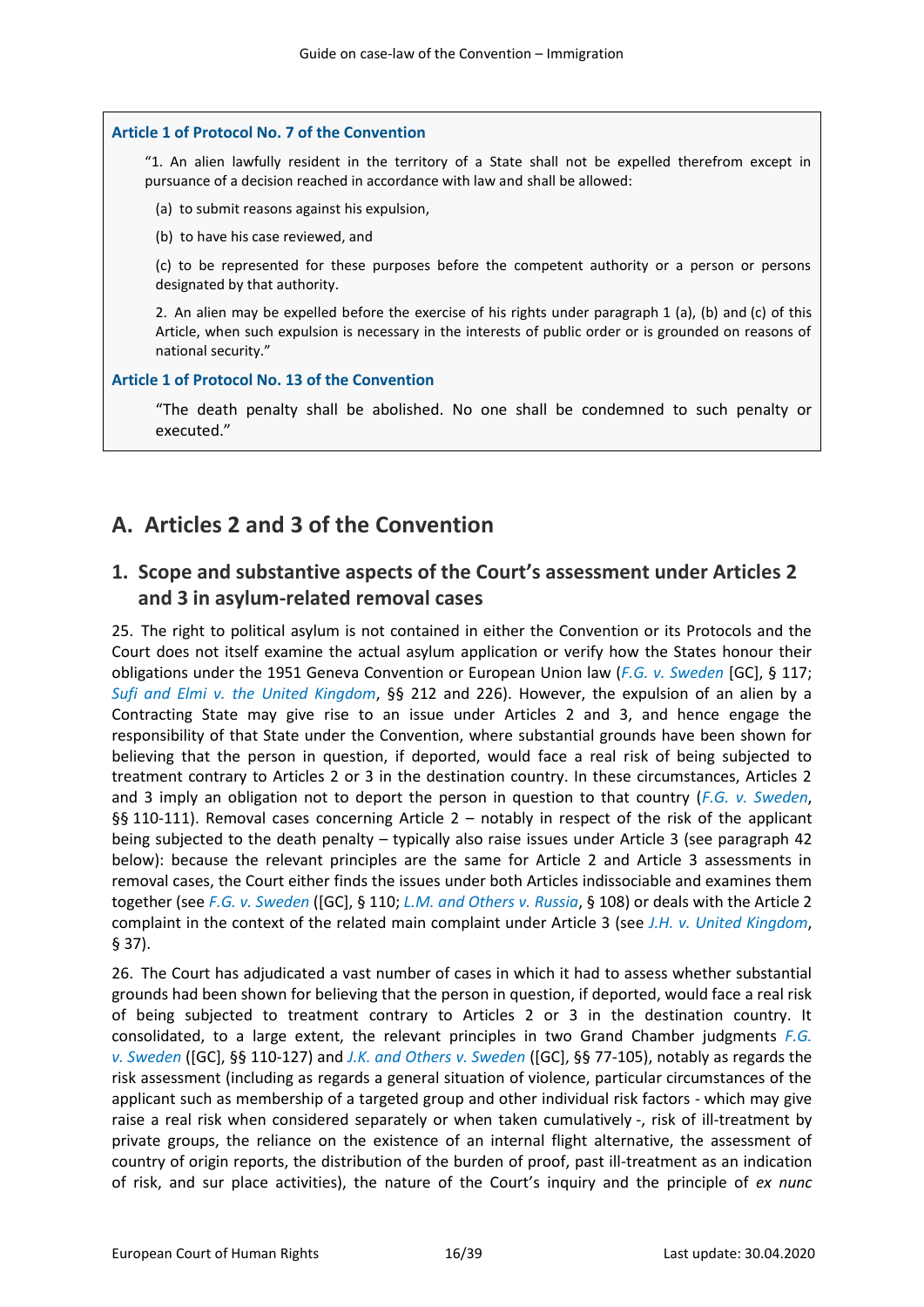evaluation of the circumstances where the applicant has not already been deported (for scenarios in which the person has already been deported, see *X v. [Switzerland](http://hudoc.echr.coe.int/eng?i=001-170467)*; and *[A.S. v. France](http://hudoc.echr.coe.int/eng?i=001-182629)*).

27. As regards the procedural obligations on the part of the authorities, the Court clarified in *[F.G.](http://hudoc.echr.coe.int/eng?i=001-161829)  v. [Sweden](http://hudoc.echr.coe.int/eng?i=001-161829)* (§ 127) that, considering the absolute nature of the rights guaranteed under Articles 2 and 3 of the Convention, and having regard to the vulnerable position that asylum-seekers often find themselves in, if a Contracting State is made aware of facts, relating to a specific individual, that could expose him to a risk of ill-treatment in breach of the said provisions upon returning to the country in question, the obligations under Articles 2 and 3 of the Convention entail that the authorities carry out an assessment of that risk of their own motion. As regards the distribution of the burden of proof, the Court clarified in *J.K. and [Others v.](http://hudoc.echr.coe.int/eng?i=001-165442) Sweden* ([GC], §§ 91 et seq.) that it is the shared duty of an asylum-seeker and the immigration authorities to ascertain and evaluate all relevant facts in asylum proceedings. On the one hand, the burden remains on asylum-seekers as regards their own personal circumstances, although the Court recognised that it was important to take into account all of the difficulties which an asylum-seeker may encounter in collecting evidence. On the other hand, the general situation in another State, including the ability of its public authorities to provide protection, had to be established *proprio motu* by the competent domestic immigration authorities. As to the significance of established past ill-treatment contrary to Article 3 in the receiving State, the Court considered that established past ill-treatment contrary to Article 3 would provide a strong indication of a future, real risk of ill-treatment, although the Court conditioned that principle on the applicant having made a generally coherent and credible account of events that is consistent with information from reliable and objective sources about the general situation in the country at issue. In such circumstances, the burden shifted to the Government to dispel any doubts about that risk.

28. The Court has developed ample case-law in respect of all of the above-mentioned principles. By way of example, in respect of the weight attributed to country material see *[Sufi and Elmi v. the](http://hudoc.echr.coe.int/eng?i=001-105434)  [United Kingdom](http://hudoc.echr.coe.int/eng?i=001-105434)* (§§ 230-234); in respect of the assessment of an applicant's credibility see *N. v. [Finland](http://hudoc.echr.coe.int/eng?i=001-69908)*; *[A.F. v. France](http://hudoc.echr.coe.int/eng?i=001-150714)*, and *[M.O. v. Switzerland](http://hudoc.echr.coe.int/eng?i=001-174424)*; and in respect of the domestic authorities' obligation to assess the relevance, authenticity and probative value of documents put forward by an applicant – from the outset or later on – which relate to the core of their protection claims see *[M.D.](http://hudoc.echr.coe.int/eng?i=001-160253)  [and M.A. v. Belgium](http://hudoc.echr.coe.int/eng?i=001-160253)*; *[Singh and Others v. Belgium](http://hudoc.echr.coe.int/eng?i=001-113660)*, and *[M.A. v. Switzerland](http://hudoc.echr.coe.int/eng?i=001-148078)*. Again by way of example, see *[Sufi and Elmi v. the United Kingdom](http://hudoc.echr.coe.int/eng?i=001-105434)* where the Court determined the situation in the country of destination to be such that the removal would breach Article 3, having regard to the situation of general violence in Mogadishu and the lack of safe access to, and the dire conditions in, IDP camps; see *[Salah Sheekh v. the Netherlands](http://hudoc.echr.coe.int/eng?i=001-78986)* as regards a risk assessment in respect of an applicant who belonged to a group which is systematically at risk; and with regard to various forms and scenarios of gender-related persecution, such as widespread sexual violence (*[M.M.R. v. the Netherlands](http://hudoc.echr.coe.int/eng?i=001-164166)* (dec.)), the alleged lack of a male support network (*[R.H. v. Sweden](http://hudoc.echr.coe.int/eng?i=001-157325)*), ill-treatment of a separated woman (*N. v. [Sweden](http://hudoc.echr.coe.int/eng?i=001-99992)*), ill-treatment inflicted by family members in view of a relationship (*[R.D. v. France](http://hudoc.echr.coe.int/eng?i=001-164293)*, §§ 36-45), honour killings and forced marriage (*[A.A. and Others v. Sweden](http://hudoc.echr.coe.int/eng?i=001-111553)*), and female genital mutilation (*[R.B.A.B. v. the Netherlands](http://hudoc.echr.coe.int/eng?i=001-163451)*; *[Sow v. Belgium](http://hudoc.echr.coe.int/eng?i=001-160241)*). As regards forced prostitution and/or return to a human trafficking network see *[L.O. v. France](http://hudoc.echr.coe.int/eng?i=001-155655)* (dec.). In *[V.F. v. France](http://hudoc.echr.coe.int/eng?i=001-108003)* (dec.), the Court assessed the risk under Article 4, while leaving open the extraterritorial applicability of that Article: in this latter respect, the case of *[M.O. v. Switzerland](http://hudoc.echr.coe.int/eng?i=001-174424)* concerned the risk of forced labour upon removal and the Article 4 complaint was inadmissible due to non-exhaustion of domestic remedies.

29. Where the risk of ill-treatment emanates from a person's sexual orientation, he or she may not be asked to conceal it in order to avoid ill-treatment, as it concerns a fundamental aspect of a person's identity (*[I.K. v. Switzerland](http://hudoc.echr.coe.int/eng?i=001-180412)* (dec.)). Similar questions may arise in respect of a person's religious beliefs (see *A. v. [Switzerland](http://hudoc.echr.coe.int/eng?i=001-179573)*).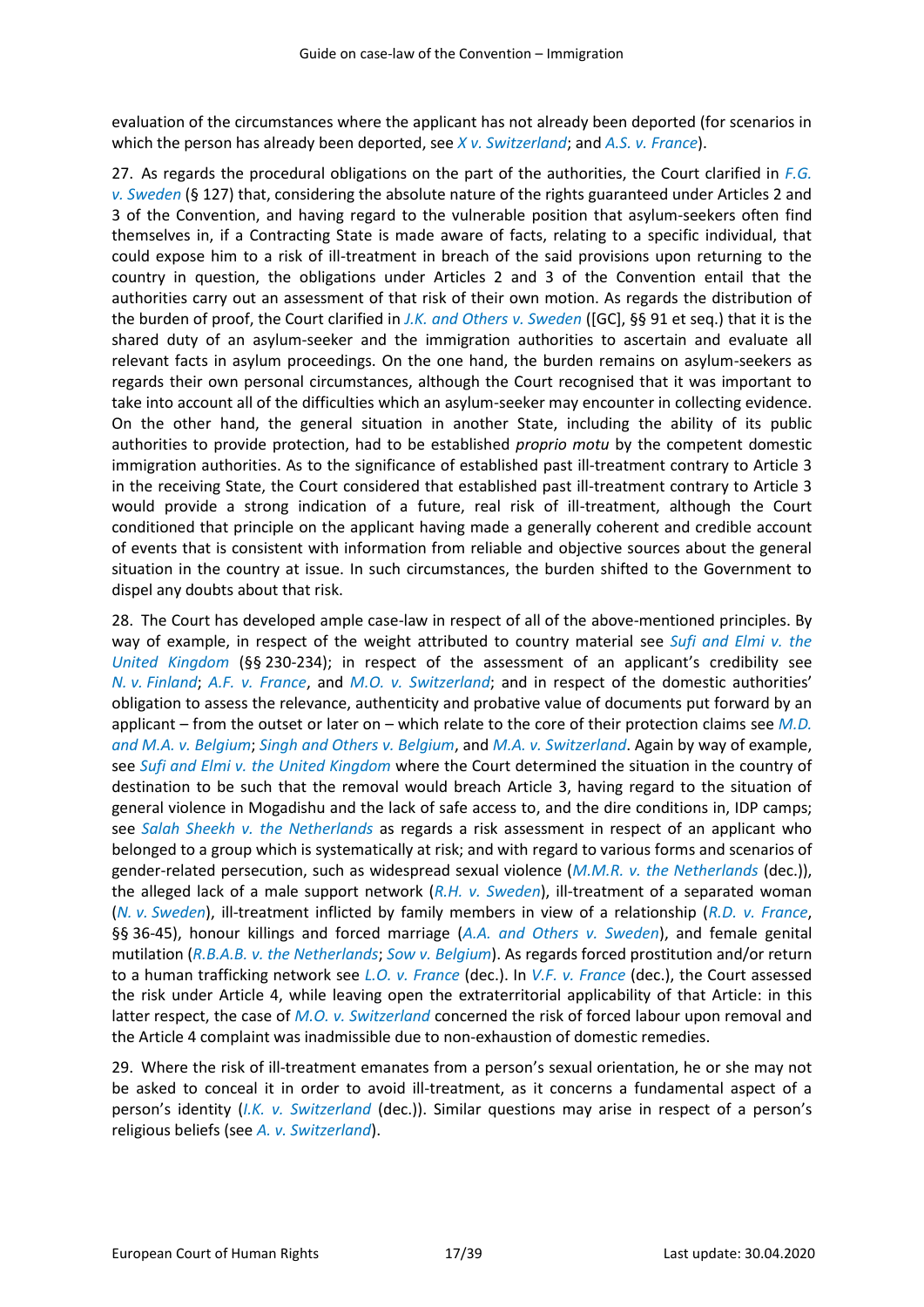### <span id="page-17-0"></span>**2. Removal to a third country**

30. While the majority of removal cases examined by the Court under Articles 2 or 3 concern removals to the country from which the applicant has fled, such cases may also arise in connection with the applicant's removal to a third country. In *[Ilias and Ahmed v. Hungary](http://hudoc.echr.coe.int/eng?i=001-198760)* [GC] the Court observed that where a Contracting State sought to remove an asylum seeker to a third country without examining the asylum request on the merits, the State's duty not to expose the individual to a real risk of treatment contrary to Article 3 was discharged in a manner different from that in cases of return to the country of origin. In the former situation, the main issue was the adequacy of the asylum procedure in the receiving third country. While a State removing asylum seekers to a third country may legitimately chose not to deal with the merits of the asylum requests, it cannot therefore be known whether those persons risk treatment contrary to Article 3 in the country of origin or are simply economic migrants not in need of protection. It is the duty of the removing State to examine thoroughly whether or not there is a real risk of the asylum seeker being denied access, in the receiving third country, to an adequate asylum procedure, protecting him or her against *refoulement*, namely, against being removed, directly or indirectly, to his or her country of origin without a proper evaluation of the risks he or she faces from the standpoint of Article 3. If it is established that the existing guarantees in this regard are insufficient, Article 3 gives rise to a duty not to remove the asylum seekers to the third country concerned. To determine whether the removing State has fulfilled its procedural obligation to assess the asylum procedures of a receiving third State, it has to be examined whether the authorities of the removing State had taken into account the available general information about the receiving third country and its asylum system in an adequate manner and of their own initiative; and whether an applicant had been given a sufficient opportunity to demonstrate that the receiving State was not a safe third country in their particular case. In applying this test, the Court indicated that any presumption that a particular country is "safe", if it has been relied upon in decisions concerning an individual asylum seeker, must be sufficiently supported at the outset by the above analysis. Importantly, the Court specified that it is not its task to assess whether there was an arguable claim about Article 3 risks in their country of origin, this question only being relevant where the expelling State had dealt with these risks.

31. The removal of asylum seekers to a third country may furthermore be in breach of Article 3, because of inadequate reception conditions in the receiving State (*[M.S.S. v. Belgium and Greece](http://hudoc.echr.coe.int/eng?i=001-103050)* [GC], §§ 362-368) or because they would not be guaranteed access to reception facilities adapted to their specific vulnerabilities, which may require that the removing State obtains assurances from the receiving State to that end (see *[Tarakhel v. Switzerland](http://hudoc.echr.coe.int/eng?i=001-148070)* [GC]; *[Ali and Others v. Switzerland and Italy](http://hudoc.echr.coe.int/eng?i=001-168401)* (dec.); *[Ojei v. the Netherlands](http://hudoc.echr.coe.int/eng?i=001-172934)* (dec.)).

### <span id="page-17-1"></span>**3. Procedural aspects**

32. Where the individual has an "arguable complaint" that his removal would expose him to treatment contrary to Article 2 or 3 of the Convention, he must have an effective remedy, in practice as well as in law, at the domestic level in accordance with Article 13 of the Convention, which imperatively requires, inter alia, independent and rigorous scrutiny of any claim that there exist substantial grounds for fearing a real risk of treatment contrary to Articles 2 or 3 and automatic suspensive effect (*[M.S.S. v. Belgium and Greece](http://hudoc.echr.coe.int/eng?i=001-103050)* [GC], §§ 288 and 291: for an overview of the Court's case-law as to the requirements under Article 13 taken in conjunction with Articles 2 or 3 in removal cases, see, in particular, *[ibid.](http://hudoc.echr.coe.int/eng?i=001-103050)*, §§ 286-322; *[Abdolkhani and Karimnia v. Turkey](http://hudoc.echr.coe.int/eng?i=001-94127)*, §§ 107-117; *[Gebremedhin \[Gaberamadhien\] v. France](http://hudoc.echr.coe.int/eng?i=001-80333)*, §§ 53-67; *[I.M. v. France;](http://hudoc.echr.coe.int/eng?i=001-108935) [Chahal v. the United Kingdom](http://hudoc.echr.coe.int/eng?i=001-58004)* [GC], §§ 147-154; *[Shamayev and Others v. Georgia and Russia](http://hudoc.echr.coe.int/eng?i=001-68790)*, § 460). The same principles apply when considering the question of effectiveness of remedies which have to be exhausted for the purposes of Article 35 § 1 of the Convention in asylum cases (*[A.M. v. the Netherlands](http://hudoc.echr.coe.int/eng?i=001-164460)*, §§ 65-69). In respect of asylum-seekers the Court has found, in particular, that individuals need to have adequate information about the asylum procedure to be followed and their entitlements in a language they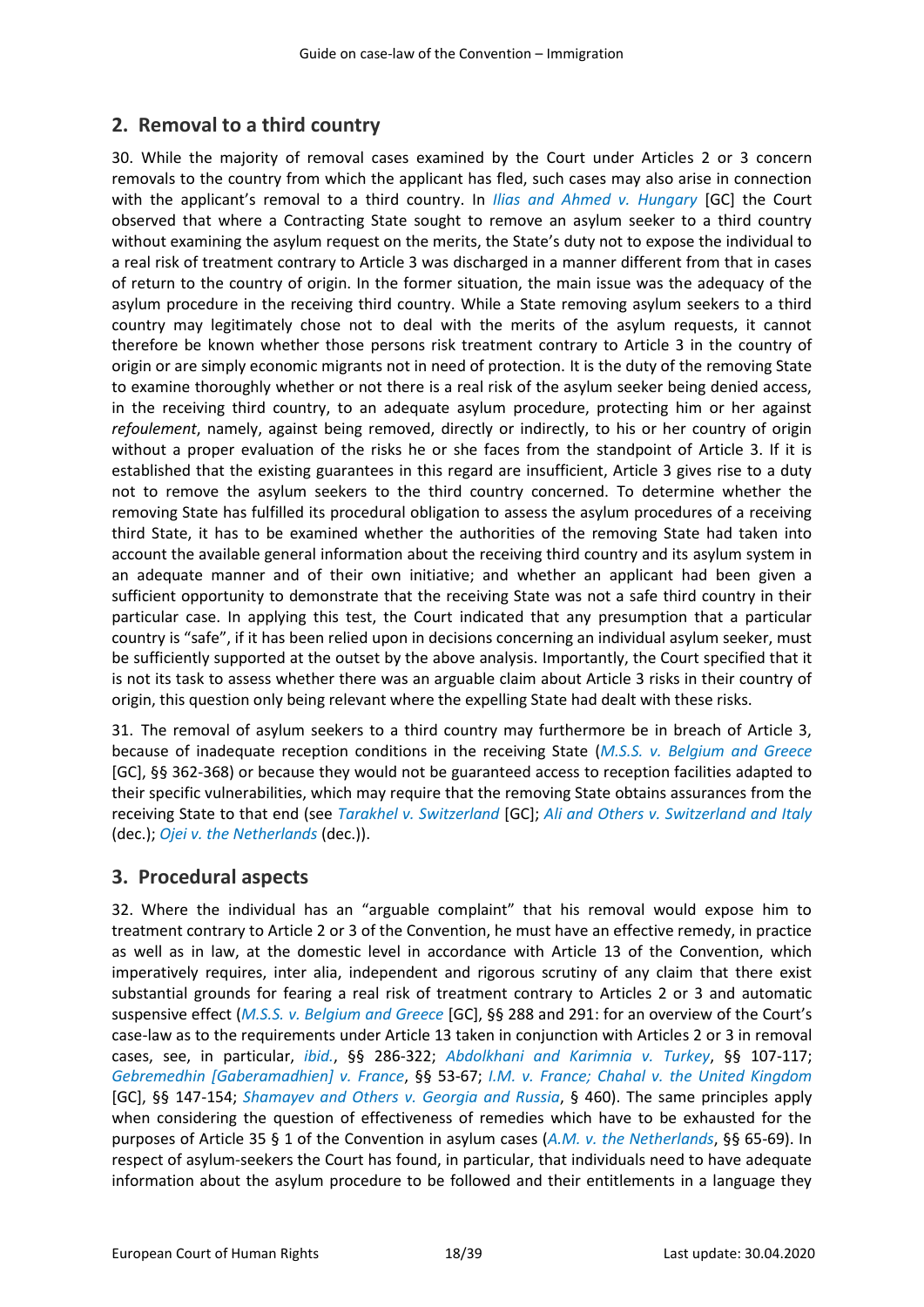understand, and have access to a reliable communication system with the authorities: the Court also has regard to the availability of interpreters, whether the interviews are conducted by trained staff, whether asylum-seekers have access to legal aid, and requires that asylum-seekers be given the reasons for the decision (see *[M.S.S. v. Belgium and Greece](http://hudoc.echr.coe.int/eng?i=001-103050)* [GC], §§ 300-302, 304, and 306-310; see also *[Abdolkhani and Karimnia v. Turkey](http://hudoc.echr.coe.int/eng?i=001-94127)*; and *[Hirsi Jamaa and Others v. Italy](http://hudoc.echr.coe.int/eng?i=001-109231)* [GC], § 204).

33. Article 6 of the Convention is not applicable *ratione materiae* to asylum, deportation and related proceedings (*[Maaouia v. France](http://hudoc.echr.coe.int/eng?i=001-58847)* [GC], §§ 38-40; *[Onyejiekwe v. Austria](http://hudoc.echr.coe.int/eng?i=001-114301)* (dec.), § 34; see *[Panjeheighalehei v. Denmark](http://hudoc.echr.coe.int/eng?i=001-95460)* (dec.) concerning an action in damages by an asylum-seeker on account of the refusal to grant asylum).

34. The failure to examine an asylum application in reasonable time may breach Article 8 (see *B.A.C. [v. Greece](http://hudoc.echr.coe.int/eng?i=001-167806)*) and the adequate nature of a remedy under Article 13 can be undermined by its excessive duration (*[M.S.S. v. Belgium and Greece](http://hudoc.echr.coe.int/eng?i=001-103050)* [GC], § 292)*.* On the other hand, a speedy processing of an applicant's asylum claim should not take priority over the effectiveness of the essential procedural guarantees to protect him or her against arbitrary removal. An unreasonably short time-limit to submit a claim, such as in the context of accelerated asylum procedures, and/or to appeal a subsequent removal decision can render a remedy practically ineffective, contrary to the requirements of Article 13 taken together with Article 3 of the Convention (see *[I.M. v. France](http://hudoc.echr.coe.int/eng?i=001-108935)*, where a five-day limit for lodging an initial asylum application and a 48-hour time-limit for an appeal were found to violate these provisions; see also the overview on accelerated asylum procedures in *R.D. v. [France](http://hudoc.echr.coe.int/eng?i=001-163615)*, §§ 55-64).

35. In respect of the requirements under Article 13 taken in conjunction with Article 8 in removal cases, see *[De Souza Ribeiro v. France](http://hudoc.echr.coe.int/eng?i=001-115498)* [GC] (§§ 82-83). In respect of the requirements under Article 13 taken in conjunction with Article 4 of Protocol No. 4, see *[Khlaifia and Others v. Italy](http://hudoc.echr.coe.int/eng?i=001-170054)* [GC] (§§ 276-281; see also *[Hirsi Jamaa and Others v. Italy](http://hudoc.echr.coe.int/eng?i=001-109231)* [GC]*; [Sharifi and Others v. Italy and Greece](http://hudoc.echr.coe.int/eng?i=001-147702)*; and *[Čonka v. Belgium](http://hudoc.echr.coe.int/eng?i=001-60026)*).

### <span id="page-18-0"></span>**4. Cases relating to national security**

36. The Court has often dealt with cases concerning the removal of individuals deemed to be a threat to national security (see, for example, *[A.M. v. France](http://hudoc.echr.coe.int/eng?i=001-192926)*). It has repeatedly held that Article 3 is absolute and that it is not possible to weigh the risk of ill-treatment against the reasons put forward for the expulsion (*[Saadi v. Italy](http://hudoc.echr.coe.int/eng?i=001-85276)* [GC], §§ 125 and 138; *[Othman \(Abu Qatada\) v. the United Kingdom](http://hudoc.echr.coe.int/eng?i=001-108629)*, §§ 183-185). The Court cannot rely on the findings of the domestic authorities if they did not have all essential information before them – for example for reasons of national security – when rendering the expulsion decisions (see *X [v. Sweden](http://hudoc.echr.coe.int/eng?i=001-180018)*).

### <span id="page-18-1"></span>**5. Extradition**

37. Extradition by a Contracting State may give rise to an issue under Article 3, and hence engage the responsibility of that State under the Convention, where substantial grounds have been shown for believing that the person in question would, if extradited, face a real risk of being subjected to treatment contrary to Article 3 in the receiving country (*[Soering v. the United Kingdom](http://hudoc.echr.coe.int/eng?i=001-57619)*, §§ 88-91). The question of whether there is a real risk of ill-treatment contrary to Article 3 in another State cannot depend on the legal basis for removal to that State, as there may be little difference between extradition and other removals in practice (*[Babar Ahmad and Others v. the United Kingdom](http://hudoc.echr.coe.int/eng?i=001-110267)*, §§ 168 and 176; *[Trabelsi v. Belgium](http://hudoc.echr.coe.int/eng?i=001-146372)*, § 116). For example, extradition requests may be withdrawn and the Contracting State may nonetheless decide to proceed with removal from its territory on other grounds; or a State may decide to remove someone who faces criminal proceedings (or has already been convicted) in another State in the absence of an extradition request; and there may be cases where someone has fled a State because he or she fears the implementation of a particular sentence that has already been passed upon him or her and is to be returned to that State, not under any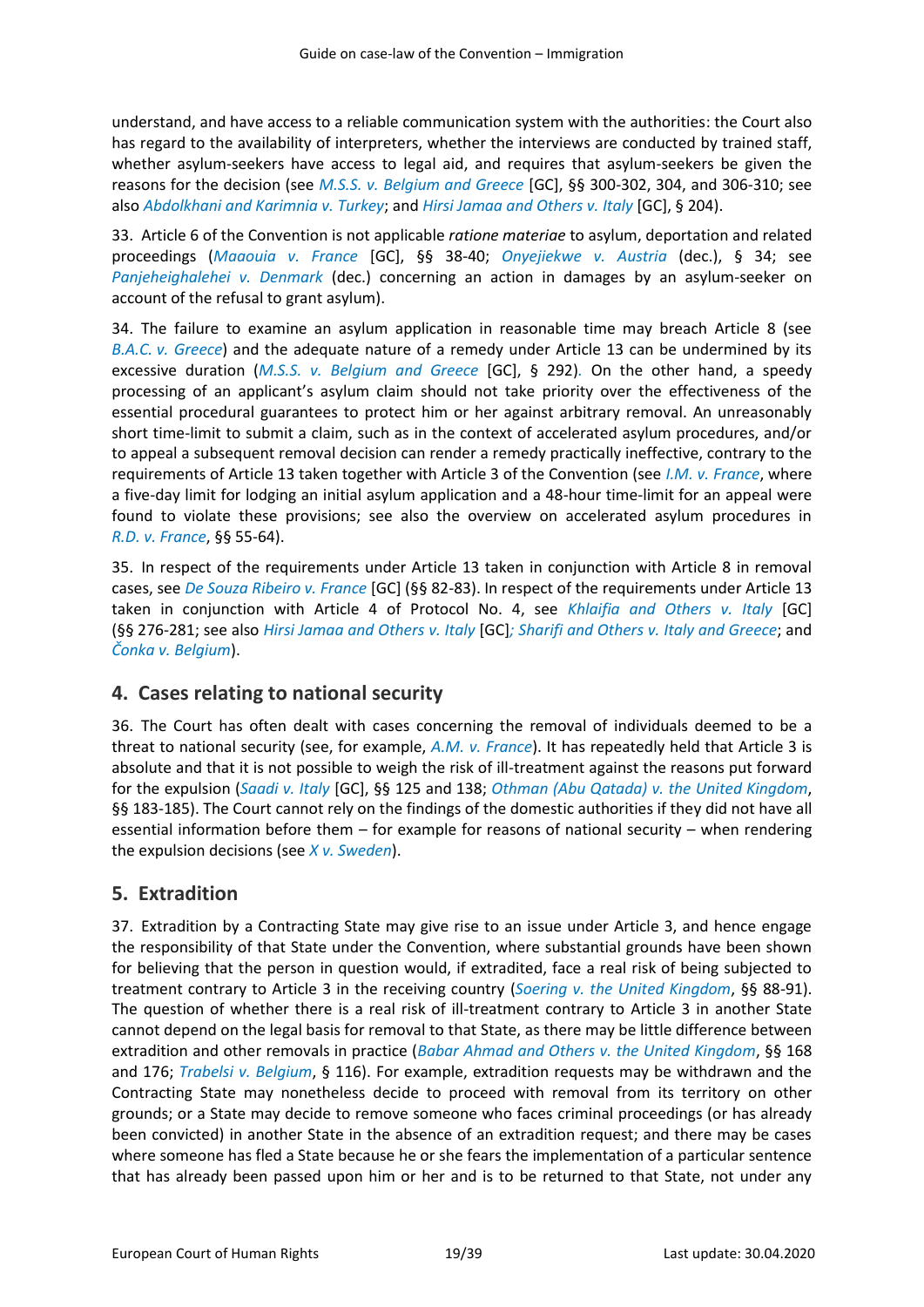extradition arrangement, but as a failed asylum seeker (see *[Babar Ahmad and Others v. the United](http://hudoc.echr.coe.int/eng?i=001-110267)  [Kingdom](http://hudoc.echr.coe.int/eng?i=001-110267)*, § 168, with further references). There may also be cases where a State grants an extradition request in which the individual, who has applied for asylum, is charged with politically motivated crimes (see *[Mamazhonov v. Russia](http://hudoc.echr.coe.int/eng?i=001-147333)*) or where extradition concerns an individual recognised as a refugee in another country (*M.G. v. [Bulgaria](http://hudoc.echr.coe.int/eng?i=001-142125)*).

38. Articles 2 and 3 of the Convention as well as Article 1 of Protocol No. 6 or Article 1 of Protocol No. 13 (see paragraph 42 below) prohibit the extradition, deportation or other transfer of an individual to another State where substantial grounds have been shown for believing that he or she would face a real risk of being subjected to the death penalty there (*[Al-Saadoon and Mufdhi v. the](http://hudoc.echr.coe.int/eng?i=001-97575)  [United Kingdom](http://hudoc.echr.coe.int/eng?i=001-97575)*, §§ 123 and 140-143; *[A.L. \(X.W.\) v. Russia](http://hudoc.echr.coe.int/eng?i=001-158148)*, §§ 63-66; *[Shamayev and Others](http://hudoc.echr.coe.int/eng?i=001-68790)  v. [Georgia and Russia](http://hudoc.echr.coe.int/eng?i=001-68790)*, § 333). It may similarly breach Article 3 to extradite or transfer an individual to a State where he faces a whole life sentence without a de facto or de jure possibility of release (see *[Babar Ahmad and Others and Others v. the United Kingdom](http://hudoc.echr.coe.int/eng?i=001-110267)* and *[Trabelsi v. Belgium](http://hudoc.echr.coe.int/eng?i=001-146372)*; see also *[Murray v. the Netherlands](http://hudoc.echr.coe.int/eng?i=001-162614)* [GC], and *[Hutchinson v. the United Kingdom](http://hudoc.echr.coe.int/eng?i=001-170347)* [GC], in respect of whole life sentences and Article 3). Ill-treatment contrary to Article 3 in the requesting State may take various forms, including poor conditions of and ill-treatment inflicted in detention (see *[Allanazarova](http://hudoc.echr.coe.int/eng?i=001-171100)  v. [Russia](http://hudoc.echr.coe.int/eng?i=001-171100)*) or conditions of detention that are inadequate for the specific vulnerabilities of the individual concerned (*[Aswat v. the United Kingdom](http://hudoc.echr.coe.int/eng?i=001-118583)*, concerning the extradition of a mentally-ill individual).

39. The criteria examined by the Court in respect of diplomatic assurances are set out in *[Othman](http://hudoc.echr.coe.int/eng?i=001-108629)  [\(Abu Qatada\) v. the United Kingdom](http://hudoc.echr.coe.int/eng?i=001-108629)* (§§ 186-189).

40. Article 6 of the Convention is not applicable *ratione materiae* to extradition proceedings (*[Mamatkulov and Askarov v. Turkey](http://hudoc.echr.coe.int/eng?i=001-68183)* [GC], §§ 81-83).

### <span id="page-19-0"></span>**6. Expulsion of seriously ill persons**

41. The Court summarised and clarified the relevant principles as to when humanitarian considerations will or will not outweigh other interests when considering the expulsion of seriously ill individuals in *[Paposhvili v. Belgium](http://hudoc.echr.coe.int/eng?i=001-169662)* [GC]. The applicant, a Georgian national, faced deportation and a ban on re-entering Belgium for 10 years on public interest grounds (criminal convictions). Whilst in prison, he was diagnosed and treated for serious illnesses (chronic lymphocytic leukaemia, hepatitis C and tuberculosis). Other than the imminent death situation in *[D. v. the United Kingdom](http://hudoc.echr.coe.int/eng?i=001-58035)*, the later *[N. v. the United Kingdom](http://hudoc.echr.coe.int/eng?i=001-86490)* [GC] judgment referred to "other very exceptional cases" which could give rise to an issue under Article 3 in such contexts. In *[Paposhvili v. Belgium,](http://hudoc.echr.coe.int/eng?i=001-169662)* the Grand Chamber indicated how "other very exceptional cases" was to be understood, referring to "situations involving the removal of a seriously ill person in which substantial grounds have been shown for believing that he or she, although not at imminent risk of dying, would face a real risk, on account of the absence of appropriate treatment in the receiving country or the lack of access to such treatment, of being exposed to a serious, rapid and irreversible decline in his or her state of health resulting in intense suffering or to a significant reduction in life expectancy" (*[ibid.](http://hudoc.echr.coe.int/eng?i=001-169662)*, § 183). The Grand Chamber also clarified that that obligation to protect was to be fulfilled primarily through appropriate domestic procedures reflecting, in particular, the following elements (*[ibid.](http://hudoc.echr.coe.int/eng?i=001-169662)*, §§ 185-193): the applicants should adduce evidence "capable of demonstrating that there are substantial grounds for believing" that they would be exposed to a real risk of treatment contrary to Article 3, noting that a certain degree of speculation was inherent in the preventive purpose of Article 3 and that applicants were not required to provide clear proof of their claim. Where such evidence was adduced, it was for the authorities of the returning State to dispel any doubts raised by it. The impact of removal on the persons concerned was to be assessed by comparing his or her state of health prior to removal and how it would evolve after removal. In this respect, the State had to consider inter alia (a) whether the care generally available in the receiving State "is sufficient and appropriate in practice for the treatment of the applicant's illness so as to prevent him or her being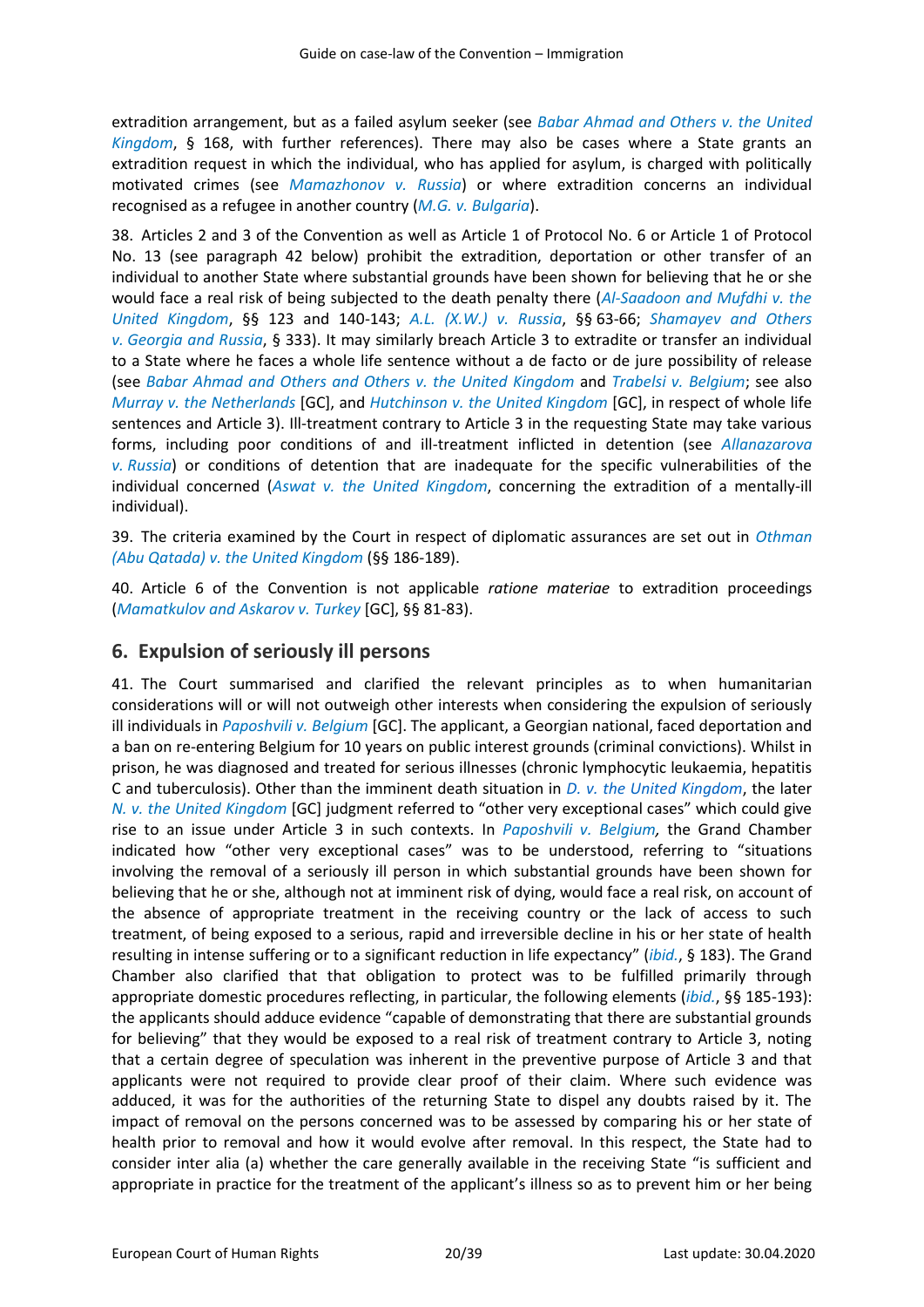exposed to treatment contrary to Article 3", the Grand Chamber specifying that the benchmark is not the level of care existing in the returning State; and (b) the extent to which the individual would actually have access to such care in the receiving State (the associated costs, the existence of a social and family network, and the distance to be travelled to access the required care, all being relevant in this respect). If "serious doubts" persisted as to the impact of removal on the person concerned, the authorities had to obtain "individual and sufficient assurances" from the receiving State, as a precondition to removal, that appropriate treatment will be available and accessible to the person concerned. The proposed deportation of a person suffering from serious illness to his country of origin in the face of doubts as to the availability of appropriate medical treatment may also breach Article 8 (*[ibid.](http://hudoc.echr.coe.int/eng?i=001-169662)*, §§ 221-226).

## <span id="page-20-0"></span>**B. The death penalty: Article 1 of Protocol No. 6 and Article 1 of Protocol No. 13**

42. Protocols No. 6 and 13 to the Convention, which have been ratified by almost all member States of the Council of Europe, contributed to the interpretation of Article 2 of the Convention as prohibiting the death penalty in all circumstances so that there is no longer any bar to considering the death penalty – which caused not only physical pain but also intense psychological suffering as a result of the foreknowledge of death – as inhuman and degrading treatment or punishment within the meaning of Article 3 (see *[Al-Saadoon and Mufdhi v. the United Kingdom](http://hudoc.echr.coe.int/eng?i=001-97575)*, §§ 115 et seq.). At the same time, the Court has found that Article 1 of Protocol No. 13 prohibits the extradition or deportation of an individual to another State where substantial grounds have been shown for believing that he or she would face a real risk of being subjected to the death penalty there (*[ibid.](http://hudoc.echr.coe.int/eng?i=001-97575)*, § 123). Yet, in *[Al-Saadoon and Mufdhi v. the United Kingdom](http://hudoc.echr.coe.int/eng?i=001-97575)*, which concerned the handover by the authorities of the United Kingdom operating in Iraq of Iraqi civilians to the Iraqi criminal administration under circumstances where the civilians faced capital charges, the Court, after finding a breach of Article 3, did not consider it necessary to examine whether there had also been violations of the applicants' rights under Article 2 of the Convention and Article 1 of Protocol No. 13 (*[ibid.](http://hudoc.echr.coe.int/eng?i=001-97575)*, §§ 144-145). In *[Al Nashiri v. Poland](http://hudoc.echr.coe.int/eng?i=001-146044)*, which concerned the extraordinary rendition to the US naval base in Guantanamo of a suspected terrorist facing the death penalty, the Court found that at the time of the applicant's transfer from Poland there was a substantial and foreseeable risk that he could be subjected to the death penalty following his trial before a military commission, in breach of Articles 2 and 3 of the Convention taken together with Article 1 of Protocol No. 6 (*[ibid.](http://hudoc.echr.coe.int/eng?i=001-146044)*, §§ 576-579).

## <span id="page-20-1"></span>**C. Flagrant denial of justice: Articles 5 and 6**

43. Where a person risks suffering a flagrant breach of Articles 5 or 6 of the Convention in the country of destination, these provisions may exceptionally constitute barriers to the person's expulsion, extradition or other form of transfer. Although the Court has not yet been required to define the term "flagrant denial of justice" more precisely, it has indicated that certain forms of unfairness could amount to such treatment (see the overview in *[Harkins v. the United Kingdom](http://hudoc.echr.coe.int/eng?i=001-175502)* (dec.) [GC], §§ 62-65): conviction in absentia with no subsequent possibility of a fresh determination of the merits of the charge; a trial which is summary in nature and conducted with a total disregard for the rights of the defence; detention without any access to an independent and impartial tribunal to have the legality of the detention reviewed; a deliberate and systematic refusal of access to a lawyer, especially for an individual detained in a foreign country; and the use in criminal proceedings of statements obtained as a result of torture of the accused or a third person in breach of Article 3.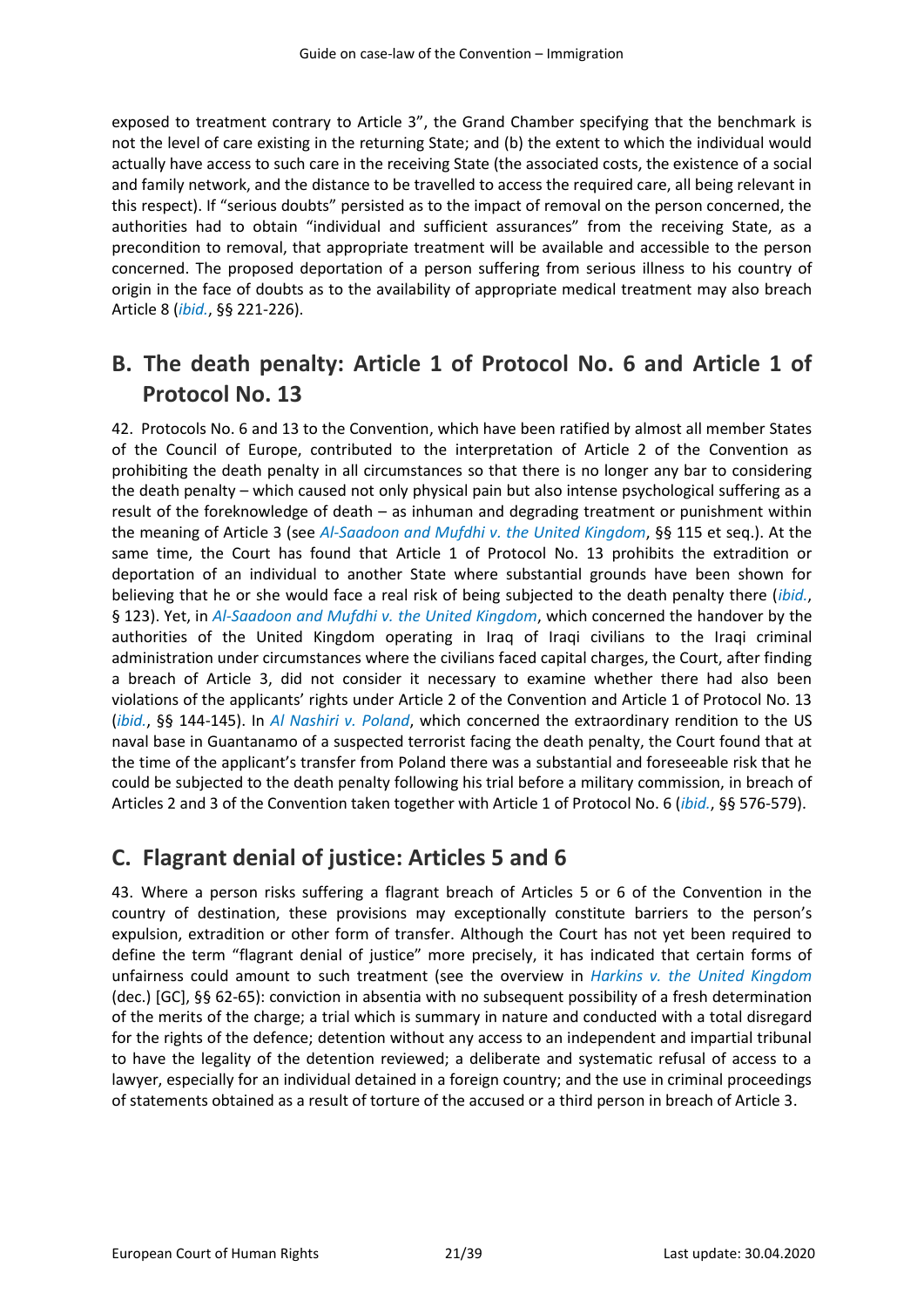## <span id="page-21-0"></span>**D. Article 8**

### <span id="page-21-1"></span>**1. Expulsion**

44. In respect of the expulsion of foreigners, who were unlawfully present in the territory of the respondent State and could thus not be considered "settled migrants", see *[Butt v. Norway](http://hudoc.echr.coe.int/eng?i=001-115012)*. As regards the expulsion of "settled migrants", that is, persons who have already been granted formally a right of residence in a host country and where such right is subsequently withdrawn, for instance because the person concerned has been convicted of a criminal offence, the Court has set out the relevant criteria to assess compatibility with Article 8 of the Convention in *[Üner v. the Netherlands](http://hudoc.echr.coe.int/eng?i=001-77542)* [GC] (§§ 54-60): the nature and seriousness of the offence committed by the applicant; the length of the applicant's stay in the country from which he or she is to be expelled; the time elapsed since the offence was committed and the applicant's conduct during that period; the nationalities of the various persons concerned; the applicant's family situation, such as the length of a marriage, and other factors expressing the effectiveness of a couple's family life; whether the spouse knew about the offence at the time when he or she entered into a family relationship; whether there are children from the marriage and, if so, their age; the seriousness of the difficulties which the spouse is likely to encounter in the country to which the applicant is to be expelled; the best interests and well-being of the children, in particular the seriousness of the difficulties which any children of the applicant are likely to encounter in the country to which the applicant is to be expelled; and the solidity of social, cultural and family ties with the host country and with the country of destination.

45. The Court has applied these criteria in numerous cases since *[Üner v. the Netherlands](http://hudoc.echr.coe.int/eng?i=001-77542)* [GC], although the weight to be attached to each criterion will vary according to the specific circumstances of the case (*[Maslov v. Austria](http://hudoc.echr.coe.int/eng?i=001-87156)* [GC], § 70). By way of example, it has, inter alia, found that the fact that an adult "alien" had been born and had lived all his life in the respondent State from which he was to be expelled did not bar his expulsion (*[Kaya v. Germany](http://hudoc.echr.coe.int/eng?i=001-81338)*, § 64). However, very serious reasons are required to justify expulsion in cases concerning settled migrants, who have lawfully spent all or the major part of their childhood and youth in the host country (*[Levakovic v. Denmark](http://hudoc.echr.coe.int/eng?i=001-187203)*, § 45). In respect of expulsions of young adults who had been convicted of criminal offences committed as a juvenile, see *[Maslov v. Austria](http://hudoc.echr.coe.int/eng?i=001-87156)* [GC], and *[A.A. v. the United Kingdom](http://hudoc.echr.coe.int/eng?i=001-106282)*. Where there is a significant lapse of time between the denial of the residence permit – or the final decision on the expulsion order – and the actual deportation, the developments during that period of time may be taken into account (*[Ejimson v. Germany](http://hudoc.echr.coe.int/eng?i=001-181177)*, § 61). In *[Hasanbasic v. Switzerland](http://hudoc.echr.coe.int/eng?i=001-120947)*, the Court dealt with a scenario where the refusal of a residence permit and the expulsion order primarily related to the economic well-being of the country, rather than the prevention of disorder and crime. In recent cases concerning expulsion of "settled migrants" and Article 8, the Court emphasised that, where the domestic courts have carefully examined the facts, applying the Convention case-law, and adequately balanced the applicant's personal interests against the more general public interest in the case, it is not for the Court to substitute its own assessment of the merits (including, in particular, its own assessment of the factual details of proportionality) for that of the competent national authorities, except where there are strong reasons for doing so (*[Ndidi v. the United](http://hudoc.echr.coe.int/eng?i=001-176931)  [Kingdom](http://hudoc.echr.coe.int/eng?i=001-176931)*, § 76; *[Levakovic v.](http://hudoc.echr.coe.int/eng?i=001-187203) Denmark*). By contrast, where the domestic courts do not adequately motivate their decisions and examine the proportionality of the expulsion order in a superficial manner, preventing the Court from exercising its subsidiary role, an expulsion based on such decision would breach Article 8 (*[I.M. v. Switzerland](http://hudoc.echr.coe.int/eng?i=001-192201)*). This also holds true where the domestic courts do not take all relevant facts into consideration, such as an applicant's paternity of a child in the respondent State (*[Makdoudi v. Belgium](http://hudoc.echr.coe.int/eng?i=001-201347)*\*). In respect of a revocation of a residence permit on the basis of undisclosed information and the existence of sufficient procedural guarantees in the specific context of national security, see *[Gaspar v. Russia](http://hudoc.echr.coe.int/eng?i=001-183543)*.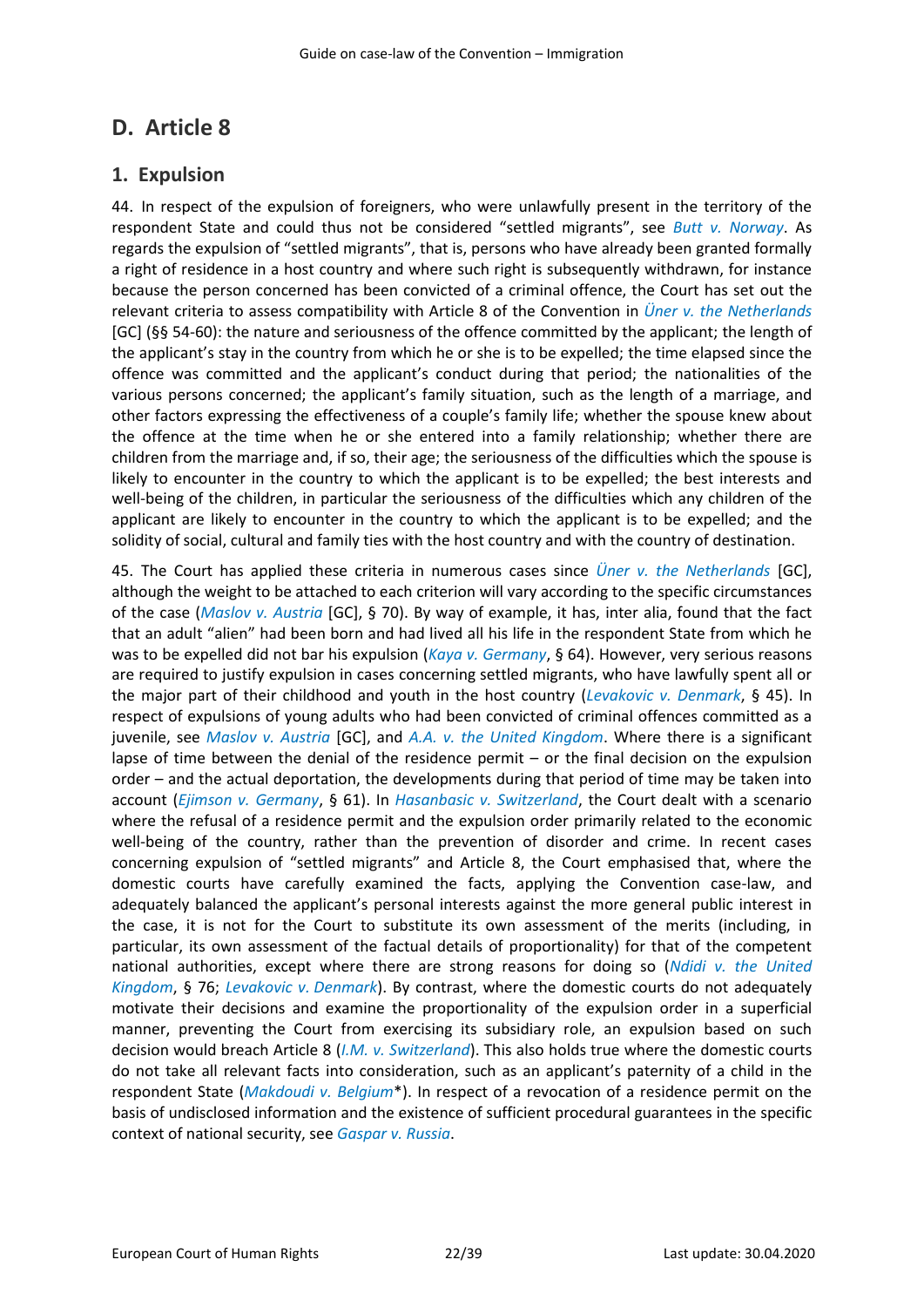### <span id="page-22-0"></span>**2. Residence permits**

46. In addition to the scenarios concerning access to the territory for the purposes of family reunification (see paragraphs 5-8 above), the Court has examined cases under Article 8 concerning the denial of  $-$  and whether there was a positive obligation to grant  $-$  a residence permit to individuals already present in the territory of the respondent State (see *[Jeunesse v. the Netherlands](http://hudoc.echr.coe.int/eng?i=001-147117)* [GC]; *[Rodrigues da Silva and Hoogkamer v. the Netherlands](http://hudoc.echr.coe.int/eng?i=001-72205)*; see also *[Ejimson v.](http://hudoc.echr.coe.int/eng?i=001-181177) Germany*, in respect of a person who had been convicted of criminal offences). The Court also examined, in connection with administrative charges to be paid as a precondition for the processing of the request for a residence permit, whether a foreigner had effective access to the administrative procedure by which he might, subject to fulfilling the conditions prescribed by domestic law, obtain a residence permit which would allow him to reside lawfully in the respondent State (*[G.R. v. the Netherlands](http://hudoc.echr.coe.int/eng?i=001-108436)*). As regards the protection of a migrant's private-life interests in so far as they are affected by the uncertainty of his status and stay in a foreign country, see *[Abuhmaid v. Ukraine](http://hudoc.echr.coe.int/eng?i=001-170285)* (see also *B.A.C. v. [Greece](http://hudoc.echr.coe.int/eng?i=001-167806)* in respect of an asylum-seeker). Determining an application for a residence permit based on an applicant's health status is discriminatory and breaches Article 14 taken in conjunction with Article 8 (*[Kiyutin v. Russia;](http://hudoc.echr.coe.int/eng?i=001-103904) [Novruk and Others v. Russia](http://hudoc.echr.coe.int/eng?i=001-161379)*, concerning the denial of residence permits because the applicants were HIV-positive).

### <span id="page-22-1"></span>**3. Nationality**

47. In *[Hoti v. Croatia](http://hudoc.echr.coe.int/eng?i=001-182448)*, the Court found a breach of Article 8 because of the uncertainty of the residence status of the applicant, a stateless person, due to the lack of an effective possibility to regularise his residence status. Article 8 does not guarantee a right to acquire a particular nationality or citizenship, but an arbitrary denial of citizenship might in certain circumstances raise an issue under Article 8 of the Convention because of the impact of such a denial on the private life of the individual (*[Slivenko and Others v. Latvia](http://hudoc.echr.coe.int/eng?i=001-22231)* (dec.) [GC], § 77; *[Genovese v. Malta](http://hudoc.echr.coe.int/eng?i=001-106785)*, § 30). The same holds true for the revocation of citizenship already obtained, with the test requiring an assessment of whether the revocation was arbitrary and of the consequences of revocation were for the applicant (see *[Ramadan v.](http://hudoc.echr.coe.int/eng?i=001-163820) Malta*, § 85, with regard to a person who nonetheless remained in the respondent country; and *K2 [v. the United Kingdom](http://hudoc.echr.coe.int/eng?i=001-172143)* (dec.), who was, while abroad, deprived of citizenship and excluded from the territory of the respondent State because he was considered to be a threat to national security). The relevant principles also apply to the seizure of, and refusal to exchange, passports (*[Alpeyeva and Dzhalagoniya v.](http://hudoc.echr.coe.int/eng?i=001-183537) Russia*, concerning the practice of invalidating passports issued to former Soviet Union Nationals).

48. The right to hold a passport and the right to nationality are not civil rights for the purposes of Article 6 of the Convention (*[Sergey Smirnov v. Russia](http://hudoc.echr.coe.int/eng?i=001-76823)* (dec.)).

## <span id="page-22-2"></span>**E. Article 1 of Protocol No. 7**

49. In the event of expulsion, aliens lawfully resident in the territory of a State which has ratified Protocol No. 7 also benefit from the specific guarantees provided in its Article 1 (see *[C.G. and](http://hudoc.echr.coe.int/eng?i=001-86093) Others [v. Bulgaria](http://hudoc.echr.coe.int/eng?i=001-86093)*, § 70). The provision is applicable even if the decision ordering the applicant to leave has not been enforced to-date and requires the authorities to provide grounds for the expulsion, including in national security cases, in order for the applicant to make use of its guarantees (see *[Ljatifi v. the former Yugoslav Republic of Macedonia](http://hudoc.echr.coe.int/eng?i=001-182871)*).

## <span id="page-22-3"></span>**F. Article 4 of Protocol No. 4**

50. Apart from push backs at sea or removals at or near borders described above (see paragraphs 11-13 above), the Court has dealt with collective expulsions of aliens who had been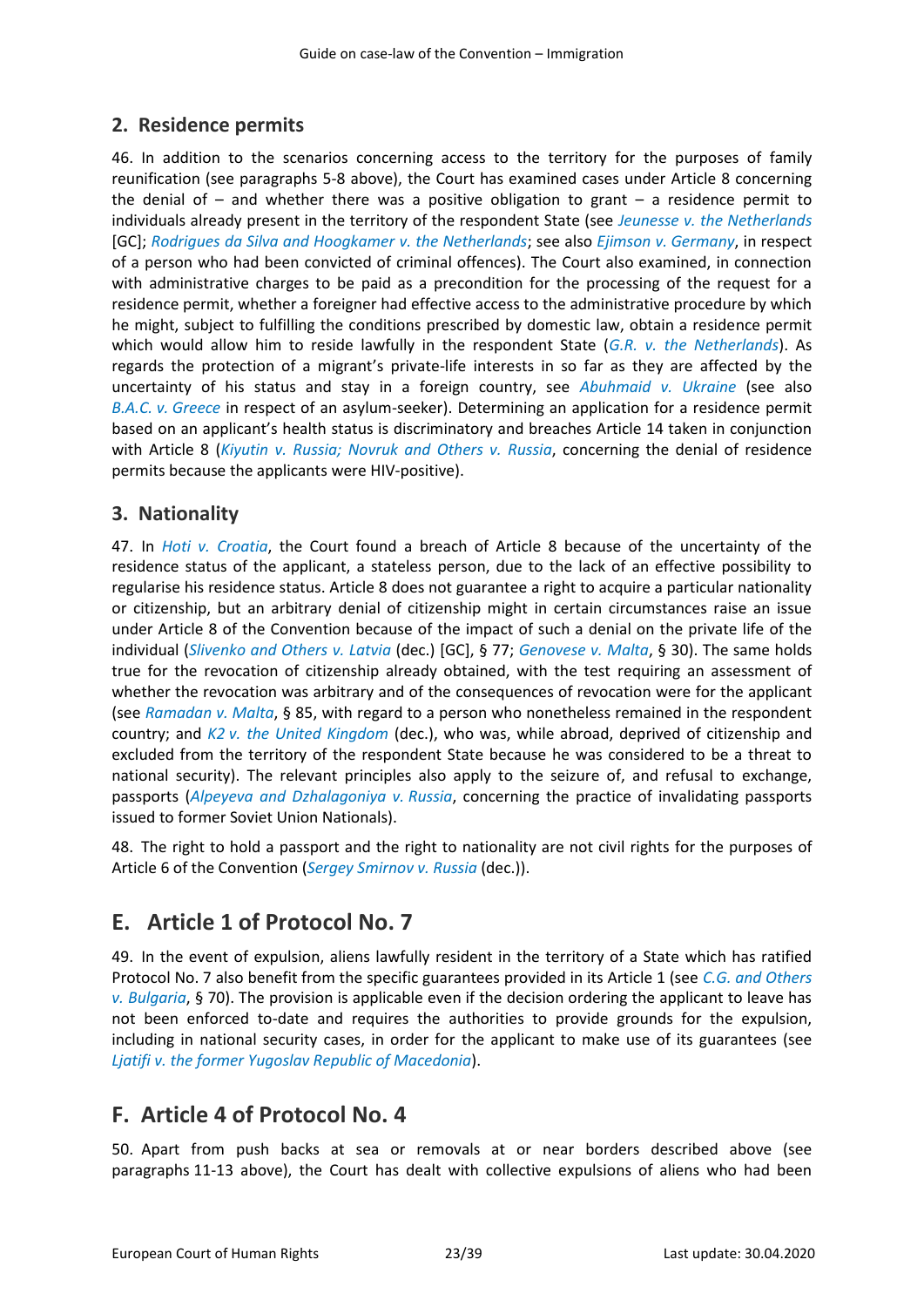present in the territory of the respondent State (asylum-seekers in *[Čonka v. Belgium](http://hudoc.echr.coe.int/eng?i=001-60026)* and *[Sultani](http://hudoc.echr.coe.int/eng?i=001-82337)  v. [France](http://hudoc.echr.coe.int/eng?i=001-82337)*; migrants in *[Georgia v. Russia \(I\)](http://hudoc.echr.coe.int/eng?i=001-145546)* [GC], § 170), irrespective of whether they were lawfully resident in the respondent State or not. In *[Čonka v. Belgium](http://hudoc.echr.coe.int/eng?i=001-60026)* and *[Georgia v. Russia \(I\)](http://hudoc.echr.coe.int/eng?i=001-145546)* [GC], in which the Court found violations of Article 4 of Protocol No. 4, the individuals targeted for expulsion in each case had the same origin (Roma families from Slovakia in the former and Georgian nationals in the latter).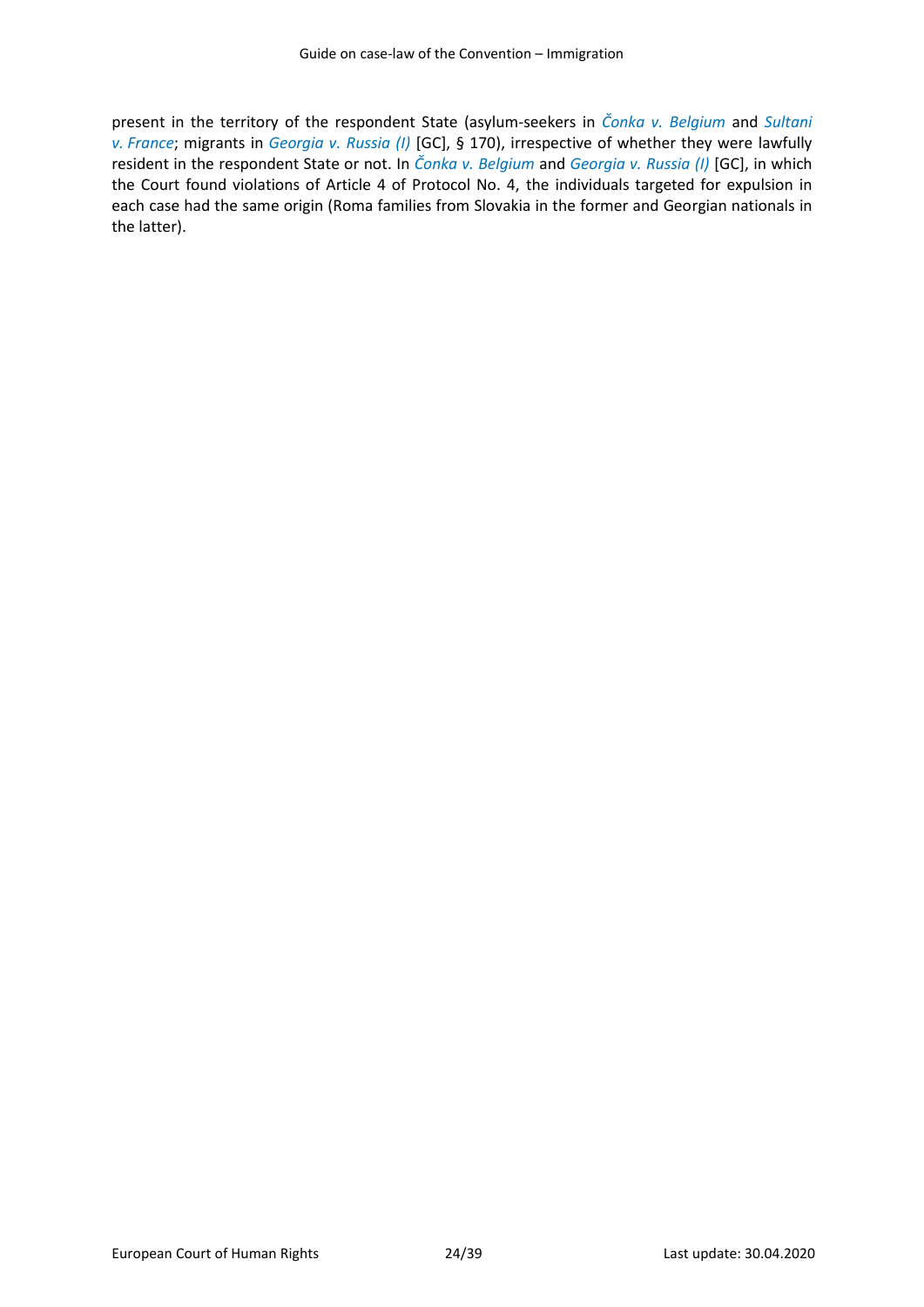# <span id="page-24-0"></span>**IV. Prior to the removal and the removal itself**

#### **Article 3 of the Convention**

"No one shall be subjected to torture or to inhuman or degrading treatment or punishment."

#### **Article 5 of the Convention**

"1. Everyone has the right to liberty and security of person. No one shall be deprived of his liberty save in the following cases and in accordance with a procedure prescribed by law:

(a) the lawful detention of a person after conviction by a competent court;

(b) the lawful arrest or detention of a person for non- compliance with the lawful order of a court or in order to secure the fulfilment of any obligation prescribed by law;

(c) the lawful arrest or detention of a person effected for the purpose of bringing him before the competent legal authority on reasonable suspicion of having committed an offence or when it is reasonably considered necessary to prevent his committing an offence or fleeing after having done so;

(d) the detention of a minor by lawful order for the purpose of educational supervision or his lawful detention for the purpose of bringing him before the competent legal authority;

(e) the lawful detention of persons for the prevention of the spreading of infectious diseases, of persons of unsound mind, alcoholics or drug addicts or vagrants;

(f) the lawful arrest or detention of a person to prevent his effecting an unauthorised entry into the country or of a person against whom action is being taken with a view to deportation or extradition.

2. Everyone who is arrested shall be informed promptly, in a language which he understands, of the reasons for his arrest and of any charge against him.

3. Everyone arrested or detained in accordance with the provisions of paragraph 1 (c) of this Article shall be brought promptly before a judge or other officer authorised by law to exercise judicial power and shall be entitled to trial within a reasonable time or to release pending trial. Release may be conditioned by guarantees to appear for trial.

4. Everyone who is deprived of his liberty by arrest or detention shall be entitled to take proceedings by which the lawfulness of his detention shall be decided speedily by a court and his release ordered if the detention is not lawful.

5. Everyone who has been the victim of arrest or detention in contravention of the provisions of this Article shall have an enforceable right to compensation."

#### **Article 8 of the Convention**

"1. Everyone has the right to respect for his private and family life, his home and his correspondence.

2. There shall be no interference by a public authority with the exercise of this right except such as is in accordance with the law and is necessary in a democratic society in the interests of national security, public safety or the economic well-being of the country, for the prevention of disorder or crime, for the protection of health or morals, or for the protection of the rights and freedoms of others."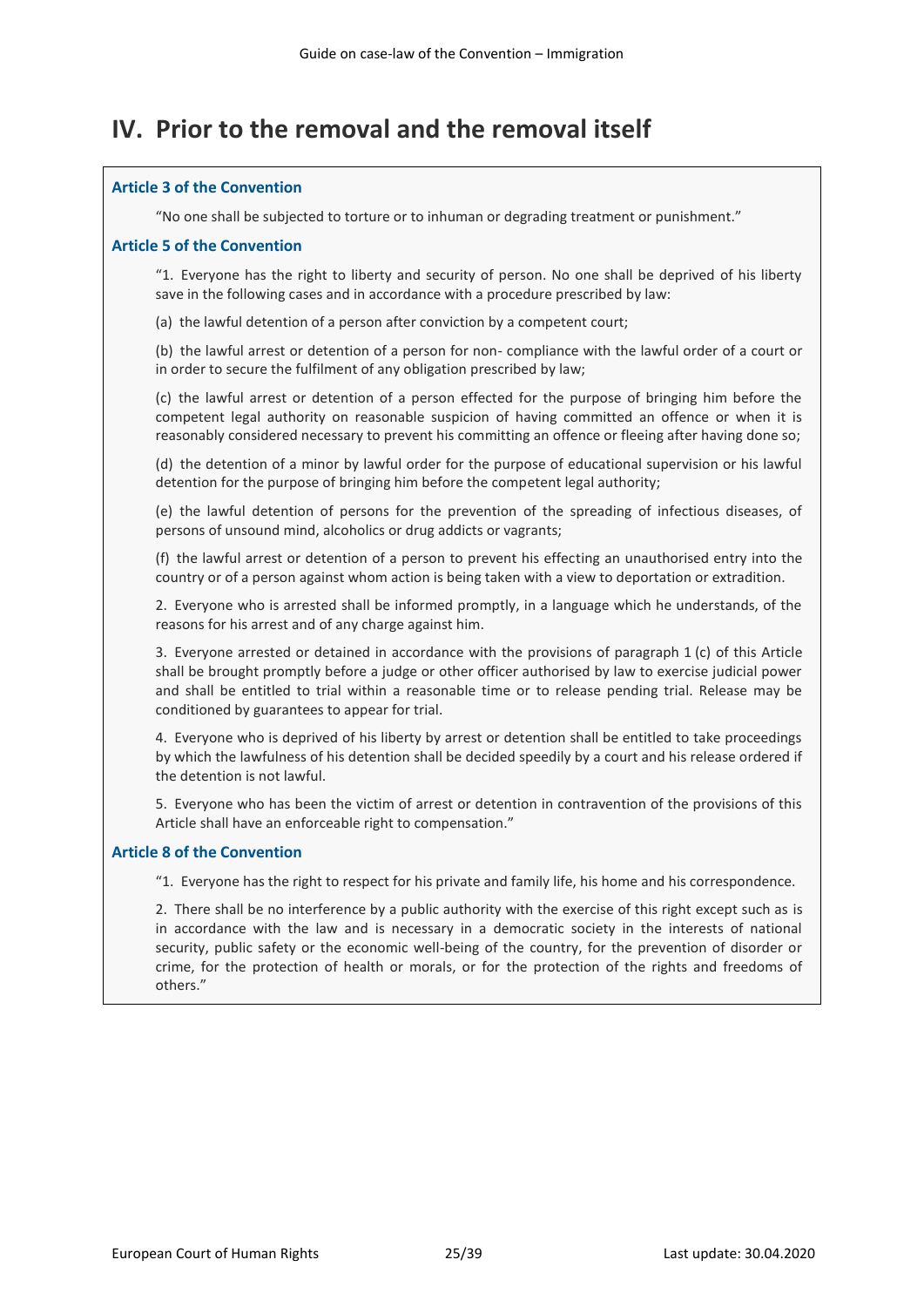#### **Rule 39 of the Rules of Court**

1. The Chamber or, where appropriate, the President of the Section or a duty judge appointed pursuant to paragraph 4 of this Rule may, at the request of a party or of any other person concerned, or of their own motion, indicate to the parties any interim measure which they consider should be adopted in the interests of the parties or of the proper conduct of the proceedings.

2. Where it is considered appropriate, immediate notice of the measure adopted in a particular case may be given to the Committee of Ministers.

3. The Chamber or, where appropriate, the President of the Section or a duty judge appointed pursuant to paragraph 4 of this Rule may request information from the parties on any matter connected with the implementation of any interim measure indicated.

4. The President of the Court may appoint Vice-Presidents of Sections as duty judges to decide on requests for interim measures.

## <span id="page-25-0"></span>**A. Restrictions of freedom of movement and detention for purposes of removal**

51. Once a foreigner has been served with a final expulsion order, his presence is no longer "lawful" and he cannot rely on the right to freedom of movement as guaranteed by Article 2 of Protocol No. 4 (*[Piermont v. France](http://hudoc.echr.coe.int/eng?i=001-57925)*, § 44).

52. Under the second limb of Article 5 § 1(f), States are entitled to keep an individual in detention for the purpose of his deportation or extradition. To avoid being branded as arbitrary, detention under Article 5 § 1(f) must be carried out in good faith; it must be closely connected to the ground of detention relied on by the Government; the place and conditions of detention should be appropriate; and the length of the detention should not exceed that reasonably required for the purpose pursued (*[A. and Others v. the United Kingdom](http://hudoc.echr.coe.int/eng?i=001-91403)* [GC], § 164). The detention does not have to be reasonably considered necessary, for example to prevent the individual from committing an offence or fleeing, but it will be justified only for as long as the deportation or extradition proceedings are in progress (*[ibid.](http://hudoc.echr.coe.int/eng?i=001-91403)*). If such proceedings are not prosecuted with due diligence, the detention will cease to be permissible under Article 5 § 1(f) (*[ibid.](http://hudoc.echr.coe.int/eng?i=001-91403)*). It is immaterial under Article 5 § 1(f) whether the underlying decision to expel can be justified under national or Convention law (*M [and Others v. Bulgaria](http://hudoc.echr.coe.int/eng?i=001-105788)*, § 63). However, as asylum-seekers cannot be deported prior to a determination of their asylum application, in a number of cases the Court found there to be neither a close connection between the detention of an applicant who had lodged an asylum application which had not yet been determined and the possibility of deporting him, nor good faith on the part of the national authorities (*[R.U. v. Greece](http://hudoc.echr.coe.int/eng?i=001-104959)*, §§ 94-95; see also *[Longa Yonkeu v. Latvia](http://hudoc.echr.coe.int/eng?i=001-107452)*, § 143; and *[Čonka v.](http://hudoc.echr.coe.int/eng?i=001-60026) Belgium*, § 42, for examples of bad faith). Detention for the purposes of extradition may be arbitrary from the outset due to the person's refugee status prohibiting extradition (*[Eminbeyli](http://hudoc.echr.coe.int/eng?i=001-91447)  v. [Russia](http://hudoc.echr.coe.int/eng?i=001-91447)*, § 48; see also *[Dubovik v. Ukraine](http://hudoc.echr.coe.int/eng?i=001-95081)*, where the applicant applied for and was granted refugee status after being placed in detention for purposes of extradition). Where an alien cannot be removed for the time being, for example because the removal would breach Article 3, a policy of keeping an individual's possible deportation "under active review" is not sufficiently certain or determinate to amount to "action being taken with a view to deportation" (*[A. and Others v. the](http://hudoc.echr.coe.int/eng?i=001-91403)  [United Kingdom](http://hudoc.echr.coe.int/eng?i=001-91403)* [GC], §§ 166-167), including in national security cases (*[ibid.](http://hudoc.echr.coe.int/eng?i=001-91403)*, §§ 162-190; see also *[Al](http://hudoc.echr.coe.int/eng?i=001-194065)  [Husin v. Bosnia and Herzegovina \(no. 2\)](http://hudoc.echr.coe.int/eng?i=001-194065)*, where the Court found that the ground for the applicant's detention did not remain valid after it had become clear that no safe third country would admit the applicant; for a case where the Court found the detention of a migrant who was considered a security threat to have been in conformity with Article 5 § 1(f), see *[K.G. v. Belgium](http://hudoc.echr.coe.int/eng?i=001-187511)*).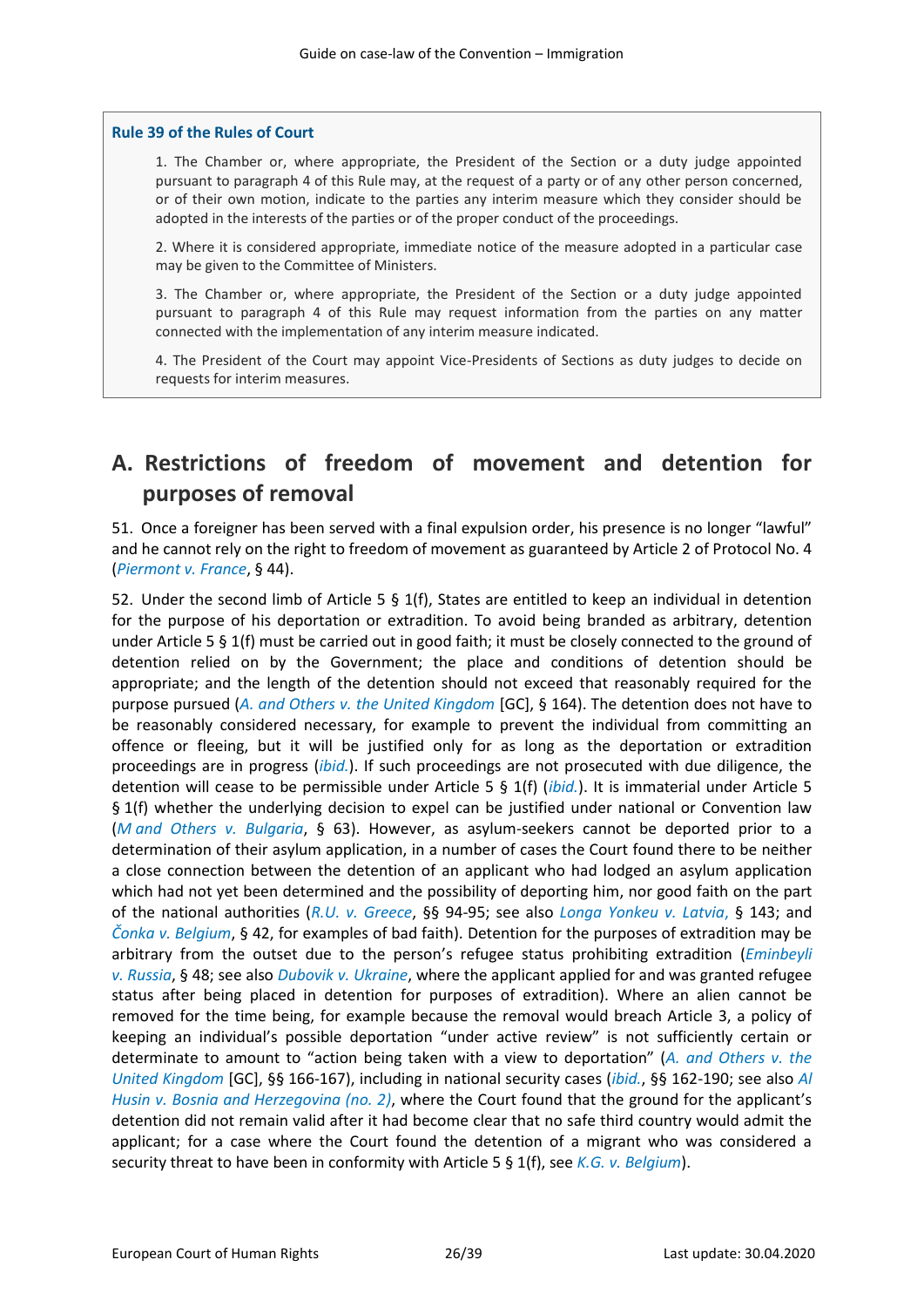53. States must make an active effort to organise a removal and take concrete steps and provide evidence of efforts made to secure admission in order to comply with the due diligence requirement, for example where the authorities of a receiving state are particularly slow to identify their own nationals (see, for example, *[Singh v. the Czech Republic](http://hudoc.echr.coe.int/eng?i=001-68085)*) or where there are difficulties in connection with identity papers (*[M and Others v. Bulgaria](http://hudoc.echr.coe.int/eng?i=001-105788)*). For the detention to be compliant with the second limb of Article 5  $\S$  1(f), there must be a realistic prospect that the deportation or extradition will be carried out; the detention cannot be said to be effected with a view to the alien's deportation if the deportation is, or becomes, unfeasible because the alien's cooperation is required and he is unwilling to provide it (see *[Mikolenko v. Estonia](http://hudoc.echr.coe.int/eng?i=001-94863)*, in which the Court also considered that the authorities had at their disposal measures other than the applicant's protracted detention in the deportation centre in the absence of any immediate prospect of his expulsion; see also *[Louled](http://hudoc.echr.coe.int/eng?i=001-100143)  [Massoud v. Malta](http://hudoc.echr.coe.int/eng?i=001-100143)*, §§ 48-74; *[Kim v. Russia](http://hudoc.echr.coe.int/eng?i=001-145584)* and *[Al Husin v. Bosnia and Herzegovina \(no. 2\)](http://hudoc.echr.coe.int/eng?i=001-194065)*). However, the Court found that it amounted to an abuse of the right of application where an applicant had claimed to be of another nationality and refused to cooperate in order to clarify his identity, while the authorities intending to remove him were in contact over a lengthy period with their counterparts in the alleged country of nationality, and also tried to deceive the Court as to his nationality (see *[Bencheref v. Sweden](http://hudoc.echr.coe.int/eng?i=001-180195)* (dec.)). There may also be no realistic prospect of deportation in the light of the situation in the country of destination (*[S.Z. v. Greece](http://hudoc.echr.coe.int/eng?i=001-183816)*, where the applicant's Syrian nationality was established when he submitted his passport and the worsening armed conflict in Syria was well-known).

54. The indication of an interim measure by the Court under Rule 39 of the Rules of Court (see paragraph 60 below) does not in itself have any bearing on whether the deprivation of liberty to which that individual may be subject complies with Article 5 § 1 of the Convention (*[Gebremedhin](http://hudoc.echr.coe.int/eng?i=001-80333)  [\[Gaberamadhien\] v. France](http://hudoc.echr.coe.int/eng?i=001-80333)*, § 74). Where the respondent States refrained from deporting applicants in compliance with the interim measure indicated by the Court, the Court was, in a number of cases, prepared to accept that deportation or extradition proceedings were temporarily suspended but nevertheless were "in progress", and that therefore no violation of Article 5 § 1(f) had occurred (see *[Azimov v. Russia](http://hudoc.echr.coe.int/eng?i=001-118605)*, § 170). At the same time, the suspension of the domestic proceedings due to the indication of an interim measure by the Court should not result in a situation where the applicant languishes in prison for an unreasonably long period (*[ibid.](http://hudoc.echr.coe.int/eng?i=001-118605)*, § 171). Article 5 § 1(f) does not contain maximum time-limits; the question whether the length of deportation proceedings could affect the lawfulness of detention under this provision thus depends solely on the particular circumstances of each case (*[Auad v. Bulgaria](http://hudoc.echr.coe.int/eng?i=001-106668)*, § 128, and *[J.N. v. the United Kingdom](http://hudoc.echr.coe.int/eng?i=001-162855)*). The Court has also held that automatic judicial review of immigration detention is not an essential requirement of Article 5 § 1 of the Convention (*[J.N. v. the United Kingdom](http://hudoc.echr.coe.int/eng?i=001-162855)*, § 96). Where the authorities make efforts to organise removal to a third country in view of an interim measure indicated by the Court, detention may fall within the scope of Article 5 § 1(f) (*[M and Others v. Bulgaria](http://hudoc.echr.coe.int/eng?i=001-105788)*, § 73).

55. As regards the detention of persons with specific vulnerabilities, the same considerations apply under the second limb of Article 5  $\S$  1(f) as apply under the provision's first limb (see paragraph 17 above, and, by way of example, *[Rahimi v. Greece](http://hudoc.echr.coe.int/eng?i=001-104366)* and *[Yoh-Ekale Mwanje v. Belgium](http://hudoc.echr.coe.int/eng?i=001-108155)*). As regards medical treatment during a hunger strike in detention pending deportation, see *[Ceesay v. Austria](http://hudoc.echr.coe.int/eng?i=001-178962)*.

56. As regards the procedural safeguards under Article 5 §§ 2 and 4, see paragraphs 18-20 above. There are, however, a number of cases relating specifically to the shortcomings of domestic law as regards the effectiveness of judicial review of detention pending expulsion and the requirements of Article 5 § 4 (see, for example, *[S.D. v. Greece](http://hudoc.echr.coe.int/eng?i=001-93034)*, §§ 68-77; *[Louled Massoud v. Malta](http://hudoc.echr.coe.int/eng?i=001-100143)*, §§ 29-47; and *[A.B.](http://hudoc.echr.coe.int/eng?i=001-164678)  [and Others v. France](http://hudoc.echr.coe.int/eng?i=001-164678)*, §§ 126-138).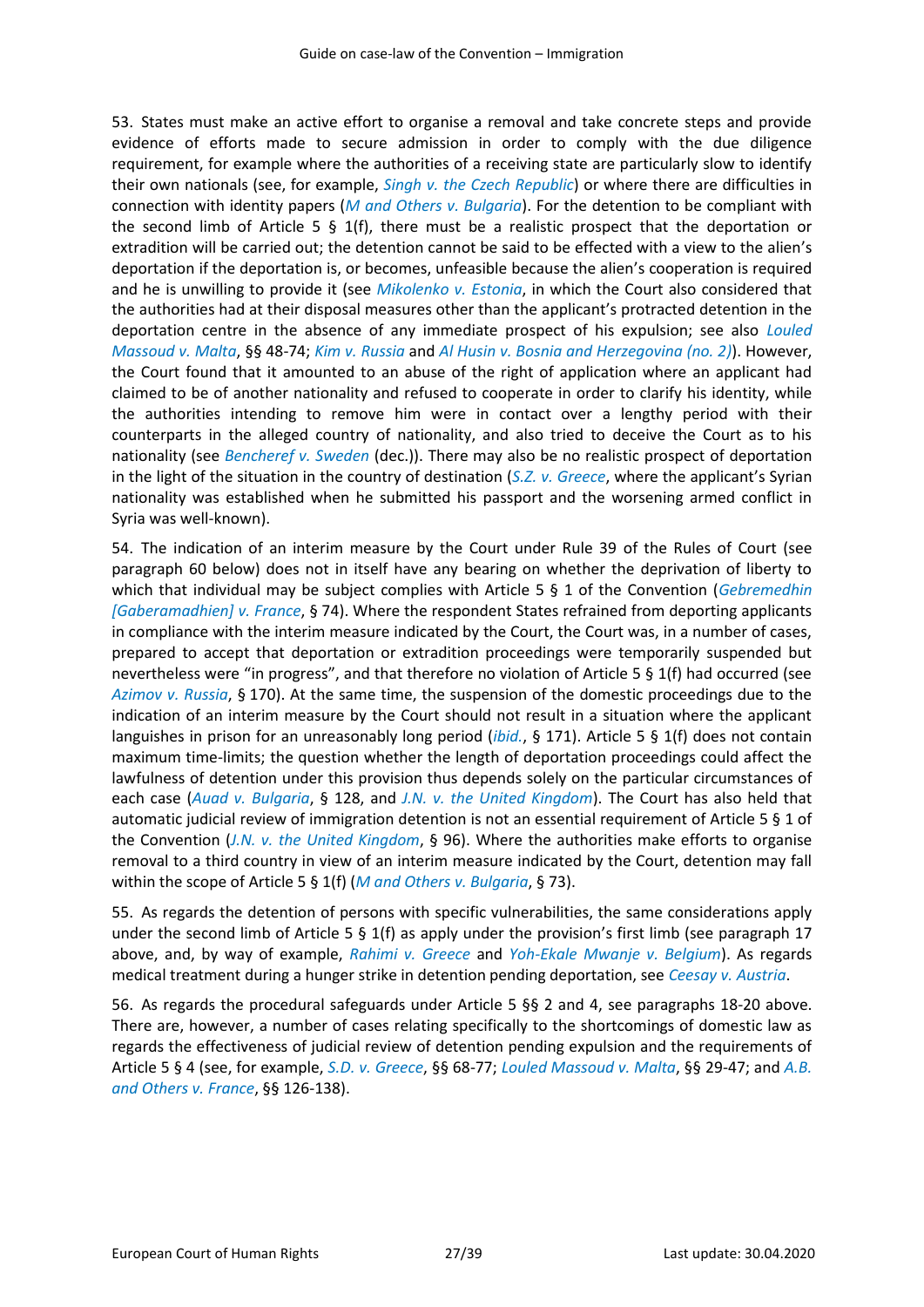## <span id="page-27-0"></span>**B. Assistance to be provided to persons due to be removed**

57. As regards the existence and scope of a positive obligation under Article 3 to provide medical, social assistance or other forms of assistance to aliens due to be removed, see *[Hunde v. the](http://hudoc.echr.coe.int/eng?i=001-165569)  [Netherlands](http://hudoc.echr.coe.int/eng?i=001-165569)* (dec.), and *[Shioshvili and Others v. Russia](http://hudoc.echr.coe.int/eng?i=001-169650)* (concerning a heavily pregnant applicant and her young children, whose stay in connection with the removal was caused by the authorities).

## <span id="page-27-1"></span>**C. The forced removal itself**

58. The fact that a person whose expulsion has been ordered has threatened to commit suicide does not require the State to refrain from enforcing the envisaged measure, provided that concrete measures are taken to prevent those threats from being realised, including in respect of applicants who had a record of previous suicide attempts (see *[Al-Zawatia v. Sweden](http://hudoc.echr.coe.int/eng?i=001-99987)* (dec.), § 57). Where there are doubts as to the alien's medical fitness to travel, the authorities have to ensure that appropriate measures are taken with regard to the alien's particular needs (*[ibid.](http://hudoc.echr.coe.int/eng?i=001-99987)*, § 58). In *[Mubilanzila Mayeka](http://hudoc.echr.coe.int/eng?i=001-77447)  [and Kaniki Mitunga v. Belgium](http://hudoc.echr.coe.int/eng?i=001-77447)* (§§ 64-71) the Court found a breach of Article 3 in respect of the manner in which a five-year old unaccompanied child was removed to the country of origin, without having ensured that the child would be looked after there. Situations of ill-treatment by public officials during the deportation process may breach Article 3 (see *[Thuo v. Cyprus](http://hudoc.echr.coe.int/eng?i=001-172459)*, where the Court found no violation of the substantive limb of Article 3 on account of the alleged ill-treatment, but a violation of the provision's procedural limb due to the authorities' failure to investigate effectively the applicant's complaints about his alleged ill-treatment during the deportation process). Furthermore, breaches of confidentiality in the removal process - which in themselves may raise an issue under Article 8 - may lead to a risk of ill-treatment contrary to Article 3 upon return (see *X v. [Sweden](http://hudoc.echr.coe.int/eng?i=001-180018)*, where the Swedish authorities informed their Moroccan counterparts that the applicant was a terrorist suspect).

## <span id="page-27-2"></span>**D. Agreement to "assisted voluntary return" in Article 2 and 3 removal cases**

59. In *[N.A. v. Finland](http://hudoc.echr.coe.int/eng?i=001-198465)* the Court dealt with a situation where the applicant´s father had agreed to a so-called "assisted voluntary return" to the country of origin after his asylum request had been rejected. He left when the removal order was enforceable and was subsequently killed in the country of origin. The Court saw no reason to doubt that the applicant´s father would not have returned there under the scheme of "assisted voluntary return" had it not been for the enforceable removal order issued against him. Consequently, his departure had not been "voluntary" in terms of his free choice. The facts complained of were thus not incapable of engaging the respondent State's jurisdiction under Article 1 of the Convention (§§ 53-57). Moreover, the absence of a genuinely free choice rendered invalid the supposed waiver of his rights under Article 2 and 3 by the applicant´s father, and the removal thus had to be considered as a forced return engaging the responsibility of the respondent State (§§ 58-60).

# <span id="page-27-3"></span>**E. Rule 39 / Interim measures<sup>1</sup>**

60. When the Court receives an application, it may indicate to the respondent State under Rule 39 of the Rules of Court certain interim measures which it considers should be adopted pending the Court's examination of the case. According to its well-established case-law and practice, the Court indicates interim measures only where there is a real and imminent risk of serious and irreparable

**.** 

<sup>1.</sup> *[Rule 39 / Interim](https://www.echr.coe.int/Documents/Interim_Measures_ENG.pdf) measures*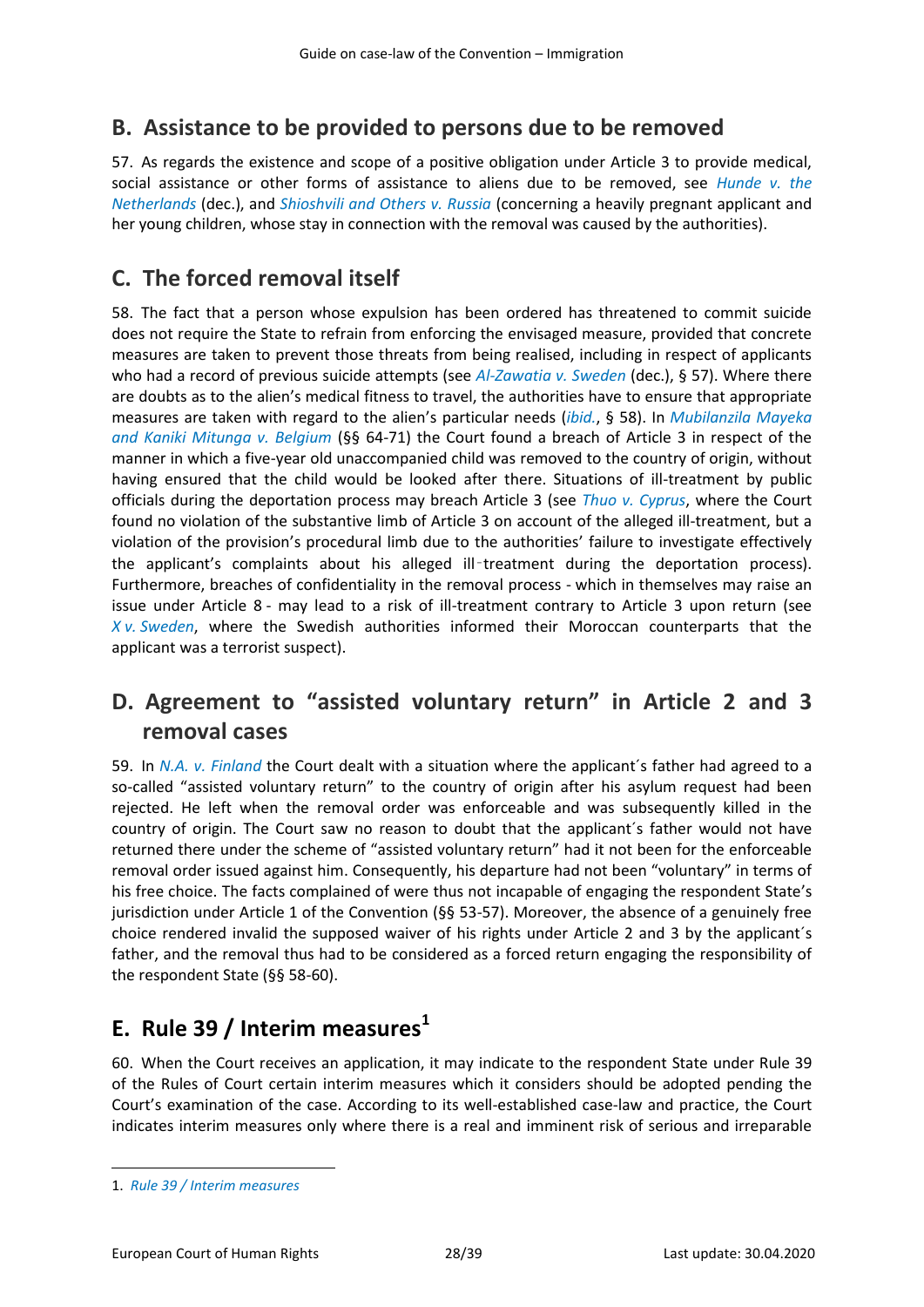harm. These measures most commonly consist of requesting a State to refrain from removing individuals to countries where it is alleged that they would face death or torture or other illtreatment. In many cases, this concerns asylum-seekers or persons who are to be extradited whose claims have been finally rejected and who do not have any further appeal with suspensive effect at the domestic level at their disposal to prevent their removal or extradition (see paragraph 32 above). The Court has, however, also indicated interim measures in other kinds of immigration related cases, including with regard to the detention of children. Failure by the respondent State to comply with any Rule 39 measure indicated by the Court amounts to a breach of Article 34 of the Convention (see *[Mamatkulov and Askarov v. Turkey](http://hudoc.echr.coe.int/eng?i=001-68183)* [GC], §§ 99-129; see also *[Savriddin Dzhurayev v. Russia](http://hudoc.echr.coe.int/eng?i=001-119416)* and *[M.A.](http://hudoc.echr.coe.int/eng?i=001-180488)  [v. France](http://hudoc.echr.coe.int/eng?i=001-180488)*).

## <span id="page-28-0"></span>**V. Other case scenarios**

#### **Article 4 of the Convention**

"1. No one shall be held in slavery or servitude.

2. No one shall be required to perform forced or compulsory labour.

3. For the purpose of this article the term 'forced or compulsory labour' shall not include:

(a) any work required to be done in the ordinary course of detention imposed according to the provisions of Article 5 of [the] Convention or during conditional release from such detention;

(b) any service of a military character or, in case of conscientious objectors in countries where they are recognised, service exacted instead of compulsory military service;

(c) any service exacted in case of an emergency or calamity threatening the life or well-being of the community;

(d) any work or service which forms part of normal civic obligations."

#### **Article 8 of the Convention**

"1. Everyone has the right to respect for his private and family life, his home and his correspondence.

2. There shall be no interference by a public authority with the exercise of this right except such as is in accordance with the law and is necessary in a democratic society in the interests of national security, public safety or the economic well-being of the country, for the prevention of disorder or crime, for the protection of health or morals, or for the protection of the rights and freedoms of others."

#### **Article 12 of the Convention**

"Men and women of marriageable age have the right to marry and to found a family, according to the national laws governing the exercise of this right."

#### **Article 14 of the Convention**

"The enjoyment of the rights and freedoms set forth in [the] Convention shall be secured without discrimination on any ground such as sex, race, colour, language, religion, political or other opinion, national or social origin, association with a national minority, property, birth or other status."

## <span id="page-28-1"></span>**A. Economic and social rights**

61. Other than in the context of reception conditions and assistance to be provided to persons due to be removed (see paragraphs 23 and 57 above), the Court has dealt with a number of cases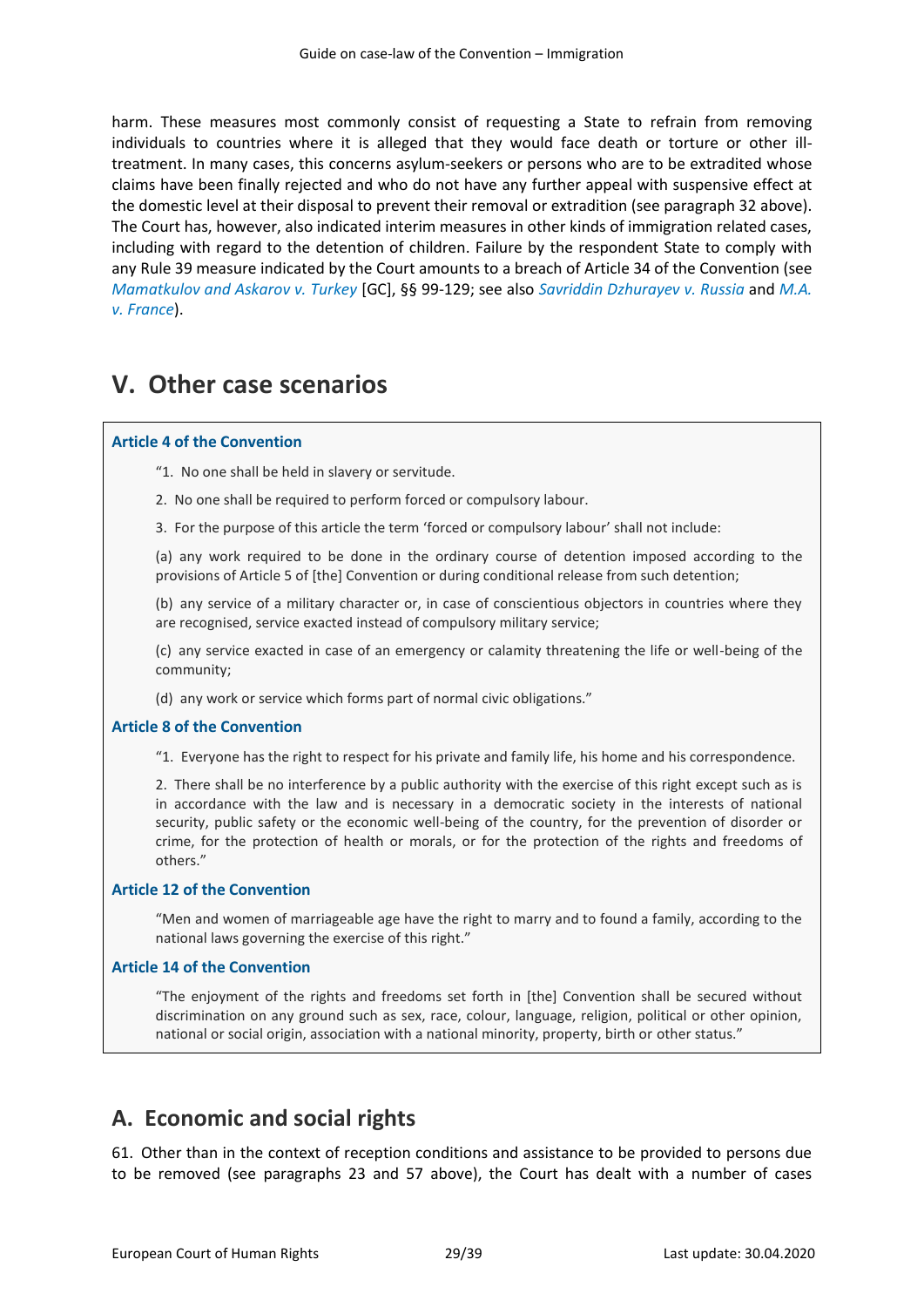concerning the economic and social rights of migrants, asylum-seekers and refugees, primarily under the angle of Article 14 in view of the fact that, where a Contracting State decides to provide social benefits, it must to do so in a way that is compliant with Article 14. In this respect, the Court found that a State may have legitimate reasons for curtailing the use of resource-hungry public services - such as welfare programmes, public benefits and health care - by short-term and illegal immigrants, who, as a rule, do not contribute to their funding and that it may also, in certain circumstances, justifiably differentiate between different categories of aliens residing in its territory (*[Ponomaryovi v. Bulgaria](http://hudoc.echr.coe.int/eng?i=001-105295)*, § 54).

62. Differential treatment based on the immigration status of the child of an alien, whose application for refugee status had been rejected but who had been granted indefinite leave to remain, in respect of allocating social housing may thus be justified (*[Bah v. the United Kingdom](http://hudoc.echr.coe.int/eng?i=001-106448)*). In *[Ponomaryovi v. Bulgaria](http://hudoc.echr.coe.int/eng?i=001-105295)*, the Court found that a requirement to pay secondary school fees based on the immigration status and nationality of the applicants was not justified. In *[Bigaeva v. Greece](http://hudoc.echr.coe.int/eng?i=001-92753)*, the Court found that excluding foreigners from the law profession was, in itself, not discriminatory, but that there had been a breach of the applicant's right to respect for her private life in view of the incoherent approach by the authorities, which had permitted the applicant to commence an 18-month traineeship with a view to being admitted to the bar, but upon completion refused her to sit for the bar examinations on that ground that she was a foreigner. Other cases adjudicated by the Court concerned child benefits (*[Niedzwiecki v. Germany](http://hudoc.echr.coe.int/eng?i=001-70765)*; *[Weller v. Hungary](http://hudoc.echr.coe.int/eng?i=001-91993)*; *[Saidoun v. Greece](http://hudoc.echr.coe.int/eng?i=001-101362)*), unemployment benefits (*[Gaygusuz v. Austria](http://hudoc.echr.coe.int/eng?i=001-58060)*), disability benefits (*[Koua Poirrez v. France](http://hudoc.echr.coe.int/eng?i=001-61317)*), contribution-based benefits, including pension (*[Andrejeva v. Latvia](http://hudoc.echr.coe.int/eng?i=001-91388)* [GC]), and admission to a contribution-based social security scheme (*[Luczak v. Poland](http://hudoc.echr.coe.int/eng?i=001-83464)*).

63. The Court also found that the requirement for persons subject to immigration control to submit an application for a certificate of approval before being permitted to marry in the United Kingdom breached Article 12 (*O'[Donoghue and Others v. the United Kingdom](http://hudoc.echr.coe.int/eng?i=001-102266)*).

## <span id="page-29-0"></span>**B. Trafficking in human beings**

64. A number of cases, dealt with by the Court under Article 4 in the context of trafficking in human beings, concerned foreigners, in connection with domestic servitude (*[Siliadin v. France](http://hudoc.echr.coe.int/eng?i=001-69891)*; *[C.N. and V.](http://hudoc.echr.coe.int/eng?i=001-114032)  v. [France](http://hudoc.echr.coe.int/eng?i=001-114032)*; *[C.N. v. the United Kingdom](http://hudoc.echr.coe.int/eng?i=001-114518)*), sexual exploitation (*[Rantsev v. Cyprus and Russia](http://hudoc.echr.coe.int/eng?i=001-96549)*; *L.E. v. [Greece;](http://hudoc.echr.coe.int/eng?i=001-160218) [T.I. and Others v. Greece](http://hudoc.echr.coe.int/eng?i=001-194441)*), and work in agriculture (*[Chowdury and Others v. Greece](http://hudoc.echr.coe.int/eng?i=001-172701)*).

## <span id="page-29-1"></span>**C. Obligations to prevent harm and to carry out an effective investigation in other migrant-specific situations**

65. As regards the procedural obligations under Article 3 when investigating a racist assault on a migrant, see *[Sakir v. Greece.](http://hudoc.echr.coe.int/eng?i=001-161541)*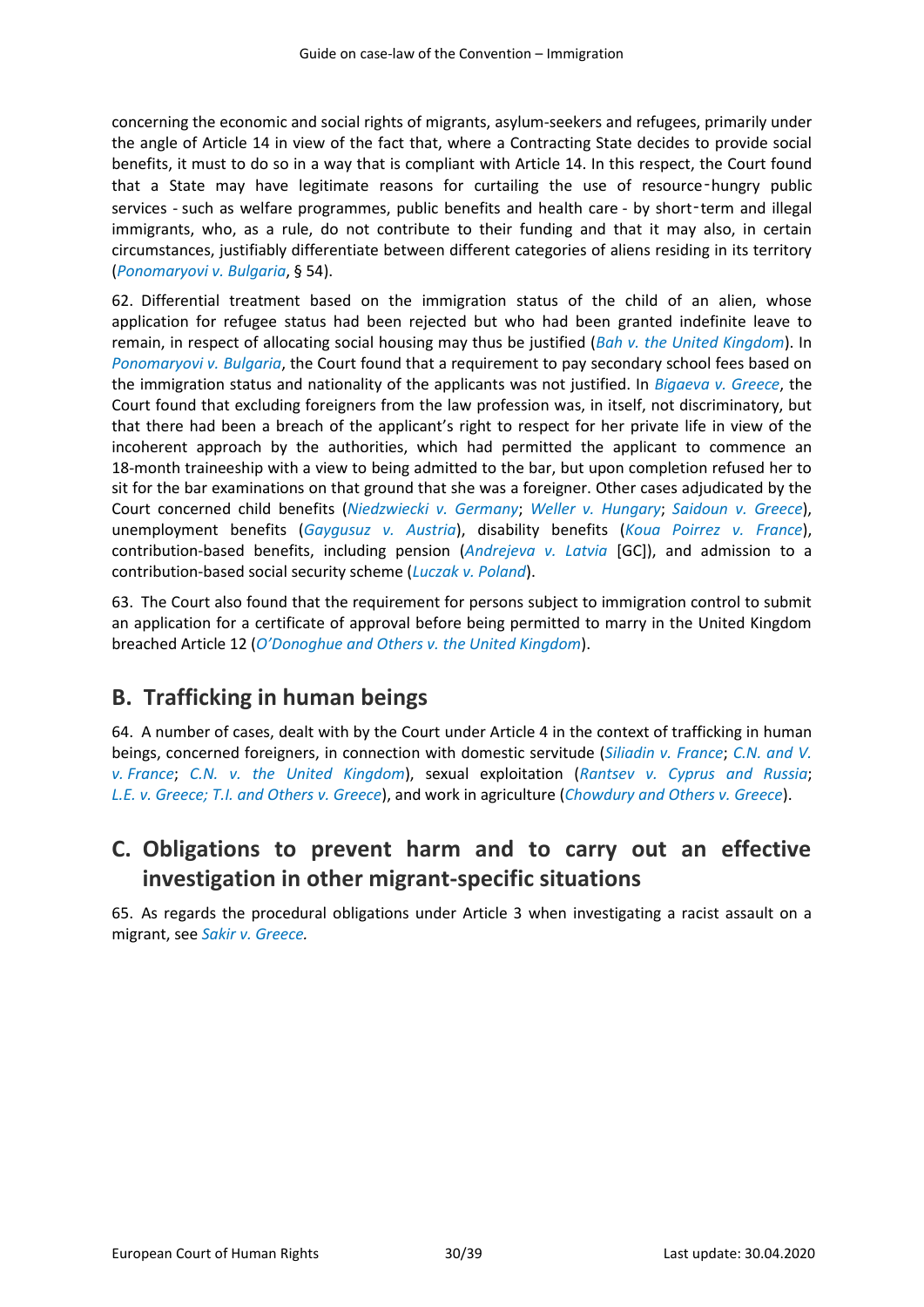# <span id="page-30-0"></span>**VI. Procedural aspects of applications before the Court**

#### **Article 37 of the Convention**

"1. The Court may at any stage of the proceedings decide to strike an application out of its list of cases where the circumstances lead to the conclusion that

- (a) the applicant does not intend to pursue his application; or
- (b) the matter has been resolved; or

(c) for any other reason established by the Court, it is no longer justified to continue the examination of the application.

However, the Court shall continue the examination of the application if respect for human rights as defined in the Convention and the Protocols thereto so requires.

2. The Court may decide to restore an application to its list of cases if it considers that the circumstances justify such a course."

## <span id="page-30-1"></span>**A. Applicants in poor mental health**

66. The case of *[Tehrani and Others v. Turkey](http://hudoc.echr.coe.int/eng?i=001-98259)* concerned, *inter alia*, the removal of the applicants, Iranian nationals and ex-members of the PMOI recognised as refugees by UNHCR. After one of the applicants had written to the Court that he wished to withdraw his application, his representative informed the Court that he wished to pursue the application and that the applicant was in poor mental health and needed treatment. The Government stated that the applicant did not suffer from a psychotic illness but that further diagnosis could not be carried out due to his lack of co-operation. The Court noted that one of the applicant's allegations concerned the possible risk of death or illtreatment and considered that striking the case out of its list would lift the protection afforded by the Court on a subject as important as the right to life and physical well-being of an individual, that there were doubts about the applicant's mental state and discrepancies of the medical reports, and concluded that respect for human rights as defined in the Convention and the Protocols thereto required the examination of the application to continue (§§ 56-57).

## <span id="page-30-2"></span>**B. Starting point of the six-month period in Article 2 or 3 removal cases**

67. While the date of the final domestic decision providing an effective remedy is normally the starting-point for the calculation of the six-month time-limit for which Article 35 § 1 of the Convention provides, the responsibility of a sending State under Article 2 or Article 3 of the Convention is, as a rule, incurred only when steps are taken to remove the individual from its territory. The date of the State's responsibility under Article 2 or 3 corresponds to the date when that six-month time-limit starts to run for the applicant. Consequently, if a decision ordering a removal has not been enforced and the individual remains on the territory of the State wishing to remove him or her, the six-month time-limit has not yet started to run (see *[M.Y.H. and Others v.](http://hudoc.echr.coe.int/eng?i=001-121567)  [Sweden](http://hudoc.echr.coe.int/eng?i=001-121567)*, §§ 38-41). The same would apply to removals concerning a sending State's responsibility for an alleged risk of a flagrant denial of rights under Article 5 and 6 in the receiving State (see paragraph 43 above).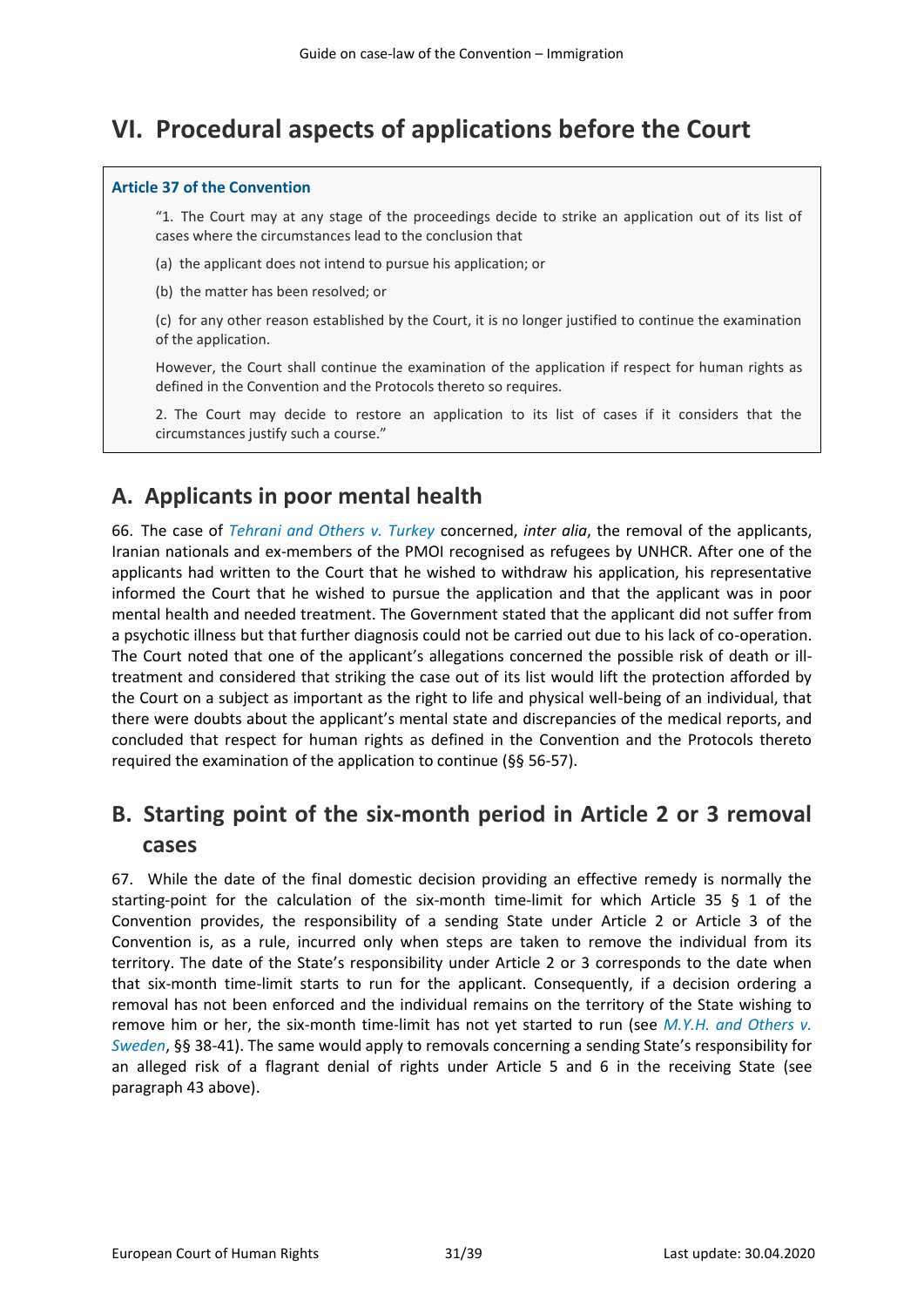## <span id="page-31-0"></span>**C. Absence of an imminent risk of removal**

68. In removal cases, in which the applicant no longer faces any risk, at the moment or for a considerable time to come, of being expelled and in which he has the opportunity to challenge any new expulsion order before the national authorities and if necessary before the Court, the Court normally finds that it is no longer justified to continue to examine the application within the meaning of Article 37 § 1(c) of the Convention and strikes it out of its list of cases, unless there are special circumstances relating to respect for human rights as defined in the Convention and the Protocols thereto requiring the continued examination of the application (see *[Khan v. Germany](http://hudoc.echr.coe.int/eng?i=001-166853)* [GC]). After the Court has struck an application out of its list of cases, it can at any time decide to restore it to the list if it considers that the circumstances justify such a course, in accordance with Article 37 § 2 of the Convention.

## <span id="page-31-1"></span>**D. Standing to lodge an application on behalf of the applicant**

69. In *[G.J. v. Spain](http://hudoc.echr.coe.int/eng?i=001-165241)* (dec.), the Court found that a non-governmental organisation did not have standing to lodge an application on behalf of the applicant, an asylum-seeker, after his expulsion, as it had not presented a written authority to act as his representative, contrary to the requirements of Rule 36 § 1 of the Rules of Court. The case of *[N. and M. v. Russia](http://hudoc.echr.coe.int/eng?i=001-163317)* (dec.) concerned the alleged disappearance of the applicants, two Uzbek nationals, whose extradition had been requested by the Uzbek authorities. The Court had indicated to the respondent Government, under Rule 39 of the Rules of Court, that they should not be removed to Uzbekistan or any other country for the duration of the proceedings before the Court. The Court later found that the lawyer who lodged the application to the Court on behalf of the applicants did not have standing to do so: the lawyer had not presented a specific authority to represent the applicants; there were no exceptional circumstances that would allow the lawyer to act in the name and on behalf of the applicants. There was no risk of the applicants being deprived of effective protection of their rights since they had close family members in Uzbekistan with whom they had been in regular contact and who, in turn, had been in contact with the lawyer after the applicants' alleged abduction: it was open to the applicants' immediate family to complain to the Court on their own behalf and there was no information that they had been unable to lodge applications with the Court.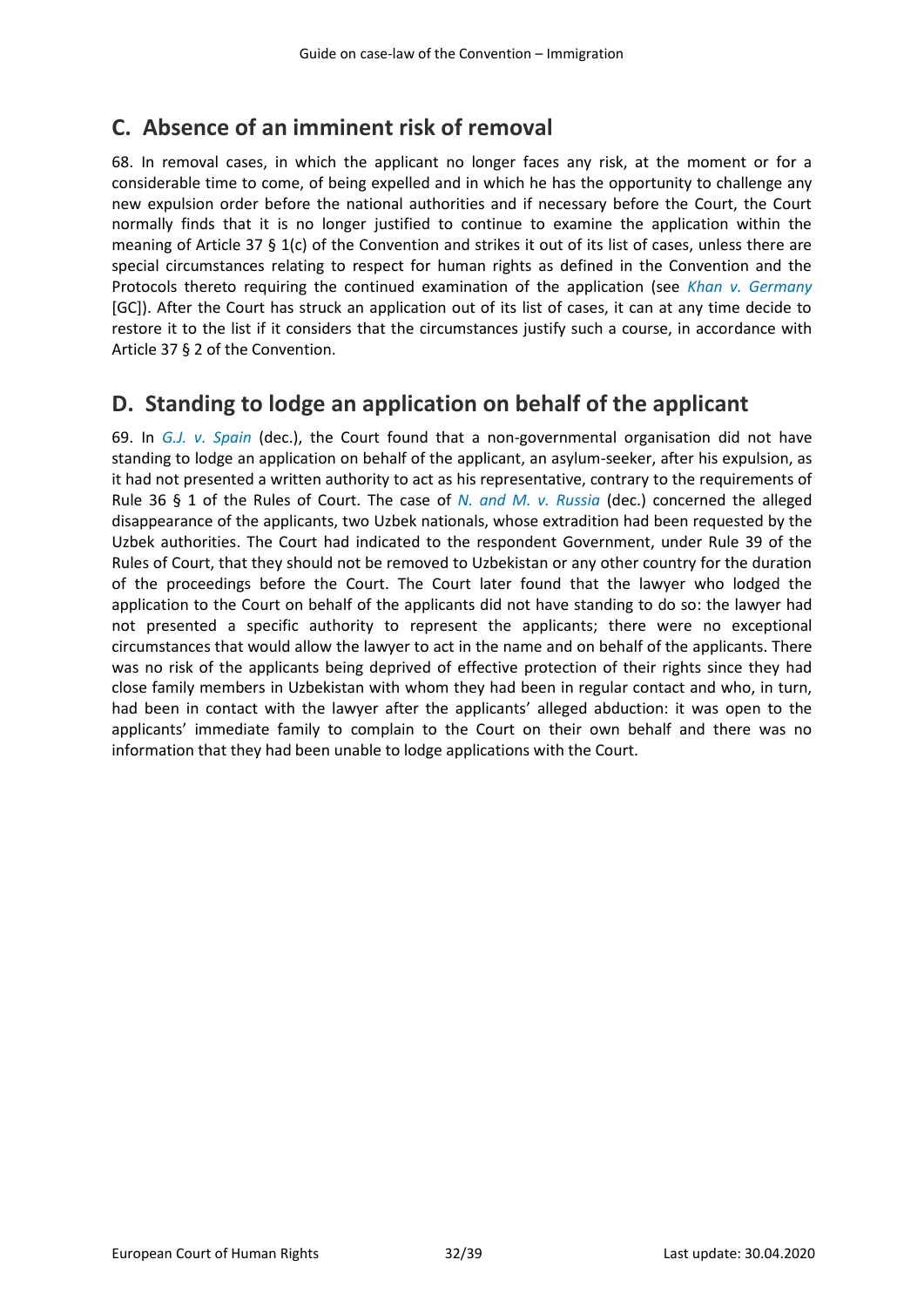# **List of cited cases**

<span id="page-32-0"></span>The case-law cited in this Guide refers to judgments or decisions delivered by the Court and to decisions or reports of the former European Commission of Human Rights ("the Commission").

Unless otherwise indicated, all references are to a judgment on the merits delivered by a Chamber of the Court. The abbreviation "(dec.)" indicates that the citation is of a decision of the Court and "[GC]" that the case was heard by the Grand Chamber.

Chamber judgments that are not final within the meaning of Article 44 of the Convention are marked with an asterisk in the list below. Article 44 § 2 of the Convention provides: "The judgment of a Chamber shall become final (a) when the parties declare that they will not request that the case be referred to the Grand Chamber; or (b) three months after the date of the judgment, if reference of the case to the Grand Chamber has not been requested; or (c) when the panel of the Grand Chamber rejects the request to refer under Article 43". In cases where a request for referral is accepted by the Grand Chamber panel, the Chamber judgment does not become final and thus has no legal effect; it is the subsequent Grand Chamber judgment that becomes final.

The hyperlinks to the cases cited in the electronic version of the Guide are directed to the HUDOC database (*[http://hudoc.echr.coe.int](http://hudoc.echr.coe.int/)*) which provides access to the case-law of the Court (Grand Chamber, Chamber and Committee judgments and decisions, advisory opinions and legal summaries from the Case-Law Information Note), and of the former Commission (decisions and reports) and to the resolutions of the Committee of Ministers.

The Court delivers its judgments and decisions in English and/or French, its two official languages. HUDOC also contains translations of many important cases into more than thirty non-official languages, and links to around one hundred online case-law collections produced by third parties. All the language versions available for cited cases are accessible via the 'Language versions' tab in the *[HUDOC](https://hudoc.echr.coe.int/fre)* database, a tab which can be found after you click on the case hyperlink.

**—A—**

*[A. and Others v. the United Kingdom](http://hudoc.echr.coe.int/eng?i=001-91403)* [GC], no. 3455/05, ECHR 2009 *[A. v. Switzerland](http://hudoc.echr.coe.int/eng?i=001-179573)*, no. 60342/16, 19 December 2017 *[A.A. v. the United Kingdom](http://hudoc.echr.coe.int/eng?i=001-106282)*, no. 8000/08, 20 September 2011 *[A.A. and Others v. Sweden](http://hudoc.echr.coe.int/eng?i=001-111553)*, no. 14499/09, 28 June 2012 *[A.B. and Others v. France](http://hudoc.echr.coe.int/eng?i=001-164678)*, no. 11593/12, 12 July 2016 *[A.E.A. v. Greece](http://hudoc.echr.coe.int/eng?i=001-181600)*, no. 39034/12, 15 March 2018 *[A.F. v. France](http://hudoc.echr.coe.int/eng?i=001-150714)*, no. 80086/13, 15 January 2015 *[A.L. \(X.W.\) v. Russia](http://hudoc.echr.coe.int/eng?i=001-158148)*, no. 44095/14, 29 October 2015 *[A.M. v. France](http://hudoc.echr.coe.int/eng?i=001-165268)*, no. 56324/13, 12 July 2016 *[A.M. v. France,](http://hudoc.echr.coe.int/eng?i=001-192926)* no. 12148/18, 29 April 2019 *[A.M. v. the Netherlands](http://hudoc.echr.coe.int/eng?i=001-164460)*, no. 29094/09, 5 July 2016 *[A.S. v. France](http://hudoc.echr.coe.int/eng?i=001-182629)*, no. 46240/15, 19 April 2018 *[Abdi Mahamud v. Malta](http://hudoc.echr.coe.int/eng?i=001-162424)*, no. 56796/13, 3 May 2016 *[Abdolkhani and Karimnia v. Turkey](http://hudoc.echr.coe.int/eng?i=001-94127)*, no. 30471/08, 22 September 2009 *[Abdulkhakov v. Russia](http://hudoc.echr.coe.int/eng?i=001-113287)*, no. 14743/11, 2 October 2012 *[Abdullahi Elmi and Aweys Abubakar v. Malta](http://hudoc.echr.coe.int/eng?i=001-168780)*, nos. 25794/13 and 28151/13, 22 November 2016 *[Aboya Boa Jean v. Malta](http://hudoc.echr.coe.int/eng?i=001-192066)*, no. 62676/16, 2 April 2019 *[Abuhmaid v. Ukraine](http://hudoc.echr.coe.int/eng?i=001-170285)*, no. 31183/13, 12 January 2017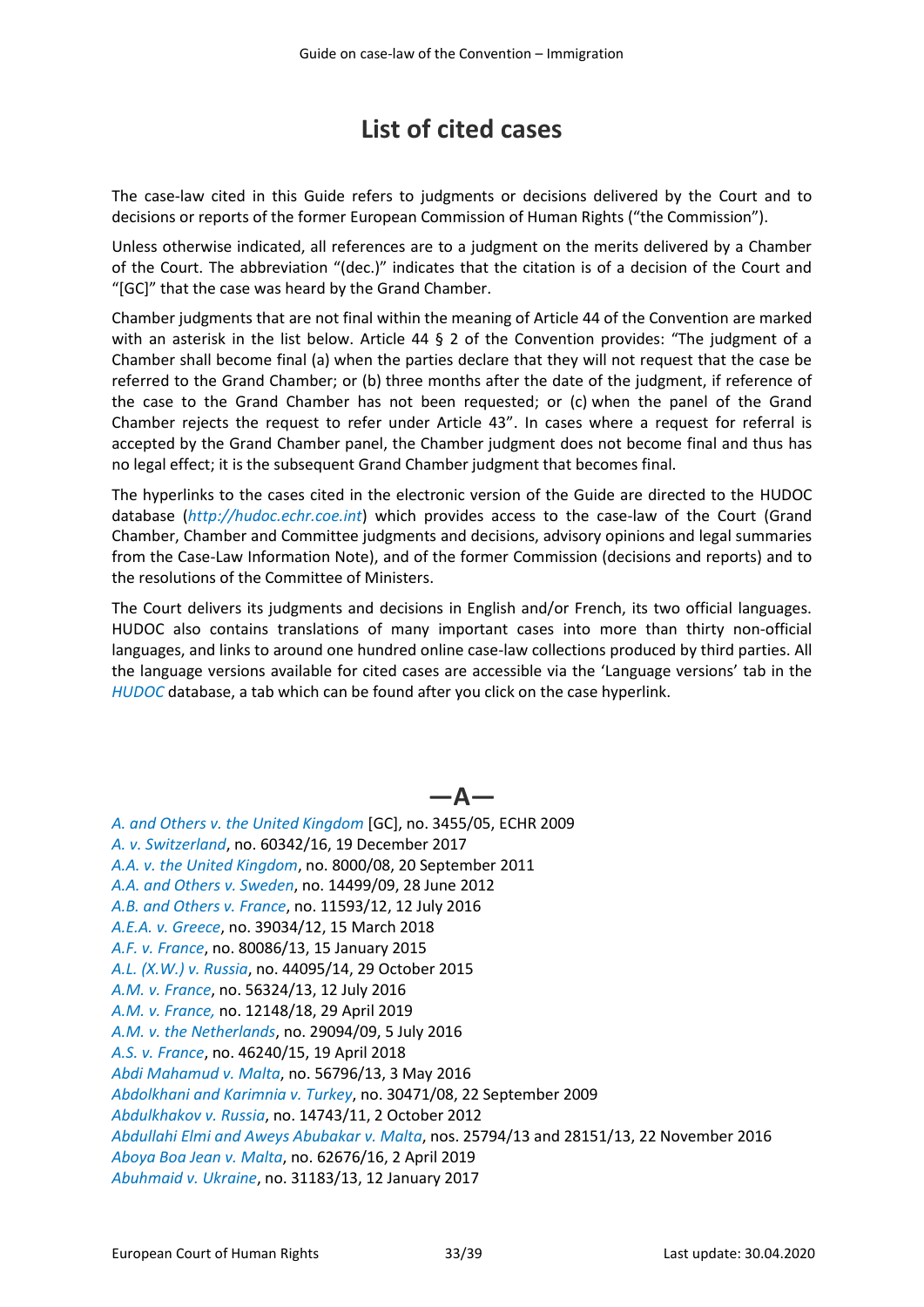*[Aden Ahmad v. Malta](http://hudoc.echr.coe.int/eng?i=001-122894)*, no. 55352/12, 23 July 2013 *[Al Husin v. Bosnia and Herzegovina \(no. 2\)](http://hudoc.echr.coe.int/eng?i=001-194065)*, no. 10112/16, 25 June 2019 *[Al Nashiri v. Poland](http://hudoc.echr.coe.int/eng?i=001-146044)*, no. 28761/11, 24 July 2014 *[Al-Saadoon and Mufdhi v. the United Kingdom](http://hudoc.echr.coe.int/eng?i=001-97575)*, no. 61498/08, ECHR 2010 *[Al-Zawatia v. Sweden](http://hudoc.echr.coe.int/eng?i=001-99987)* (dec.), no. 50068/08, 22 June 2010 *[Ali and Others v. Switzerland and Italy](http://hudoc.echr.coe.int/eng?i=001-168401)* (dec.), no. 30474/14, 4 October 2016 *[Allanazarova v. Russia](http://hudoc.echr.coe.int/eng?i=001-171100)*, no. 46721/15, 14 February 2017 *[Alpeyeva and Dzhalagoniya v. Russia](http://hudoc.echr.coe.int/eng?i=001-183537)*, nos. 7549/09 and 33330/11, 12 June 2018 *[Amuur v. France](http://hudoc.echr.coe.int/eng?i=001-57988)*, 25 June 1996, *Reports of Judgments and Decisions* 1996-III *[Andrejeva v. Latvia](http://hudoc.echr.coe.int/eng?i=001-91388)* [GC], no. 55707/00, ECHR 2009 *[Asady and Others v. Slovakia](http://hudoc.echr.coe.int/eng?i=001-201870)*\*, no. 24917/15, 24 March 2020 *[Aswat v. the United Kingdom](http://hudoc.echr.coe.int/eng?i=001-118583)*, no. 17299/12, 16 April 2013 *[Auad v. Bulgaria](http://hudoc.echr.coe.int/eng?i=001-106668)*, no. 46390/10, 11 October 2011 *[Azimov v. Russia](http://hudoc.echr.coe.int/eng?i=001-118605)*, no. 67474/11, 18 April 2013

### **—B—**

*[B.A.C. v. Greece](http://hudoc.echr.coe.int/eng?i=001-167806)*, no. 11981/15, 13 October 2016 *[Babar Ahmad and Others v. the United Kingdom](http://hudoc.echr.coe.int/eng?i=001-110267)*, nos. 24027/07 and 4 others, 10 April 2012 *[Bah v. the United Kingdom](http://hudoc.echr.coe.int/eng?i=001-106448)*, no. 56328/07, ECHR 2011 *[Bencheref v. Sweden](http://hudoc.echr.coe.int/eng?i=001-180195)* (dec.), no. 9602/15, 5 December 2017 *[Biao v. Denmark](http://hudoc.echr.coe.int/eng?i=001-163115)* [GC], no. 38590/10, 24 May 2016 *[Bigaeva v. Greece](http://hudoc.echr.coe.int/eng?i=001-92753)*, no. 26713/05, 28 May 2009 *[Bistieva and Others v. Poland](http://hudoc.echr.coe.int/eng?i=001-182210)*, no. 75157/14, 10 April 2018 *[Butt v. Norway](http://hudoc.echr.coe.int/eng?i=001-115012)*, no. 47017/09, 4 December 2012

## **—C—**

*[C.G. and Others v. Bulgaria](http://hudoc.echr.coe.int/eng?i=001-86093)*, no. 1365/07, 24 April 2008 *[C.N. v. the United Kingdom](http://hudoc.echr.coe.int/eng?i=001-114518)*, no. 4239/08, 13 November 2012 *[C.N. and V. v. France](http://hudoc.echr.coe.int/eng?i=001-114032)*, no. 67724/09, 11 October 2012 *[Ceesay v. Austria](http://hudoc.echr.coe.int/eng?i=001-178962)*, no. 72126/14, 16 November 2017 *[Chahal v. the United Kingdom](http://hudoc.echr.coe.int/eng?i=001-58004)* [GC], 15 November 1996, *Reports of Judgments and Decisions* 1996-V *[Chapman v. the United Kingdom](http://hudoc.echr.coe.int/eng?i=001-59154)* [GC], no. 27238/95, ECHR 2001-I *[Chowdury and Others v. Greece](http://hudoc.echr.coe.int/eng?i=001-172701)*, no. 21884/15, 30 March 2017 *[Čonka v. Belgium](http://hudoc.echr.coe.int/eng?i=001-60026)*, no. 51564/99, ECHR 2002-I

### **—D—**

*[D. v. the United Kingdom](http://hudoc.echr.coe.int/eng?i=001-58035)*, 2 May 1997, *Reports of Judgments and Decisions* 1997-III *[Dalea v. France](http://hudoc.echr.coe.int/eng?i=001-97520)* (dec.), no. 964/07, 2 February 2010 *[Dbouba v. Turkey](http://hudoc.echr.coe.int/eng?i=001-99905)*, no. 15916/09, 13 July 2010 *[De Souza Ribeiro v. France](http://hudoc.echr.coe.int/eng?i=001-115498)* [GC], no. 22689/07, ECHR 2012 *[Dubovik v. Ukraine](http://hudoc.echr.coe.int/eng?i=001-95081)*, nos. 33210/07 and 41866/08, 15 October 2009

## **—E—**

*[Ejimson v. Germany](http://hudoc.echr.coe.int/eng?i=001-181177)*, no. 58681/12, 1 March 2018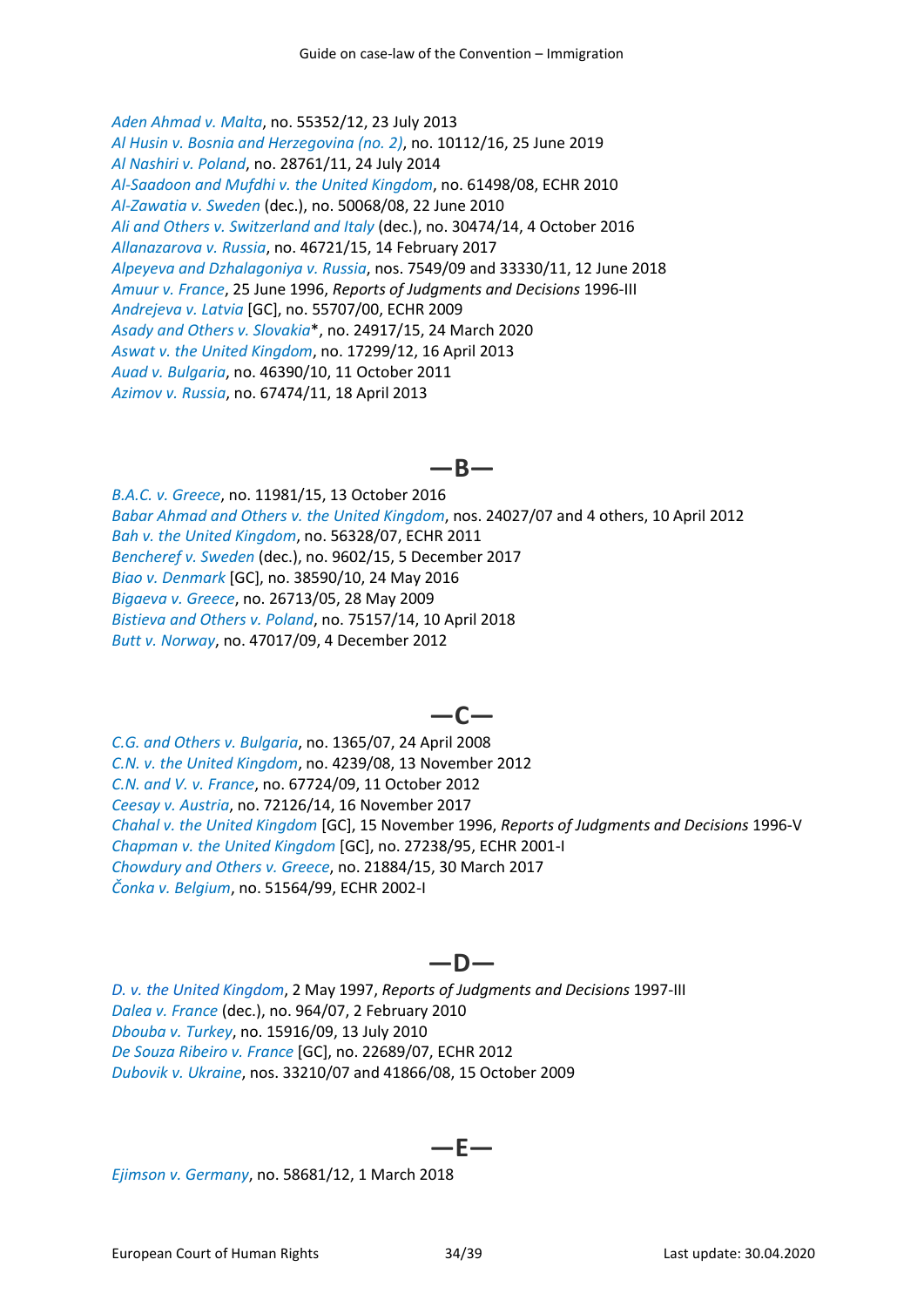*[El Ghatet v. Switzerland](http://hudoc.echr.coe.int/eng?i=001-168377)*, no. 56971/10, 8 November 2016 *[Eminbeyli v. Russia](http://hudoc.echr.coe.int/eng?i=001-91447)*, no. 42443/02, 26 February 2009

$$
-\mathsf{F}-
$$

*[F.G. v. Sweden](http://hudoc.echr.coe.int/eng?i=001-161829)* [GC], no. 43611/11, 23 March 2016

$$
-{\rm G}-
$$

*[G.B. and Others v. Turkey](http://hudoc.echr.coe.int/eng?i=001-196612)*, no. 4633/15, 17 October 2019 *[G.J. v. Spain](http://hudoc.echr.coe.int/eng?i=001-165241)* (dec.), no. 59172/12, 21 June 2016 *[G.R. v. the Netherlands](http://hudoc.echr.coe.int/eng?i=001-108436)*, no. 22251/07, 10 January 2012 *[Gaygusuz v. Austria](http://hudoc.echr.coe.int/eng?i=001-58060)*, 16 September 1996, *Reports of Judgments and Decisions* 1996-IV *[Gaspar v. Russia](http://hudoc.echr.coe.int/eng?i=001-183543)*, no. 23038/15, 12 June 2018 *[Gebremedhin \[Gaberamadhien\] v. France](http://hudoc.echr.coe.int/eng?i=001-80333)*, no. 25389/05, ECHR 2007-II *[Genovese v. Malta](http://hudoc.echr.coe.int/eng?i=001-106785)*, no. 53124/09, 11 October 2011 *[Georgia v. Russia \(I\)](http://hudoc.echr.coe.int/eng?i=001-145546)* [GC], no. 13255/07, ECHR 2014 (extracts)

### **—H—**

*[HA.A. v. Greece](http://hudoc.echr.coe.int/eng?i=001-162116)*, no. 58387/11, 21 April 2016 *[Harkins v. the United Kingdom](http://hudoc.echr.coe.int/eng?i=001-175502)* (dec.) [GC], no. 71537/14, 15 June 2017 *[Hasanbasic v. Switzerland](http://hudoc.echr.coe.int/eng?i=001-120947)*, no. 52166/09, 11 June 2013 *[Hirsi Jamaa and Others v. Italy](http://hudoc.echr.coe.int/eng?i=001-109231)* [GC], no. 27765/09, ECHR 2012 *[Hode and Abdi v. the United Kingdom](http://hudoc.echr.coe.int/eng?i=001-114244)*, no. 22341/09, 6 November 2012 *[Hoti v. Croatia](http://hudoc.echr.coe.int/eng?i=001-182448)*, no. 63311/14, 26 April 2018 *[Hunde v. the Netherlands](http://hudoc.echr.coe.int/eng?i=001-165569)* (dec.), no. 17931/16, 5 July 2016 *[Hutchinson v. the United Kingdom](http://hudoc.echr.coe.int/eng?i=001-170347)* [GC], no. 57592/08, 17 January 2017

**—I—**

*[I.A.A. and Others v. the United Kingdom](http://hudoc.echr.coe.int/eng?i=001-161986)* (dec.), no. 25960/13, 8 March 2016 *[I.K. v. Switzerland](http://hudoc.echr.coe.int/eng?i=001-180412)* (dec.), no. 21417/17, 19 December 2017 *[I.M. v. France](http://hudoc.echr.coe.int/eng?i=001-108935)*, no. 9152/09, 2 February 2012 *[I.M. v. Switzerland](http://hudoc.echr.coe.int/eng?i=001-192201)*, no. 23887/16, 9 April 2019 *[Ilias and Ahmed v. Hungary](http://hudoc.echr.coe.int/eng?i=001-198760)* [GC], no. 47287/15, 21 November 2019

**—J—**

*[J.H. v. the United Kingdom](http://hudoc.echr.coe.int/eng?i=001-108157)*, no. 48839/09, 20 December 2011 *[J.K. and Others v. Sweden](http://hudoc.echr.coe.int/eng?i=001-165442)* [GC], no. 59166/12, 23 August 2016 *[J.N. v. the United Kingdom](http://hudoc.echr.coe.int/eng?i=001-162855)*, no. 37289/12, 19 May 2016 *[J.R. and Others v. Greece](http://hudoc.echr.coe.int/eng?i=001-180319)*, no. 22696/16, 25 January 2018 *[Jeunesse v. the Netherlands](http://hudoc.echr.coe.int/eng?i=001-147117)* [GC], no. 12738/10, 3 October 2014 *[Levakovic v. Denmark](http://hudoc.echr.coe.int/eng?i=001-187203)*, no. 7841/14, 23 October 2018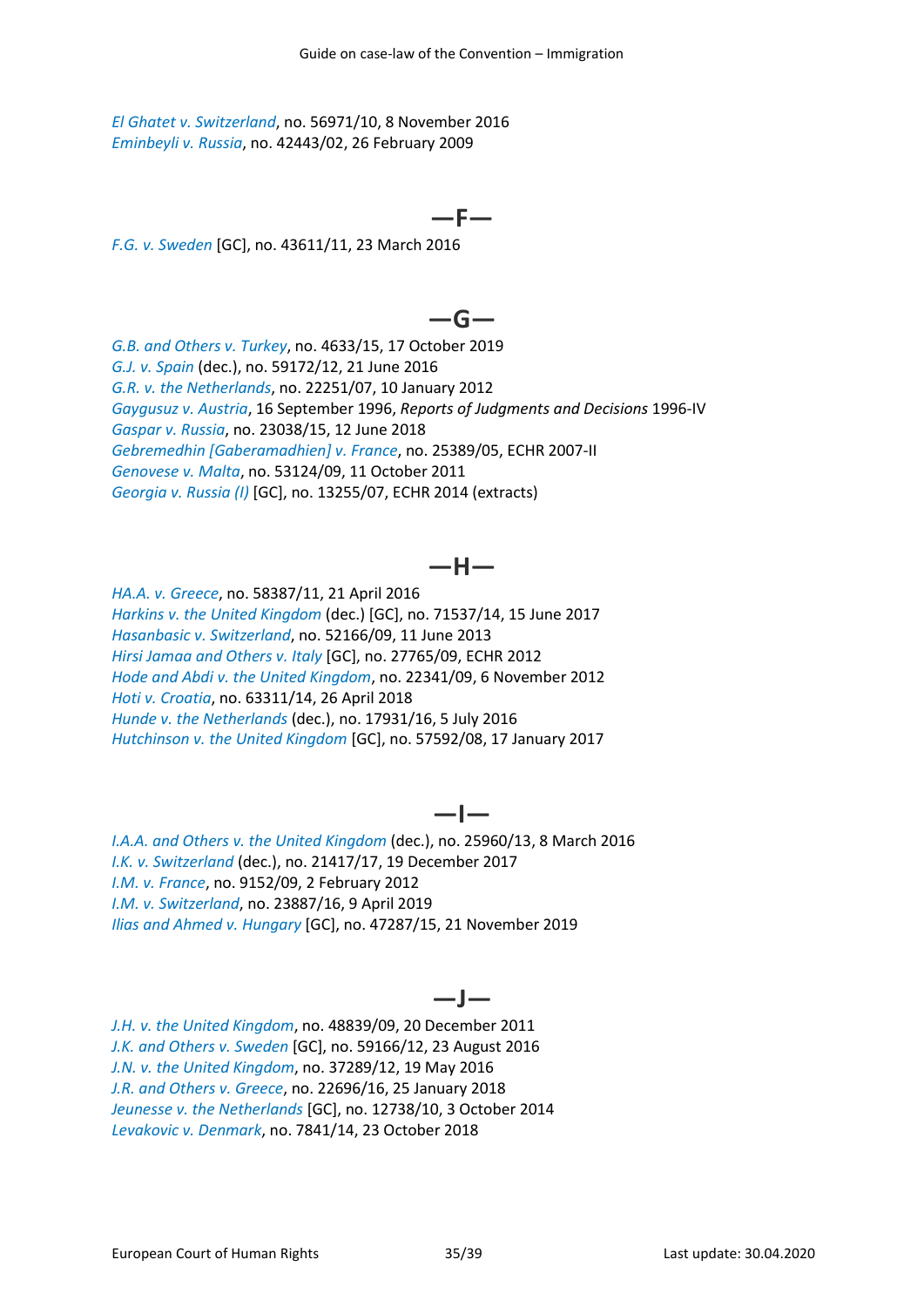## **—K—**

*[K2 v. the United Kingdom](http://hudoc.echr.coe.int/eng?i=001-172143)* (dec.), no. 42387/13, 7 February 2017 *[K.G. v. Belgium](http://hudoc.echr.coe.int/eng?i=001-187511)*, no. 52548/15, 6 November 2018 *[Khan v. France](http://hudoc.echr.coe.int/eng?i=001-191587)*, no. 12267/16, 28 February 2019 *Khan v. [Germany](http://hudoc.echr.coe.int/eng?i=001-166853)* [GC], no. 38030/12, 21 September 2016 *[Kaya v. Germany](http://hudoc.echr.coe.int/eng?i=001-81338)*, no. 31753/02, 28 June 2007 *[Kebe and Others v. Ukraine](http://hudoc.echr.coe.int/eng?i=001-170058)*, no. 12552/12, 12 January 2017 *[Khlaifia and Others v. Italy](http://hudoc.echr.coe.int/eng?i=001-170054)* [GC], no. 16483/12, 15 December 2016 *[Khudyakova v. Russia](http://hudoc.echr.coe.int/eng?i=001-90482)*, no. 13476/04, 8 January 2009 *[Kim v. Russia](http://hudoc.echr.coe.int/eng?i=001-145584)*, no. 44260/13, 17 July 2014 *[Kiyutin v. Russia](http://hudoc.echr.coe.int/eng?i=001-103904)*, no. 2700/10, ECHR 2011 *[Koua Poirrez v. France](http://hudoc.echr.coe.int/eng?i=001-61317)*, no. 40892/98, ECHR 2003-X

## **—L—**

*[L.E. v. Greece](http://hudoc.echr.coe.int/eng?i=001-160218)*, no. 71545/12, 21 January 2016 *[L.M. and Others v. Russia](http://hudoc.echr.coe.int/eng?i=001-157709)*, nos. 40081/14 and 2 others, 15 October 2015 *[L.O. v. France](http://hudoc.echr.coe.int/eng?i=001-155655)* (dec.), no. 4455/14, 26 May 2015 *[Ljatifi v. the former Yugoslav Republic of Macedonia](http://hudoc.echr.coe.int/eng?i=001-182871)*, no. 19017/16, 17 May 2018 *[Longa Yonkeu v. Latvia](http://hudoc.echr.coe.int/eng?i=001-107452)*, no. 57229/09, 15 November 2011 *[Louled Massoud v. Malta](http://hudoc.echr.coe.int/eng?i=001-100143)*, no. 24340/08, 27 July 2010 *[Luczak v. Poland](http://hudoc.echr.coe.int/eng?i=001-83464)*, no. 77782/01, 27 November 2007

### **—M—**

*M [and Others v. Bulgaria](http://hudoc.echr.coe.int/eng?i=001-105788)*, no. 41416/08, 26 July 2011 *[M.A. v. France](http://hudoc.echr.coe.int/eng?i=001-180488)*, no. 9373/15, 1 February 2018 *[M.A. v. Switzerland](http://hudoc.echr.coe.int/eng?i=001-148078)*, no. 52589/13, 18 November 2014 *[M.A. and Others v. Lithuania](http://hudoc.echr.coe.int/eng?i=001-188267)*, no. 59793/17, 11 December 2018 *[M.D. v. France](http://hudoc.echr.coe.int/eng?i=001-196378)*, no. 50376/13, 10 October 2019 *[M.D. and M.A. v. Belgium](http://hudoc.echr.coe.int/eng?i=001-160253)*, no. 58689/12, 19 January 2016 *[M.G. v. Bulgaria](http://hudoc.echr.coe.int/eng?i=001-142125)*, no. 59297/12, 25 March 2014 *[M.M. v. Bulgaria](http://hudoc.echr.coe.int/eng?i=001-174489)*, no. 75832/13, 8 June 2017 *[M.M.R. v. the Netherlands](http://hudoc.echr.coe.int/eng?i=001-164166)* (dec.), no. 64047/10, 24 May 2016 *[M.O. v. Switzerland](http://hudoc.echr.coe.int/eng?i=001-174424)*, no. 41282/16, 20 June 2017 *[M.S.S. v. Belgium and Greece](http://hudoc.echr.coe.int/eng?i=001-103050)* [GC], no. 30696/09, ECHR 2011 *[M.Y.H. and Others v. Sweden](http://hudoc.echr.coe.int/eng?i=001-121567)*, no. 50859/10, 27 June 2013 *[Maaouia v. France](http://hudoc.echr.coe.int/eng?i=001-58847)* [GC], no. 39652/98, ECHR 2000-X *[Mahdid and Haddar v. Austria](http://hudoc.echr.coe.int/eng?i=001-71883)* (dec.), no. 74762/01, ECHR 2005-XIII (extracts) *[Mahmundi and Others v. Greece](http://hudoc.echr.coe.int/eng?i=001-112592)*, no. 14902/10, 31 July 2012 *[Makdoudi v. Belgium](https://hudoc.echr.coe.int/eng#{"itemid":["001-201347"]})*\*, no. 12848/15, 18 February 2020 *Mamatkulov and [Askarov v. Turkey](http://hudoc.echr.coe.int/eng?i=001-68183)* [GC], nos. 46827/99 and 46951/99, ECHR 2005-I *[Mamazhonov v. Russia](http://hudoc.echr.coe.int/eng?i=001-147333)*, no. 17239/13, 23 October 2014 *[Mathloom v. Greece](http://hudoc.echr.coe.int/eng?i=001-110731)*, no. 48883/07, 24 April 2012 *[Maslov v. Austria](http://hudoc.echr.coe.int/eng?i=001-87156)* [GC], no. 1638/03, ECHR 2008 *[Mikolenko v. Estonia](http://hudoc.echr.coe.int/eng?i=001-94863)*, no. 10664/05, 8 October 2009 *[Mubilanzila Mayeka and Kaniki Mitunga v. Belgium](http://hudoc.echr.coe.int/eng?i=001-77447)*, no. 13178/03, ECHR 2006-XI *[Mugenzi v. France](http://hudoc.echr.coe.int/eng?i=001-145792)*, no. 52701/09, 10 July 2014 *[Murray v. the Netherlands](http://hudoc.echr.coe.int/eng?i=001-162614)* [GC], no. 10511/10, 26 April 2016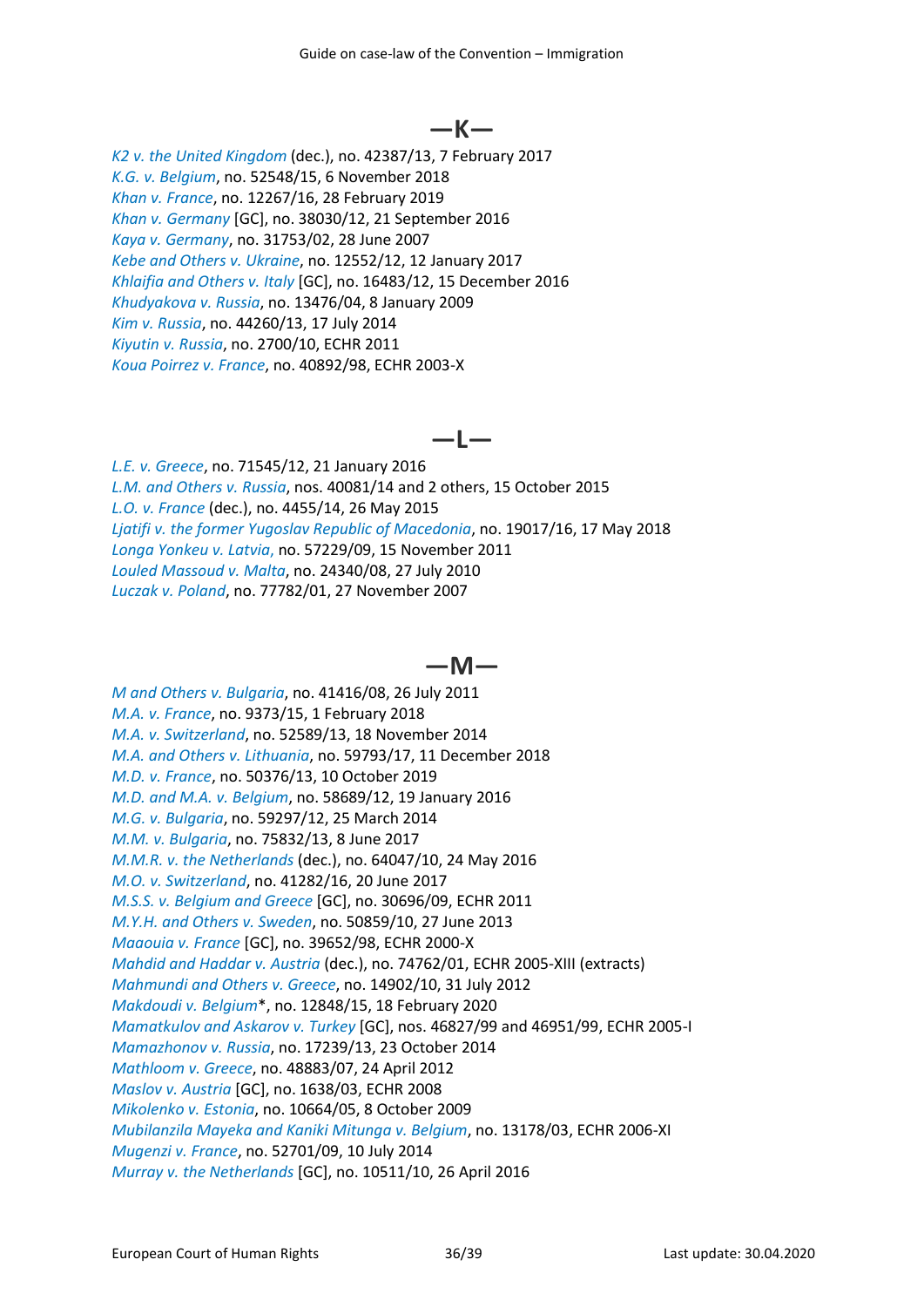$$
-N-
$$

*[N. and M. v. Russia](http://hudoc.echr.coe.int/eng?i=001-163317)* (dec.), nos. 39496/14 and 39727/14, 26 April 2016 *[N. v. Finland](http://hudoc.echr.coe.int/eng?i=001-69908)*, no. 38885/02, 26 July 2005 *[N. v. Sweden](http://hudoc.echr.coe.int/eng?i=001-99992)*, no. 23505/09, 20 July 2010 *N. v. [the United Kingdom](http://hudoc.echr.coe.int/eng?i=001-86490)* [GC], no. 26565/05, ECHR 2008 *[N.A. v. Finland](http://hudoc.echr.coe.int/eng?i=001-198465)*, no. 25244/18, 14 November 2019 *[N.D. and N.T. v. Spain](http://hudoc.echr.coe.int/eng?i=001-201353)* [GC], nos. 8675/15 and 8697/15, 13 February 2020 *[N.T.P. and Others v. France](http://hudoc.echr.coe.int/eng?i=001-183431)*, no. 68862/13, 24 May 2018 *[Nada v. Switzerland](http://hudoc.echr.coe.int/eng?i=001-113118)* [GC], no. 10593/08, ECHR 2012 *[Nabil and Others v. Hungary](http://hudoc.echr.coe.int/eng?i=001-157392)*, no. 62116/12, 22 September 2015 *[Ndidi v. the United Kingdom](http://hudoc.echr.coe.int/eng?i=001-176931)*, no. 41215/14, 14 September2017 *[Niedzwiecki v. Germany](http://hudoc.echr.coe.int/eng?i=001-70765)*, no. 58453/00, 25 October 2005 *[Nolan and K. v. Russia](http://hudoc.echr.coe.int/eng?i=001-91302)*, no. 2512/04, 12 February 2009 *[Novruk and Others v. Russia](http://hudoc.echr.coe.int/eng?i=001-161379)*, nos. 31039/11 and 4 others, 15 March 2016 *[Nowak v. Ukraine](http://hudoc.echr.coe.int/eng?i=001-104289)*, no. 60846/10, 31 March 2011

**—O—**

*[O.M. v. Hungary](http://hudoc.echr.coe.int/eng?i=001-164466)*, no. 9912/15, 5 July 2016 *O'[Donoghue and Others v. the United Kingdom](http://hudoc.echr.coe.int/eng?i=001-102266)*, no. 34848/07, ECHR 2010 (extracts) *[Ojei v. the Netherlands](http://hudoc.echr.coe.int/eng?i=001-172934)* (dec.), no. 64724/10, 14 March 2017 *[Omwenyeke v. Germany](http://hudoc.echr.coe.int/eng?i=001-83796)* (dec.), no. 44294/04, 20 November 2007 *[Onyejiekwe v. Austria](http://hudoc.echr.coe.int/eng?i=001-114301)* (dec.), no. 20203/11, 9 October 2012 *[Othman \(Abu Qatada\) v. the United Kingdom](http://hudoc.echr.coe.int/eng?i=001-108629)*, no. 8139/09, ECHR 2012 (extracts)

### **—P—**

*[Panjeheighalehei v. Denmark](http://hudoc.echr.coe.int/eng?i=001-95460)* (dec.), no. 11230/07, 13 October 2009 *[Paposhvili v. Belgium](http://hudoc.echr.coe.int/eng?i=001-169662)* [GC], no. 41738/10, 13 December 2016 *[Piermont v. France](http://hudoc.echr.coe.int/eng?i=001-57925)*, 27 April 1995, Series A no. 314 *[Ponomaryovi v. Bulgaria](http://hudoc.echr.coe.int/eng?i=001-105295)*, no. 5335/05, ECHR 2011 *[Popov v. France](http://hudoc.echr.coe.int/eng?i=001-108708)*, nos. 39472/07 and 39474/07, 19 January 2012

### **—R—**

*[R.B.A.B. v. the Netherlands](http://hudoc.echr.coe.int/eng?i=001-163451)*, no. 7211/06, 7 June 2016 *[R.D. v. France](http://hudoc.echr.coe.int/eng?i=001-164293)*, no. 34648/14, 16 June 2016 *[R.H. v. Sweden](http://hudoc.echr.coe.int/eng?i=001-157325)*, no. 4601/14, 10 September 2015 *[R.U. v. Greece](http://hudoc.echr.coe.int/eng?i=001-104959)*, no. 2237/08, 7 June 2011 *[Rahimi v. Greece](http://hudoc.echr.coe.int/eng?i=001-104366)*, no. 8687/08, 5 April 2011 *[Ramadan v. Malta](http://hudoc.echr.coe.int/eng?i=001-163820)*, no. 76136/12, 21 June 2016 *[Rantsev v. Cyprus and Russia](http://hudoc.echr.coe.int/eng?i=001-96549)*, no. 25965/04, ECHR 2010 (extracts) *[Riad and Idiab v. Belgium](http://hudoc.echr.coe.int/eng?i=001-108395)*, nos. 29787/03 and 29810/03, 24 January 2008 *[Rodrigues da Silva and Hoogkamer v. the Netherlands](http://hudoc.echr.coe.int/eng?i=001-72205)*, no. 50435/99, ECHR 2006-I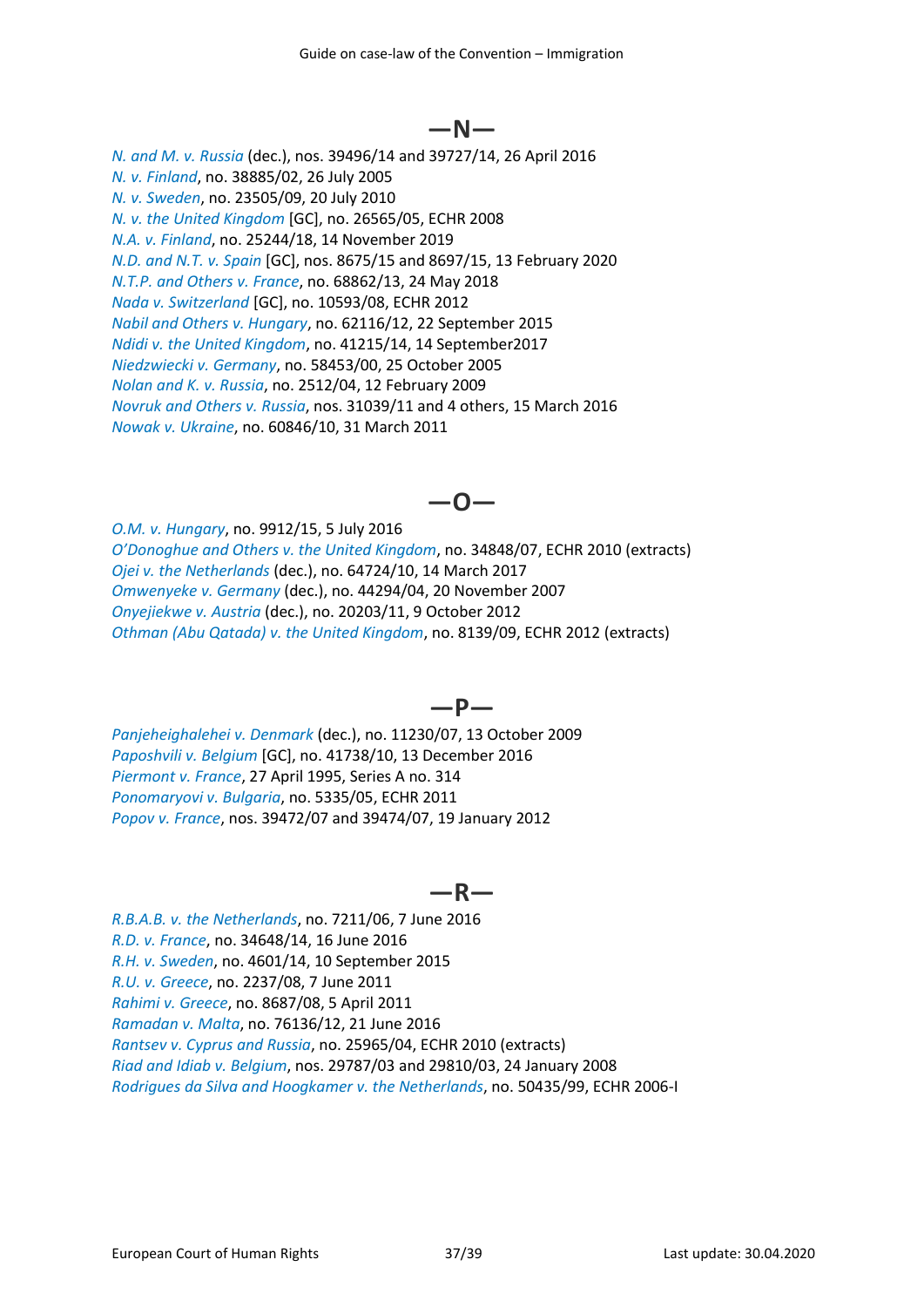$$
-S-
$$

*[S.F. and Others v. Bulgaria](http://hudoc.echr.coe.int/eng?i=001-179231)*, no. 8138/16, 7 December 2017 *[S.Z. v. Greece](http://hudoc.echr.coe.int/eng?i=001-183816)*, no. 66702/13, 21 June 2018 *[Saadi v. Italy](http://hudoc.echr.coe.int/eng?i=001-85276)* [GC], no. 37201/06, ECHR 2008 *[Saadi v. the United Kingdom](http://hudoc.echr.coe.int/eng?i=001-84709)* [GC], no. 13229/03, ECHR 2008 *[Saidoun v. Greece](http://hudoc.echr.coe.int/eng?i=001-101362)*, no. 40083/07, 28 October 2010 *[Sakir v. Greece](http://hudoc.echr.coe.int/eng?i=001-161541)*, no. 48475/09, 24 March 2016 *[Salah Sheekh v. the Netherlands](http://hudoc.echr.coe.int/eng?i=001-78986)*, no. 1948/04, 11 January 2007 *[Savriddin Dzhurayev v. Russia](http://hudoc.echr.coe.int/eng?i=001-119416)*, no. 71386/10, ECHR 2013 (extracts) *[Schembri v. Malta](http://hudoc.echr.coe.int/eng?i=001-178105)* (dec.), no. 66297/13, 19 September 2017 *[Sergey Smirnov v. Russia](http://hudoc.echr.coe.int/eng?i=001-76823)* (dec.), no. 14085/04, 6 July 2006 *[S.D. v. Greece](http://hudoc.echr.coe.int/eng?i=001-93034)*, no. 53541/07, 11 June 2009 *[Sh.D. and Others v. Greece, Austria, Croatia, Hungary, North Macedonia, Serbia and Slovenia](http://hudoc.echr.coe.int/eng?i=001-193610)*, no. 14165/16, 13 June 2019 *[Shamayev and Others v. Georgia and Russia](http://hudoc.echr.coe.int/eng?i=001-68790)*, no. 36378/02, ECHR 2005-III *[Sharifi and Others v. Italy and Greece](http://hudoc.echr.coe.int/eng?i=001-147702)*, no. 16643/09, 21 October 2014 *[Shioshvili and Others v. Russia](http://hudoc.echr.coe.int/eng?i=001-169650)*, no. 19356/07, 20 December 2016 *[Siliadin v. France](http://hudoc.echr.coe.int/eng?i=001-69891)*, no. 73316/01, ECHR 2005-VII *[Singh v. the Czech Republic](http://hudoc.echr.coe.int/eng?i=001-68085)*, no. 60538/00, 25 January 2005 *[Singh and Others v. Belgium](http://hudoc.echr.coe.int/eng?i=001-113660)*, no. 33210/11, 2 October 2012 *[Slivenko and Others v. Latvia](http://hudoc.echr.coe.int/eng?i=001-22231)* (dec.) [GC], no. 48321/99, ECHR 2002-II (extracts) *[Soering v. the United Kingdom](http://hudoc.echr.coe.int/eng?i=001-57619)*, 7 July 1989, Series A no. 161 *[Sow v. Belgium](http://hudoc.echr.coe.int/eng?i=001-160241)*, no. 27081/13, 19 January 2016 *[Stamose v. Bulgaria](http://hudoc.echr.coe.int/eng?i=001-115160)*, no. 29713/05, ECHR 2012 *[Sufi and Elmi v. the United Kingdom](http://hudoc.echr.coe.int/eng?i=001-105434)*, nos. 8319/07 and 11449/07, 28 June 2011 *[Sultani v. France](http://hudoc.echr.coe.int/eng?i=001-82337)*, no. 45223/05, ECHR 2007-IV (extracts) *[Suso Musa v. Malta](http://hudoc.echr.coe.int/eng?i=001-122893)*, no. 42337/12, 23 July 2013



*[T.I. and Others v. Greece](http://hudoc.echr.coe.int/eng?i=001-194441)*, 40311/10, 18 July 2019 *[Taddeucci and McCall v. Italy](http://hudoc.echr.coe.int/eng?i=001-164201)*, no. 51362/09, 30 June 2016 *[Tanda-Muzinga v. France](http://hudoc.echr.coe.int/eng?i=001-145358)*, no. 2260/10, 10 July 2014 *[Tarakhel v. Switzerland](http://hudoc.echr.coe.int/eng?i=001-148070)* [GC], no. 29217/12, ECHR 2014 (extracts) *[Tehrani and Others v. Turkey](http://hudoc.echr.coe.int/eng?i=001-98259)*, nos. 32940/08 and 2 others, 13 April 2010 *[Thimothawes](http://hudoc.echr.coe.int/eng?i=001-172464) v. Belgium*, no. 39061/11, 4 April 2017 *[Thuo v. Cyprus](http://hudoc.echr.coe.int/eng?i=001-172459)*, no. 3869/07, 4 April 2017 *[Trabelsi v. Belgium](http://hudoc.echr.coe.int/eng?i=001-146372)*, no. 140/10, ECHR 2014 (extracts)

### **—U—**

*[Üner v. the Netherlands](http://hudoc.echr.coe.int/eng?i=001-77542)* [GC], no. 46410/99, ECHR 2006-XII

### **—V—**

*[V.F. v. France](http://hudoc.echr.coe.int/eng?i=001-108003)* (dec.), no. 7196/10, 29 November 2011